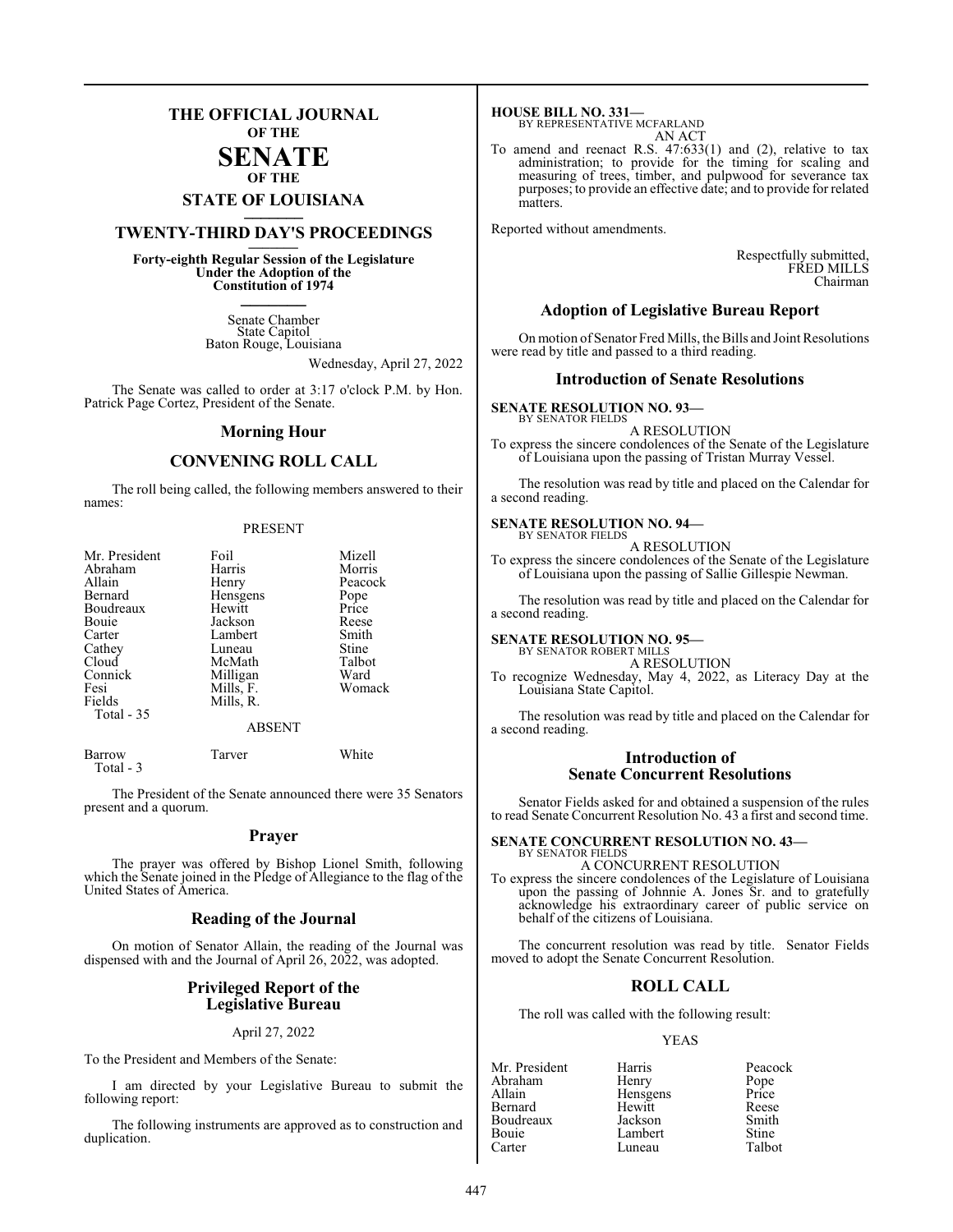Cathey McMath Tarver<br>Cloud Milligan Ward Cloud Milligan Ward<br>
Connick Mills. F. White Connick Mills, F. White<br>
Fesi Mills R Womack Fesi Mills, R.<br>Fields Mizell Fields Mizell<br>Foil Morris Total - 37

**NAYS** 

ABSENT

Morris

Barrow Total - 1

Total - 0

The Chair declared the Senate adopted the Senate Concurrent Resolution and ordered it sent to the House.

#### **Explanation of Vote**

Senator Barrow stated she appeared as absent on the vote on Senate Concurrent Resolution No. 43. She intended to vote yea and asked that the Official Journal so state.

#### **Senate Resolutions on Second Reading**

#### **SENATE RESOLUTION NO. 90—** BY SENATOR FESI

A RESOLUTION

To urge and request the Commissioner of Insurance to study the issue of notice of insurance policy renewals for property, casualty, and liability policies.

The resolution was read by title and referred by the President to the Committee on Insurance.

#### **SENATE RESOLUTION NO. 91—**

BY SENATOR BOUDREAUX A RESOLUTION

To commend Mary Anna Green-Lewis on the occasion of her ninetyninth birthday.

On motion of Senator Boudreaux the resolution was read by title and adopted.

#### **SENATE RESOLUTION NO. 92—** BY SENATOR FIELDS

A RESOLUTION

To express sincere condolences upon the passing of Johnnie A. Jones Sr. and to gratefully acknowledge his extraordinary career of public service on behalf of the citizens of Louisiana.

On motion of Senator Fields the resolution was read by title and adopted.

#### **Senate Concurrent Resolutions on Second Reading**

#### **SENATE CONCURRENT RESOLUTION NO. 42—** BY SENATOR TALBOT

A CONCURRENT RESOLUTION

To suspend until sixty days after final adjournment of the 2023 Regular Session of the Legislature of Louisiana the provisions of R.S.  $51:1286(C)(2)(c)$ , which limit the Department of Culture, Recreation and Tourism's purchase of in-state media advertisements to an amount not exceeding ten percent of all funds used for the purchase of media advertisements.

The resolution was read by title and referred by the President to the Committee on Commerce, Consumer Protection, and International Affairs.

## **Page 2 SENATE 23rd DAY'S PROCEEDINGS**

### **Senate Concurrent Resolutions to be Adopted, Subject to Call**

#### **Called from the Calendar**

Senator Peacock asked that Senate Concurrent Resolution No. 35 be called from the Calendar.

#### **SENATE CONCURRENT RESOLUTION NO. 35—** BY SENATOR PEACOCK

A CONCURRENT RESOLUTION To commend the creators of the film, The Five Priests, on being honored as an Official Selection of the 2022 Cannes World Film Festival.

On motion of Senator Peacock, the resolution was read by title and withdrawn from the files of the Senate.

#### **Message from the House**

#### **ASKING CONCURRENCE IN HOUSE BILLS AND JOINT RESOLUTIONS**

#### April 27, 2022

To the Honorable President and Members of the Senate:

I am directed to inform your honorable body that the House of Representatives has finally passed and asks your concurrence in the following House Bills and Joint Resolutions:

| HB No. 57   | HB No. 142 | HB No. 187 |
|-------------|------------|------------|
| HB No. 345  | HB No. 360 | HB No. 459 |
| HB No. 585  | HB No. 634 | HB No. 661 |
| HB No. 682  | HB No. 689 | HB No. 701 |
| HB No. 718  | HB No. 770 | HB No. 870 |
| HB No. 1035 | HB No. 791 | HB No. 828 |
| HB No. 890  | HB No. 914 | HB No. 236 |
| HB No. 305  | HB No. 402 | HB No. 636 |
| HB No. 302  | HB No. 979 |            |

Respectfully submitted, MICHELLE D. FONTENOT Clerk of the House of Representatives

#### **House Bills and Joint Resolutions on First Reading**

**HOUSE BILL NO. 57—** BY REPRESENTATIVE HOLLIS

AN ACT

To amend and reenact R.S. 9:1145 and 1147, relative to homeowners associations; to provide relative to privileges; to provide for notice to certain owners; to provide for time periods; to provide for procedures for cancellation of certain privileges; to provide for attorney fees; and to provide for related matters.

The bill was read by title and placed on the Calendar for a second reading.

**HOUSE BILL NO. 142—**<br>BY REPRESENTATIVES SCHLEGEL, ADAMS, AMEDEE, BACALA,<br>BISHOP, BUTLER, CARRIER, CREWS, EDMONDS, EDMONSTON,<br>FIRMENT, FISHER, FONTENOT, FREIBERG, GAROFALO, HARRIS,<br>HODGES, HORTON, MIKE JOHNSON, KERNER, MOO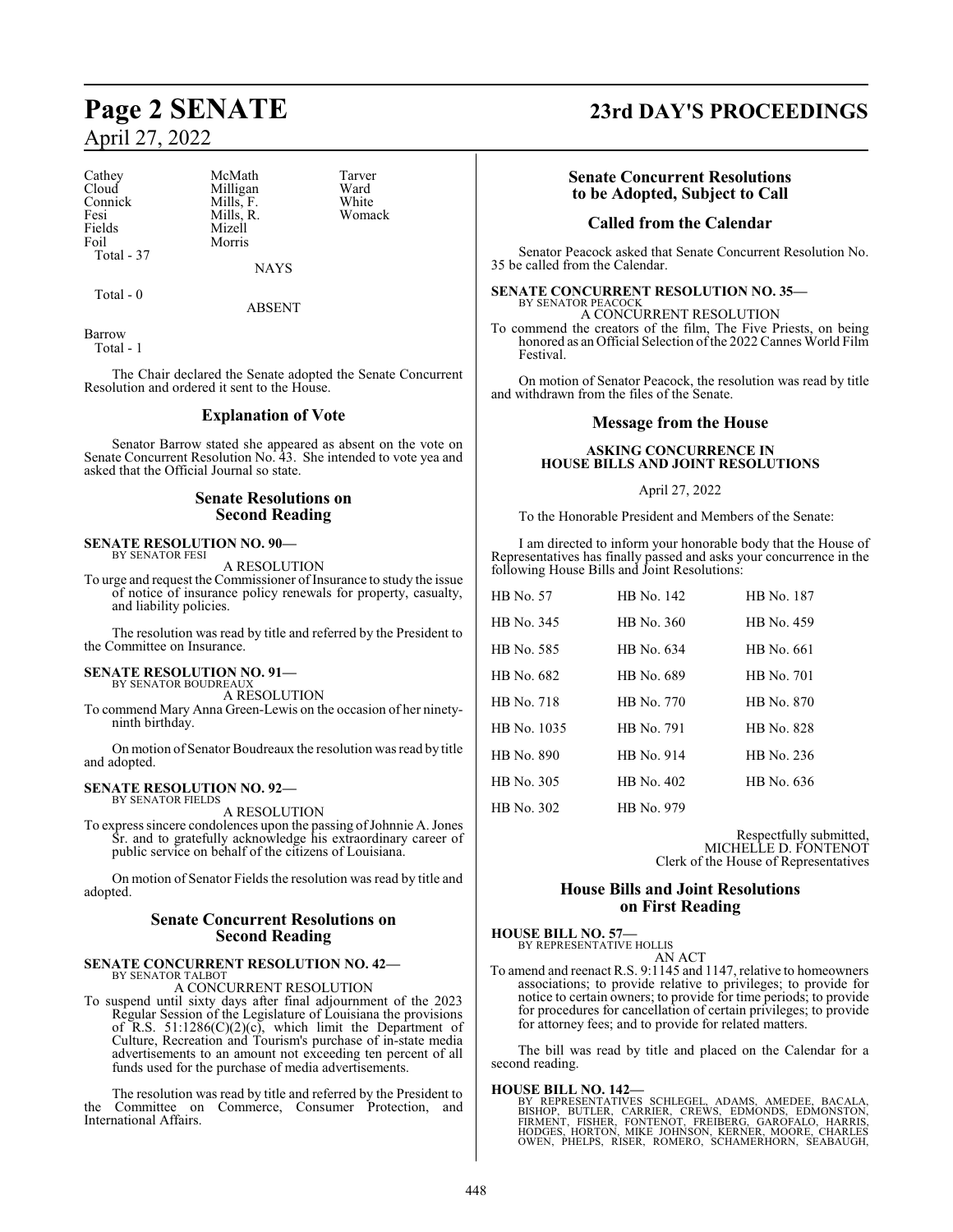## **23rd DAY'S PROCEEDINGS Page 3 SENATE**

# April 27, 2022

SELDERS, VILLIO, WHEAT, WRIGHT, AND ZERINGUE AND SENATORS BARROW AND MIZELL AN ACT

To enact R.S. 9:2800.28, relative to material harmful to minors; to provide for liability for the publishing or distribution of material harmful to minors on the internet; to provide for reasonable age verification; to provide for legislative intent; to provide for individual rights of action; to provide for attorney fees, court costs, and punitive damages; to provide for exceptions; to provide for definitions; and to provide for related matters.

The bill was read by title and placed on the Calendar for a second reading.

## **HOUSE BILL NO. 187—** BY REPRESENTATIVE TURNER

AN ACT

To enact R.S. 3:266(25), relative to the powers of authority of the Louisiana Agricultural Finance Authority; to expand the powers ofthe Louisiana Agricultural Finance Authority to authorize the acquisition and distribution of fuel through different methods during a natural disaster; to provide an effective date; and to provide for related matters.

The bill was read by title and placed on the Calendar for a second reading.

#### **HOUSE BILL NO. 236—** BY REPRESENTATIVE ADAMS

AN ACT

To amend and reenact R.S.  $47:1923(D)(1)(a)$ , relative to the East Feliciana Parish tax assessor; to provide for the payment of certain insurance premiums for retirees; to provide for effectiveness; and to provide for related matters.

The bill was read by title and placed on the Calendar for a second reading.

## **HOUSE BILL NO. 302—** BY REPRESENTATIVE FREEMAN

AN ACT

To amend and reenact R.S. 32:1741(I), relative to the booting of motor vehicles parked on private property; to remove the prohibition on a parking facility company, valet company, or general manager fromhaving an ownership interest in a business engaged in booting vehicles on private property or from accepting a rebate or other compensation from a booting company; and to provide for related matters.

The bill was read by title and placed on the Calendar for a second reading.

#### **HOUSE BILL NO. 305—**

BY REPRESENTATIVE GADBERRY AN ACT

To enact R.S. 37:701(I), relative to the Louisiana Professional Engineering and Land Surveying Board; to provide for the incidental practice of engineering by architects; to provide for the scope of practice for architects engaging in incidental engineering work; to provide for certain conditions; and to provide for related matters.

The bill was read by title and placed on the Calendar for a second reading.

#### **HOUSE BILL NO. 345—**

BY REPRESENTATIVE ORGERON AN ACT

To amend and reenact R.S. 17:426(A), relative to toll exemptions for certain school personnel; to provide an exemption from tolls on the Louisiana Highway 1 Bridge for teachers, school bus drivers, and other school employees; to provide for effectiveness; and to provide for related matters.

The bill was read by title and placed on the Calendar for a second reading.

#### **HOUSE BILL NO. 360—**

BY REPRESENTATIVE HILFERTY AN ACT

To amend and reenact Children's Code Articles 320(B), (C), and (D), 335(D) and (E), 502(1)(introductory paragraph) and  $(5)$ , 575, 601, 603(2)(introductory paragraph), (18), (20), (25), (26), and  $(27)$ ,  $607(A)$  and  $(C)$ ,  $608(A)$ (introductory paragraph),  $(3)$ , and  $(4)$ ,  $(B)$ , and  $(C)$ ,  $612(A)(2)$  and  $(4)$ ,  $615(B)(1)$ ,  $619(A)(1)$ ,  $(B)$ , and (C),  $620(A)$ , (B), and (C),  $621(A)$  and (B),  $622(B)$ (introductory paragraph),  $(1)$ ,  $(2)$ , and  $(3)$ ,  $623(A)$  and  $(B)$ , 624(A), (C)(1), (F), and (H), 625(D)(1), 626, 627(C), 635.1, 638, 639, 640(A) and (C), 646.1(B)(2) and (D), 672.1(B), 673, 675(A) and (B)(1), (2), (3), (6)(a), and (8), 677(B) and (C),  $681(A)$ (introductory paragraph) and (1),  $682(A)$  and  $(B)(introducing paragraph), (4), and (5), 683(A), (B), and (D),$  $684(B)$  and  $(C)$ ,  $700(A)$ (introductory paragraph) and  $(1)$ ,  $702(C)(1)$  and (4), (E), (G), and (J),  $710(A)$  and (D),  $716$ ,  $722(A)(2)$  and  $(4)$  and  $(B)$ ,  $724.1(C)(2)$  and  $(4)$ ,  $1003(1)$ (introductory paragraph) and  $(10)$ ,  $1016(A)$  and  $(B)$ , 1021, and 1404(13) and to enact Children's Code Articles 335(F) and (G), 603(28) through (32), 1019.1, and 1019.2, relative to the continuous revision of the Children's Code; to provide for the determination of indigency; to provide for the appointment of counsel; to provide for the preparation of the record; to provide for definitions; to provide authorization to the Indigent Parents' Representation Program; to provide for Child in Need ofCare proceedings; to provide for the safety of a child; to provide for reasonable efforts of the Department of Children and Family Services; to provide for the welfare of a child; to provide for the removal of a child; to remove outdated language; to provide for a continued safety plan hearing; to provide for notice of court orders; to provide for service made on a child; to authorize service by commercial courier; to provide for the confirmation of electronic delivery; to provide for a child to remain in the custody of a parent; to require written reasons for removal; to provide for return of the child; to provide for modification of judgments; to provide a cross reference; and to provide for related matters.

The bill was read by title and placed on the Calendar for a second reading.

#### **HOUSE BILL NO. 402—**

BY REPRESENTATIVE HUGHES

AN ACT To amend and reenact R.S. 9:2800.9(A)(1), relative to prescription; to provide relative to the prescriptive period for certain civil actions against a person for certain acts committed against a minor; to provide for definitions; to provide for implementation; to provide for an effective date; and to provide for related matters.

The bill was read by title and placed on the Calendar for a second reading.

#### **HOUSE BILL NO. 459—**

BY REPRESENTATIVES CHARLES OWEN, AMEDEE, AND HORTON AN ACT

To enact R.S. 22:1054.2 and Subpart A-1 of Part I of Subchapter A of Chapter 5-D of Title 40 of the Louisiana Revised Statutes of 1950, to be comprised of R.S. 40:1152.1 through 1152.6, relative to medical care and treatment; to enact certain requirements for healthcare providers and institutions relative to life-sustaining procedures; to provide relative to insurance coverage of such procedures; to provide for construction; to provide a limitation of liability; to provide for definitions; and to provide for related matters.

The bill was read by title and placed on the Calendar for a second reading.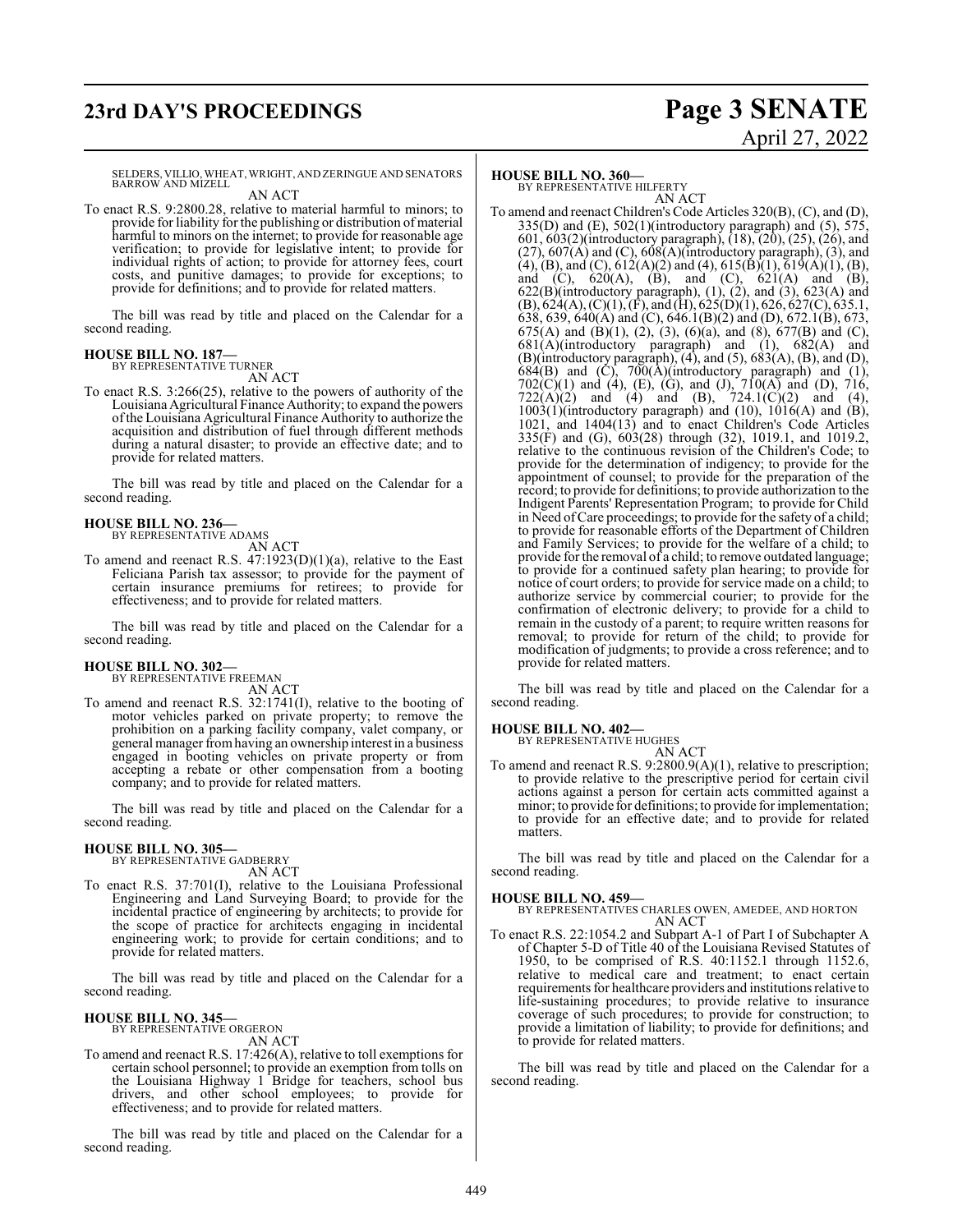## **Page 4 SENATE 23rd DAY'S PROCEEDINGS**

April 27, 2022

#### **HOUSE BILL NO. 585—**

BY REPRESENTATIVE FREEMAN AN ACT

To enact Code of Criminal Procedure Article 1005, relative to firearm data collection; to provide for required reporting of aggregate firearm transfer data to the Louisiana Commission on Law Enforcement and Administration of Criminal Justice; to provide for the creation of a standardized form used to report aggregate data fields; to provide for submission of forms; to provide for submission dates; to provide for publication of data; to provide for a report; and to provide for related matters.

The bill was read by title and placed on the Calendar for a second reading.

## **HOUSE BILL NO. 634—** BY REPRESENTATIVE MCMAHEN

AN ACT

To amend and reenact R.S. 14:43.1(A)(3)(introductory paragraph) and  $(C)(2)$ ,  $43.2(C)(2)$  and  $(3)$ (introductory paragraph),  $80(A)(1)$ ,  $80.1(A)$ ,  $81.1(E)(5)(a)$  and (b) and (G)(introductory paragraph), 81.2(A)(1) and (2)(introductory paragraph), (B)(1), (2), and (3)(a), 81.3(A)(1), (2), (3), and (5), (B)(1)(a) and (c) and (C)(1), 91.13(A), 92(A)(introductory paragraph), 93(A), 93.2.3(A)(1), and  $283(A)(3)$ , relative to offenses against minors; to provide relative to the age of offenders; to raise the age of offenders to eighteen in certain offenses; and to provide for related matters.

The bill was read by title and placed on the Calendar for a second reading.

#### **HOUSE BILL NO. 636—**

BY REPRESENTATIVE ORGERON

- A JOINT RESOLUTION
- Proposing to amend Article VII, Section 10.2(E)(1) of the Constitution of Louisiana, relative to federal proceeds from alternative energy production on the Outer Continental Shelf; to provide for the disposition of revenues; to provide for submission of the proposed amendment to the electors; and to provide for related matters.

The bill was read by title and placed on the Calendar for a second reading.

#### **HOUSE BILL NO. 661—**

BY REPRESENTATIVE HILFERTY AN ACT

To enact R.S. 29:736(E), relative to state buildings; to exempt state buildings and facilities from locally declared disasters and emergencies; and to provide for related matters.

The bill was read by title and placed on the Calendar for a second reading.

#### **HOUSE BILL NO. 682—** BY REPRESENTATIVE BROWN

AN ACT

To enact R.S. 22:1679, relative to a claims adjuster database; to require the Department of Insurance to create and maintain a database of claims adjusters working in this state; to provide requirements for each profile in the database; to provide for accessibility by the public; and to provide for related matters.

The bill was read by title and placed on the Calendar for a second reading.

#### **HOUSE BILL NO. 689—** BY REPRESENTATIVE SCHAMERHORN

AN ACT

To amend and reenact R.S. 56:306.2(B), 306.3, 306.4(Section heading) and  $(C)(1)$ , and 306.5(A) and to enact R.S. 56:306.1 and 306.2(A)(2), relative to licenses; to create the retail seafood dealer's license; to provide for license required to buy and sell seafood; and to provide for related matters.

The bill was read by title and placed on the Calendar for a second reading.

#### **HOUSE BILL NO. 701—**

BY REPRESENTATIVES HILFERTY AND GAROFALO AN ACT

To amend and reenact R.S. 29:727(D) and 737(C), relative to emergency preparedness; to provide relative to declarations of states of emergency declared by local officials; to provide for the duration of states of emergency; to provide for approval of an extension of a declaration of emergency under certain circumstances; and to provide for related matters.

The bill was read by title and placed on the Calendar for a second reading.

### **HOUSE BILL NO. 718—**

BY REPRESENTATIVE CHARLES OWEN

- AN ACT
- To amend and reenact R.S. 56:3000(G), 3001, 3002, and 3004(Section heading), (A)(introductory paragraph), (2), and (3), and (B)(introductory paragraph) and to enact R.S. 56:3000(F)(4) and (5), relative to hunting and fishing licenses; to provide additional eligibility for resident recreational license rates; to provide for the cost of a Senior/Retired Military combination license; to provide for conflicts with other law; to provide for effective date and conditions of enactment; and to provide for related matters.

The bill was read by title and placed on the Calendar for a second reading.

#### **HOUSE BILL NO. 770—**

BY REPRESENTATIVE ST. BLANC AN ACT

To enact Chapter 23 of Title 25 of the Louisiana Revised Statutes of 1950, to be comprised of R.S. 25:1011 through 1016, and R.S.36:4(S), relative to boards and commissions; to establish the Louisiana Governor's Mansion Commission; to provide for the membership and powers, duties, and functions of the commission; to authorize the commission to establish advisory committees; and to provide for related matters.

The bill was read by title and placed on the Calendar for a second reading.

**HOUSE BILL NO. 791—**

BY REPRESENTATIVE KERNER AN ACT

To enact R.S. 56:302.9(J), relative to penalties for charter fishing without required credentials; to provide for revocation of basic and saltwater fishing privileges; and to provide for related matters.

The bill was read by title and placed on the Calendar for a second reading.

#### **HOUSE BILL NO. 828—**

BY REPRESENTATIVES HORTON AND GEYMANN AN ACT

To amend and reenact R.S. 40:4.9(B), relative to preparation in private homes of foods for sale; to provide relative to an exemption for home-based preparers of low-risk foods for sale from laws and regulations pertaining to food preparation; to provide for the annual sales threshold qualifying home-based food preparers for this exemption; and to provide for related matters.

The bill was read by title and placed on the Calendar for a second reading.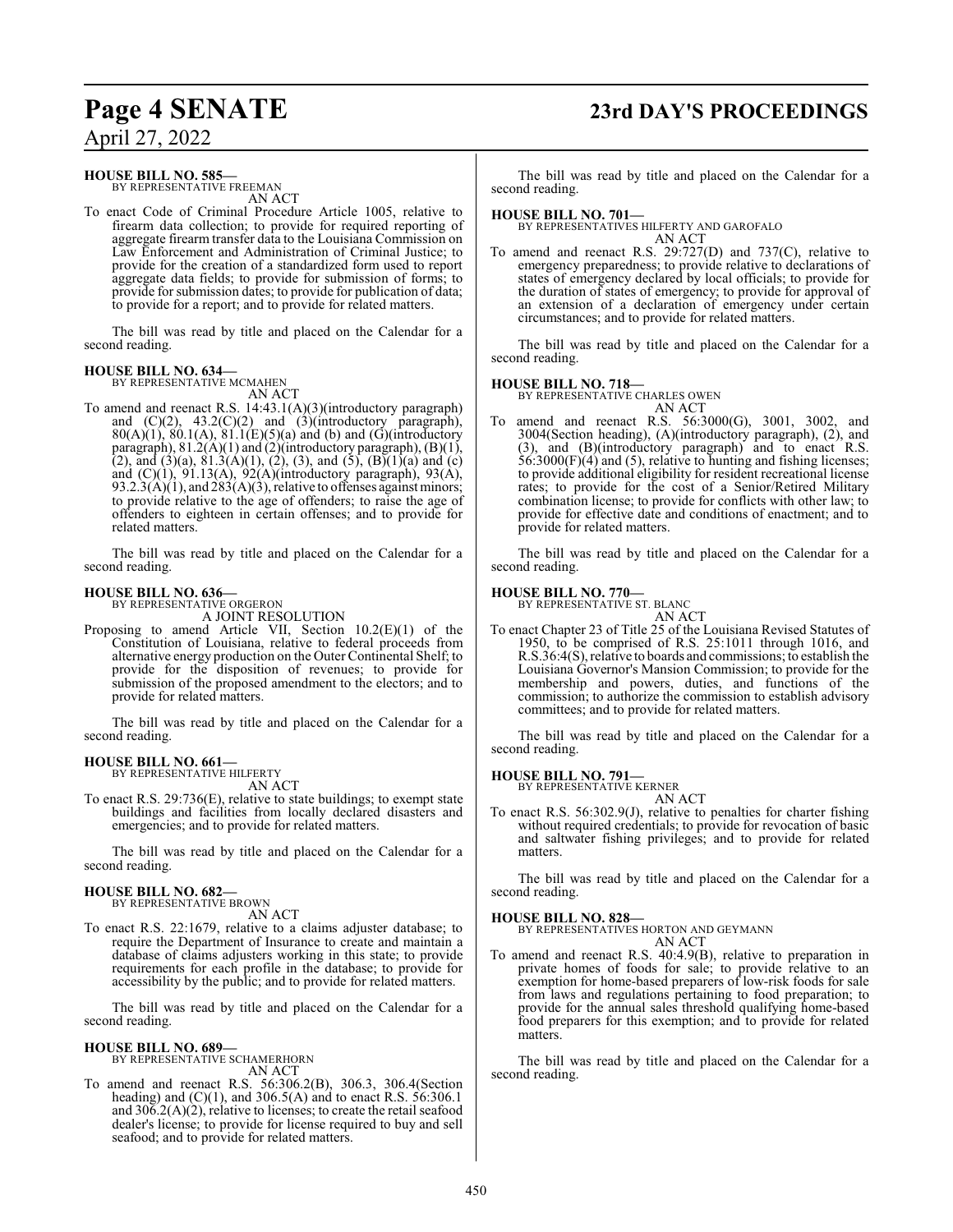## **23rd DAY'S PROCEEDINGS Page 5 SENATE**

#### **HOUSE BILL NO. 870—**

BY REPRESENTATIVE LACOMBE AN ACT

To enact R.S. 22:1296.1, relative to automobile insurance; to provide for the application of certain insurance coverages to an insured when operating a vehicle not owned by the insured; to provide certain requirements for such coverages to apply to the insured's conduct; to provide for a determination as to which insurance is primary; to provide legislative intent; and to provide for related matters.

The bill was read by title and placed on the Calendar for a second reading.

### **HOUSE BILL NO. 890—**

BY REPRESENTATIVE ROBBY CARTER AN ACT

To authorize and provide for the transfer of certain state property; to authorize the transfer of certain state property in Tangipahoa Parish; to provide for the property description; to provide for the reservation of mineral rights; to provide terms and conditions; to provide for termination of authority; to provide for an effective date; and to provide for related matters.

The bill was read by title and placed on the Calendar for a second reading.

**HOUSE BILL NO. 914—** BY REPRESENTATIVE CREWS AND SENATOR FOIL AN ACT

To enact R.S. 17:436.4, relative to students with seizure disorders; to provide for the training of school nurses and other school employees; to provide for management and treatment plans for students who have seizure disorders; and to provide for related matters.

The bill was read by title and placed on the Calendar for a second reading.

## **HOUSE BILL NO. 979—** BY REPRESENTATIVE FREEMAN

AN ACT

To provide relative to the effectiveness of Act No. 366 of the 2021 Regular Session of the Legislature regarding student information; to provide for the continued effectiveness of provisions that require school governing authorities to share certain student information with the Department of Children and Family Services for the purpose of facilitating the administration of certain federal food assistance programs and that provide exceptions; and to provide for related matters.

The bill was read by title and placed on the Calendar for a second reading.

## **HOUSE BILL NO. 1035—** BY REPRESENTATIVE COUSSAN

AN ACT

To amend and reenact R.S.  $30:2195(C)$ , (E), and (F)(1), 2195.8(A)(1), and 2195.12(Section heading), to enact R.S. 30:2195.2(A)(6), and to repeal R.S. 30:2195.12(E), relative to underground storage tanks; to provide for grants for upgrades to single wall underground storage tanks; to provide for use of the Motor Fuels Underground Storage Tank Trust Dedicated Fund Account; to provide for annual reports by the department; to provide for responsibilities of the Motor Fuels Underground Storage Tank Trust Fund Advisory Board; and to provide for related matters.

The bill was read by title and placed on the Calendar for a second reading.

# April 27, 2022

#### **Message from the House**

#### **ASKING CONCURRENCE IN HOUSE CONCURRENT RESOLUTIONS**

April 27, 2022

To the Honorable President and Members of the Senate:

I am directed to inform your honorable body that the House of Representatives has finally passed and asks your concurrence in the following House Concurrent Resolutions:

HCR No. 19

Respectfully submitted, MICHELLE D. FONTENOT Clerk of the House of Representatives

#### **House Concurrent Resolutions on First Reading**

### **HOUSE CONCURRENT RESOLUTION NO. 19—** BY REPRESENTATIVES HODGES AND ROBBY CARTER A CONCURRENT RESOLUTION

To urge and request the Department of Transportation and Development to study the practicality and feasibility of expanding Highway 16 to a four-lane highway from Watson to the St. Helena Parish line, designing and utilizing a traffic roundabout in Livingston Parish at the intersection of Highway 447 Walker Road North and Highway 1025 Arnold Road, and to report its findings to the House and Senate Transportation, Highways and Public WorksCommittees prior to the convening of 2023 Regular Session.

The resolution was read by title and placed on the Calendar for a second reading.

#### **House Bills and Joint Resolutions on Second Reading**

## **HOUSE BILL NO. 12—** BY REPRESENTATIVE FRIEMAN

AN ACT

To amend and reenact R.S. 29:724(B)(2) and 768(B), relative to emergency declarations; to provide for legislative termination of all or part of an emergency declaration; to provide procedures for terminations; to provide for an effective date; and to provide for related matters.

The bill was read by title and referred by the President to the Committee on Senate and Governmental Affairs.

#### **HOUSE BILL NO. 61—**

BY REPRESENTATIVES KERNER, BOURRIAQUE, BRYANT, BUTLER,<br>CARRIER, FISHER, GREEN, ILLG, NEWELL, ORGERON, SELDERS, ST.<br>BLANC, THOMPSON, AND ZERINGUE AN ACT

To amend and reenact the heading of Part VIII of Chapter 1 of Title 30 of the Louisiana Revised Statutes of 1950, R.S. 30:101.1, 101.2(A), 101.3(1) and (4), 101.4(Section heading) and (A), 101.5(A)(1), 101.6(A)(5) and (6), and 101.9(Section heading), (A) and (C)(4), R.S. 36:354(E)(2), and R.S. 56:700.2(A)(4) and 700.6, to enact R.S. 30:101.3(7) and (8), 101.6(A)(8) and (9), 101.9(D)(5), and 101.11 through 101.15, and to repeal Part XIV of Chapter 1 of Title 56 of the Louisiana Revised Statutes of 1950, comprised of R.S 56:700.1 through 700.6, relative to the Fishermen's Gear Compensation Fund, to extend the existence of such fund; to repeal such fund after a certain date; to extend payments into the Underwater Obstruction Removal Fund; to create the Fishermen's Gear Compensation and Underwater Obstruction Removal Program and the Fishermen's Gear Compensation and Underwater Obstruction Removal Dedicated Fund Account; to provide for definitions; to provide for the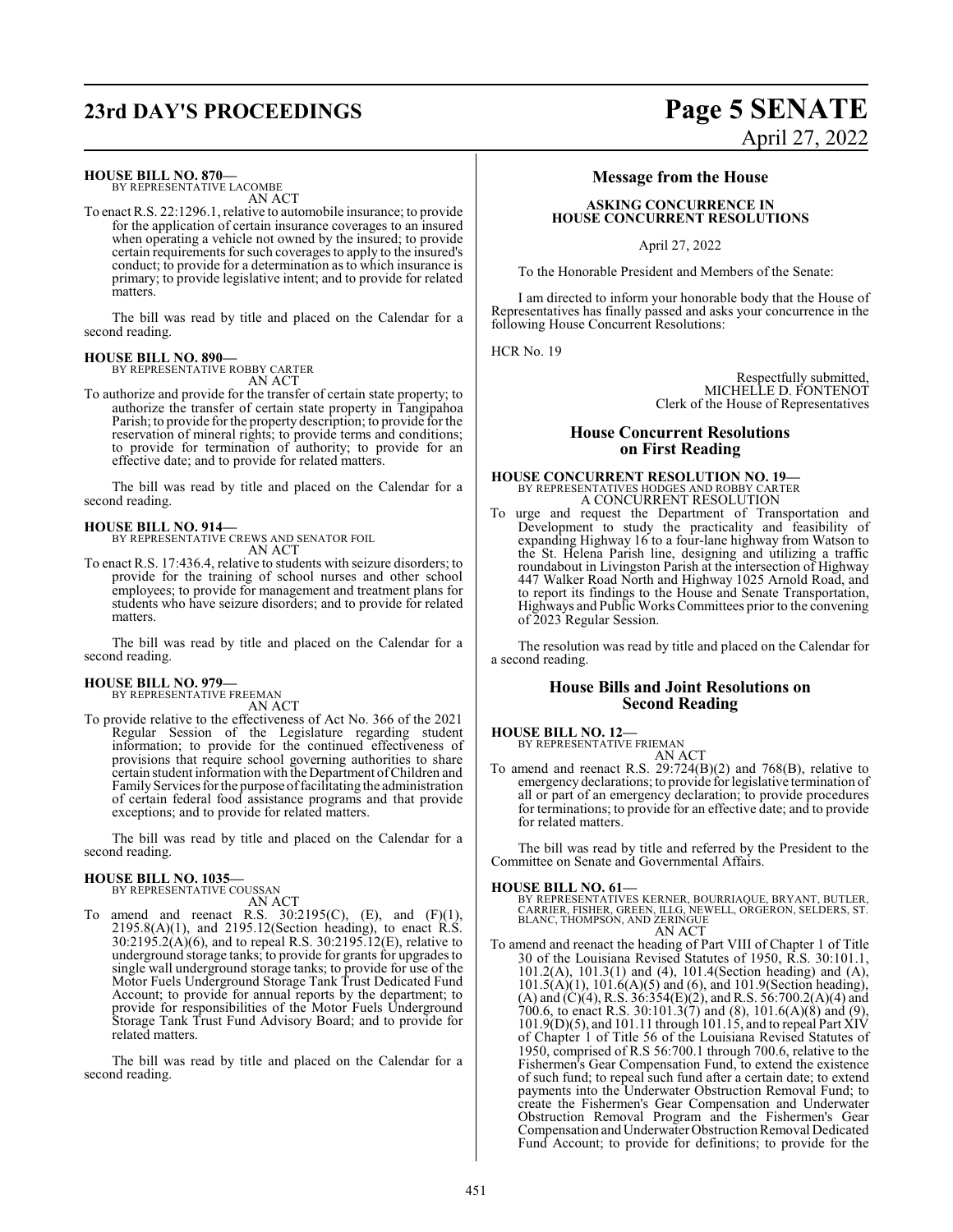## **Page 6 SENATE 23rd DAY'S PROCEEDINGS**

## April 27, 2022

transfer offunds fromthe Fishermen's Gear Compensation Fund to the Fishermen's Gear Compensation and Underwater Obstruction Removal Dedicated Fund Account; to provide for effective dates; and to provide for related matters.

The bill was read by title and referred by the President to the Committee on Natural Resources.

#### **HOUSE BILL NO. 83—**

BY REPRESENTATIVES SCHLEGEL, BOYD, BRASS, BRYANT,<br>WILFORD CARTER, DUPLESSIS, EDMONSTON, FISHER, LARVADAIN,<br>MARCELLE, MARINO, STAGNI, VILLIO, AND WILLARD<br>AN ACT

To enact R.S. 22:1338, relative to homeowner's insurance policies; to provide certain means by which a policy requirement for loss of use benefits is satisfied; and to provide for related matters.

The bill was read by title and referred by the President to the Committee on Insurance.

#### **HOUSE BILL NO. 143—**

BY REPRESENTATIVE BUTLER AN ACT

To amend and reenact R.S. 44:4.1(B)(31) and R.S. 46:2592 and to enact R.S. 46:2594 through 2597, relative to executive branch agency compliance with the Americans with Disabilities Act; to provide for mandatory agency policies, training, plans, and reporting related to the Americans with Disabilities Act; to provide for an effective date; and to provide for related matters.

The bill was read by title and referred by the President to the Committee on Senate and Governmental Affairs.

#### **HOUSE BILL NO. 291—**

BY REPRESENTATIVES EDMONDS, AMEDEE, BACALA, ECHOLS,<br>EMERSON, GAROFALO, HARRIS, HODGES, HORTON, IVEY, NEWELL,<br>ORGERON, CHARLES OWEN, RISER, SCHAMERHORN, SELDERS,<br>STAGNI, VILLIO, AND WHEAT AN ACT

To amend and reenact R.S. 40:2009.25(A), (B), (C)(introductory paragraph), (D), (E), (F)(introductory paragraph), (9), and (12), and (H), relative to regulation of nursing homes; to revise laws pertaining to emergency preparedness among nursing homes; to require that all nursing homes maintain in effect emergency preparedness plans approved by the Louisiana Department of Health; to repeal a geographic limitation pertaining to nursing home emergency preparedness plan requirements; and to provide for related matters.

The bill was read by title and referred by the President to the Committee on Health and Welfare.

#### **HOUSE BILL NO. 324—**

BY REPRESENTATIVE ORGERON AN ACT

To amend and reenact R.S. 56:421(B)(5), (8), (13), and (14) and  $421(C)$  and to enact R.S.  $56:421(B)(15)$ , relative to the composition of the Oyster Task Force; to provide for members appointed by the Louisiana Oyster Dealers and Growers Association; and to provide for related matters.

The bill was read by title and referred by the President to the Committee on Natural Resources.

## **HOUSE BILL NO. 339—** BY REPRESENTATIVE COUSSAN

AN ACT

To amend and reenact R.S. 22:1836(A)(introductory paragraph) and (2)(introductory paragraph) and to enact R.S.  $22:1836(A)(3)$ , relative to health insurance; to prohibit a coordination of benefits provision that permits a plan to delay or deny payment for rendered healthcare services solely on the basis of the insured's failure to provide existence of an additional health benefit plan; to provide for effectiveness; to provide for technical changes; and to provide for related matters.

The bill was read by title and referred by the President to the Committee on Insurance.

#### **HOUSE BILL NO. 470—**

BY REPRESENTATIVE MCKNIGHT AN ACT

To enact R.S. 17:3914(N), relative to personally identifiable information of public school students; to require the disclosure ofsocial security numbers of certain students; to provide for the sharing of information with the Louisiana Workforce Commission; and to provide for related matters.

The bill was read by title and referred by the President to the Committee on Education.

## **HOUSE BILL NO. 509—** BY REPRESENTATIVE MINCEY

AN ACT

To enact R.S. 17:420, relative to public school teachers; to require the state Department of Education to maintain a database and to report to the legislative education committees on training that professional teachers are required to complete; and to provide for related matters.

The bill was read by title and referred by the President to the Committee on Education.

## **HOUSE BILL NO. 510—** BY REPRESENTATIVE MINCEY

AN ACT To enact R.S. 17:420, relative to public school teachers; to provide relative to the effectiveness of requirements for training of professional teachers; and to provide for related matters.

The bill was read by title and referred by the President to the Committee on Education.

#### **HOUSE BILL NO. 683—**

BY REPRESENTATIVE CREWS AN ACT

To amend and reenact R.S. 56:2011(D) and (E), relative to royalties on dredged materials; to provide for exemptions from payment of certain royalties and bond requirements; and to provide for related matters.

The bill was read by title and referred by the President to the Committee on Natural Resources.

#### **House Concurrent Resolutions on Second Reading**

### **HOUSE CONCURRENT RESOLUTION NO. 34—** BY REPRESENTATIVE BOURRIAQUE A CONCURRENT RESOLUTION

To approve the annual state integrated coastal protection plan for Fiscal Year 2023, as adopted by the Coastal Protection and Restoration Authority Board.

The resolution was read by title and referred by the President to the Committee on Natural Resources.

## **HOUSE CONCURRENT RESOLUTION NO. 91—** BY REPRESENTATIVE BRASS

A CONCURRENT RESOLUTION

To commend the board of directors of the Louisiana School Boards Association.

The resolution was read by title. Senator Price moved to concur in the House Concurrent Resolution.

#### **ROLL CALL**

The roll was called with the following result: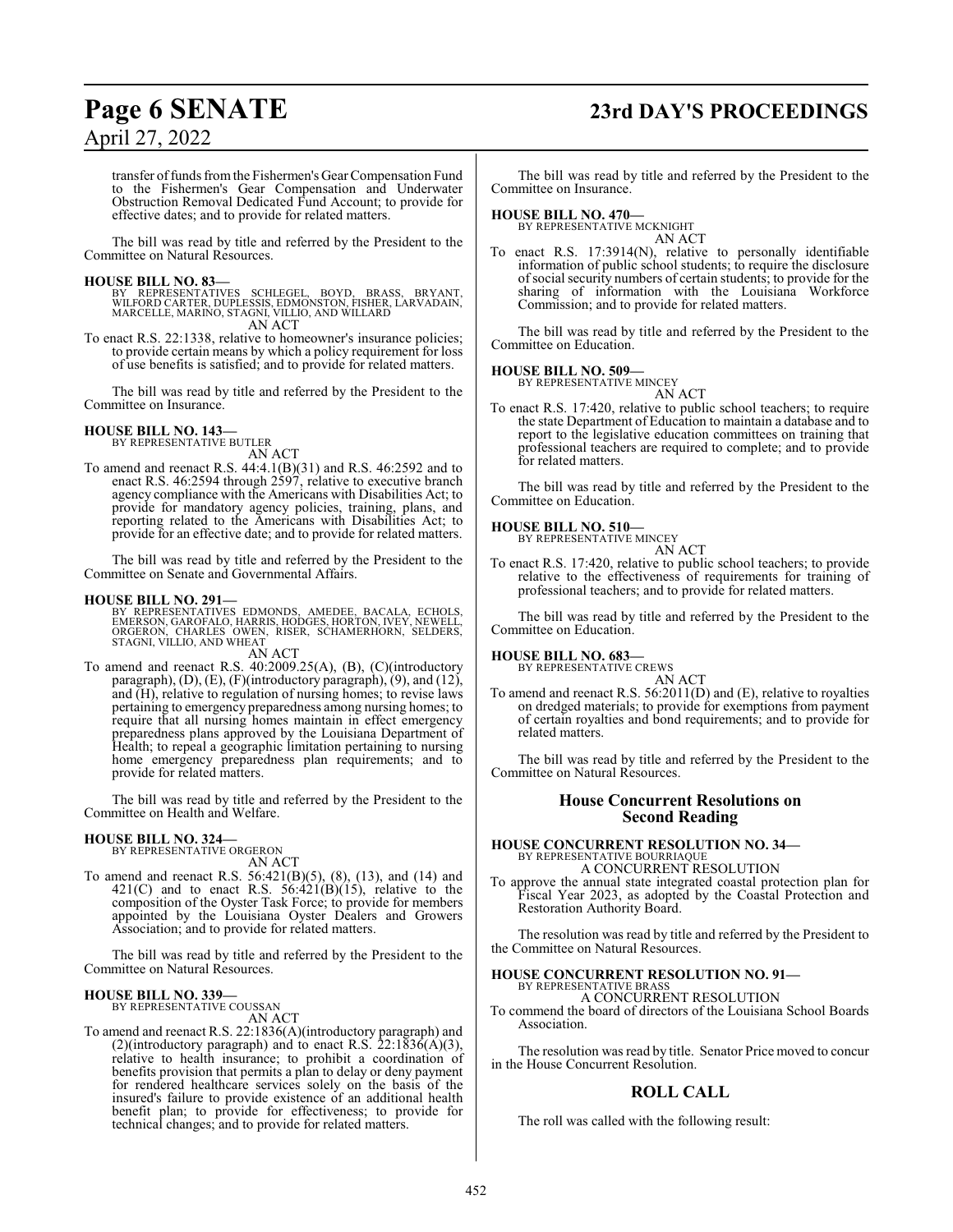## **23rd DAY'S PROCEEDINGS Page 7 SENATE**

#### YEAS

| Mr. President<br>Abraham<br>Allain<br>Barrow<br>Bernard<br>Boudreaux<br>Bouie<br>Carter<br>Cathey<br>Cloud<br>Connick<br>Fesi<br>Total $-36$ | Fields<br>Foil<br>Henry<br>Hensgens<br>Hewitt<br>Jackson<br>Lambert<br>Luneau<br>Milligan<br>Mills, F.<br>Mills, R.<br>Mizell<br><b>NAYS</b> | Morris<br>Peacock<br>Pope<br>Price<br>Reese<br>Smith<br>Stine<br>Talbot<br>Tarver<br>Ward<br>White<br>Womack |
|----------------------------------------------------------------------------------------------------------------------------------------------|----------------------------------------------------------------------------------------------------------------------------------------------|--------------------------------------------------------------------------------------------------------------|
| Total - 0                                                                                                                                    | <b>ABSENT</b>                                                                                                                                |                                                                                                              |

Harris McMath Total - 2

The Chair declared the Senate concurred in the House Concurrent Resolution and ordered it returned to the House.

#### **HOUSE CONCURRENT RESOLUTION NO. 92—** BY REPRESENTATIVE MARCELLE

A CONCURRENT RESOLUTION To designate April 27, 2022, as Domestic Violence AdvocacyDay in Louisiana.

The resolution was read by title. Senator Barrow moved to concur in the House Concurrent Resolution.

#### **ROLL CALL**

The roll was called with the following result: YEAS

| Mr. President | Foil        | Peacock |
|---------------|-------------|---------|
| Abraham       | Henry       | Pope    |
| Allain        | Hensgens    | Price   |
| Barrow        | Hewitt      | Reese   |
| Bernard       | Jackson     | Smith   |
| Boudreaux     | Lambert     | Stine   |
| <b>Bouje</b>  | Luneau      | Talbot  |
| Carter        | McMath      | Tarver  |
| Cathey        | Milligan    | Ward    |
| Cloud         | Mills, F.   | White   |
| Connick       | Mills, R.   | Womack  |
| Fesi          | Mizell      |         |
| Fields        | Morris      |         |
| Total - 37    |             |         |
|               | <b>NAYS</b> |         |

Total - 0

#### ABSENT

Harris Total - 1

The Chair declared the Senate concurred in the House Concurrent Resolution and ordered it returned to the House.

#### **Reports of Committees**

The following reports of committees were received and read:

#### **REPORT OF COMMITTEE ON**

#### **COMMERCE, CONSUMER PROTECTION AND INTERNATIONAL AFFAIRS**

# April 27, 2022

Senator Rick Ward III, Chairman on behalf ofthe Committee on Commerce, Consumer Protection and International Affairs, submitted the following report:

#### April 27, 2022

To the President and Members of the Senate:

I am directed by your Committee on Commerce, Consumer Protection and International Affairs to submit the following report:

#### **SENATE BILL NO. 378—** BY SENATOR PEACOCK

AN ACT To enact Chapter 62 of Title 51 of the Louisiana Revised Statutes of 1950, to be comprised of R.S. 51:3221, relative to advertisements; to provide for requirements and disclosures in an advertisement; to provide for unfair and deceptive acts or practices; to provide for definitions, terms, conditions, and procedures; to provide for penalties; and to provide for related matters.

Reported with amendments.

**SENATE BILL NO. 455—** BY SENATOR BOUDREAUX

AN ACT

To amend and reenact R.S. 51:1362 through 1364, relative to internet; to provide for broadband connectivity; to provide for development and implementation of a plan to provide access to broadband internet; and to provide for related matters.

Reported with amendments.

Respectfully submitted, RICK WARD III Chairman

#### **REPORT OF COMMITTEE ON**

#### **HEALTH AND WELFARE**

Senator Fred H. Mills Jr., Chairman on behalf of the Committee on Health and Welfare, submitted the following report:

#### April 27, 2022

To the President and Members of the Senate:

I am directed by your Committee on Health and Welfare to submit the following report:

#### **SENATE RESOLUTION NO. 58—**

BY SENATOR JACKSON A RESOLUTION

To create a task force to study the implementation of a partnership between law enforcement agencies and behavioral health providers to reduce or eliminate incidents of law enforcement officers responding to nonviolent calls or behavioral or social crises in which no crime has taken place.

Reported favorably.

#### **SENATE RESOLUTION NO. 77—** BY SENATOR FRED MILLS

A RESOLUTION

To urge and request the Louisiana Department of Health to study and make recommendations on best practices for coordinating healthcare services for patients with cancer.

Reported favorably.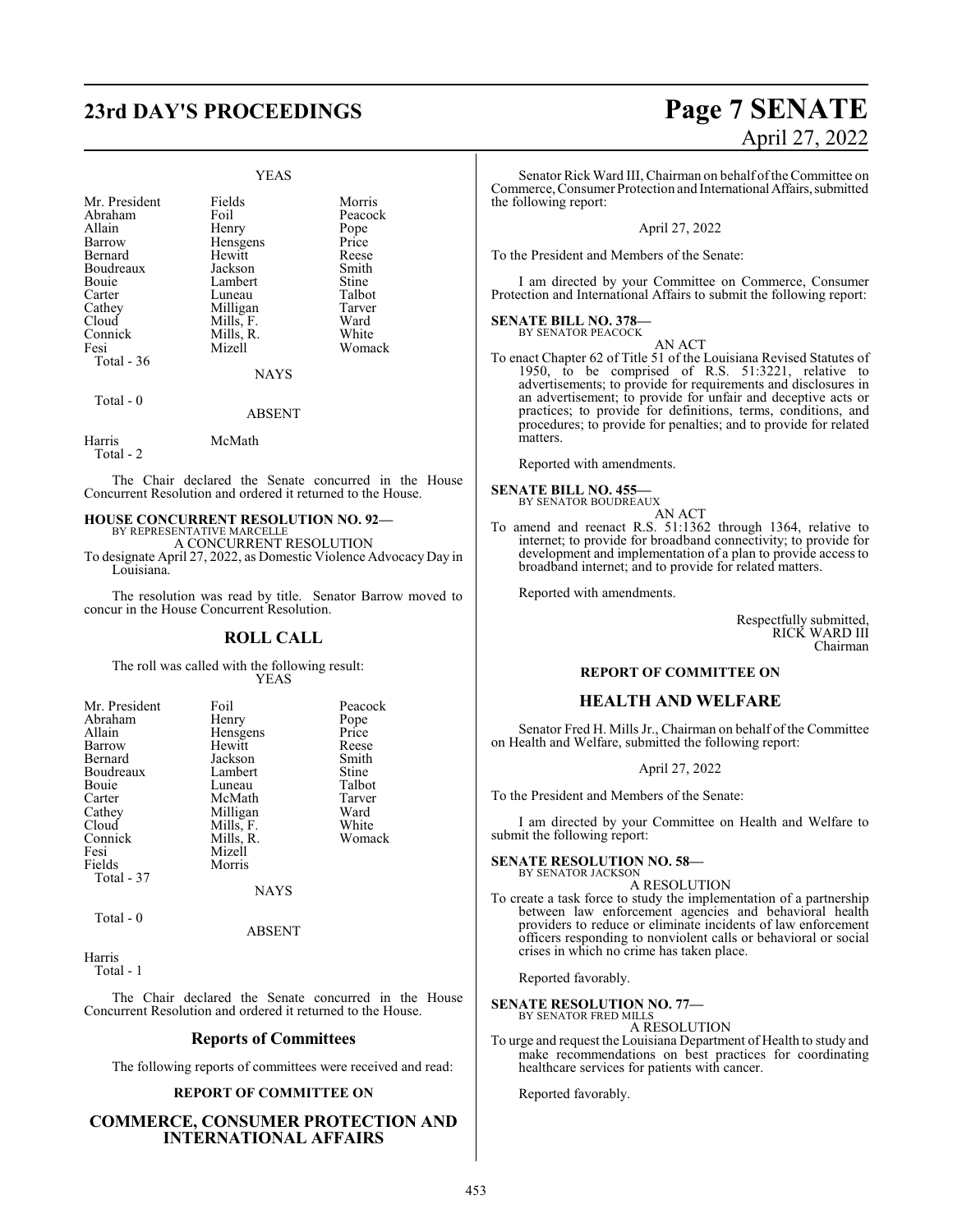## **Page 8 SENATE 23rd DAY'S PROCEEDINGS**

April 27, 2022

#### **SENATE CONCURRENT RESOLUTION NO. 39—**

BY SENATOR ALLAIN A CONCURRENT RESOLUTION

To urge and request the Louisiana Department of Health to study and develop a proposal for a statewide patient movement plan that identifies load-balancing practices for use during declared disasters, and to submit a report to the House and Senate committees on health and welfare and the House and Senate select committees on homeland security.

Reported with amendments.

#### **SENATE BILL NO. 296—** BY SENATOR BARROW

AN ACT

To amend and reenact R.S. 40:1183.3(3), 1185.3(2) and (3), and 2197(D), and to enact R.S. 46:460.37, relative to pharmacists; to provide for definitions; to provide relative to pharmacist clinical services; to provide relative to reimbursement for pharmacist clinical services in the Medicaid program; to provide for an effective date; and to provide for related matters.

Reported with amendments.

#### **SENATE BILL NO. 439—** BY SENATOR PEACOCK

AN ACT

To amend and reenact R.S. 37:1271(A), 1274, and the introductory paragraph of 1285(A), and to enact R.S. 22:1021.1 and Part I-D of Chapter 15 of Title 37 of the Louisiana Revised Statutes of 1950, to be comprised of R.S. 37:1310.11 through 1310.15, relative to assistant physicians; to provide for the licensure of assistant physicians; to provide for collaborative practice agreements; to provide for the powers and duties of the Louisiana State Board of Medical Examiners; to provide for insurance reimbursement claims by assistant physicians; and to provide for related matters.

Reported with amendments.

Respectfully submitted, FRED H. MILLS JR. Chairman

#### **Senate Bills and Joint Resolutions on Second Reading Reported by Committees**

#### **SENATE BILL NO. 272—**

BY SENATOR CORTEZ

AN ACT

To amend and reenact R.S. 4:214(G) and (L), relative to horse racing; to provide for pari-mutuel wagering; to provide regarding offtrackwagering facilities; to provide regarding restrictions and prohibitions; and to provide for related matters.

Reported with amendments by the Committee on Judiciary B.

#### **SENATE COMMITTEE AMENDMENTS**

Amendments proposed by Senate Committee on Judiciary B to Original Senate Bill No. 272 by Senator Cortez

#### AMENDMENT NO. 1

On page 1, line 2, after "R.S." delete "4:214(G) and (L)," and insert "4:149, 211, 213, and 214 and R.S. 27:602(13) and to enact R.S. 4:147(7), 215(D), and 228(H) and R.S. 27:602(18.1), 607(H), and 629,"

#### AMENDMENT NO. 2

On page 1, line 3, after "facilities;" insert "to authorize pari-mutuel wagering in a sports book lounge of certain licensed entities as offtrack wagering facilities; to require certain agreements or plans of operations; to provide for required terms ofthe agreement or plan and approval; to provide for requirements and exceptions;"

#### AMENDMENT NO. 3

On page 1, delete line 6, and insert

"Section 1. R.S. 4:149, 211, 213, and 214 are hereby amended and reenacted and R.S.  $4:147(7)$ ,  $215(D)$ , and  $228(H)$  are hereby enacted to read as"

AMENDMENT NO. 4

On page 1, between lines 7 and 8 insert:

"§147. Specific duties of commission

The commission shall carry out the provisions of this Part, including the following specific duties:

#### \* \* \* **(7) To make rules and regulations for pari-mutuel wagering in a sports book lounge of a host entity licensed by the Louisiana Gaming Control Board to conduct sports wagering pursuant to Chapter 10 of Title 27 of the Louisiana Revised Statutes of 1950.**

#### \* \* \* §149. Wagering; rules and regulations

**A.** The commission may prescribe rules and regulations under which shall be conducted all horse races upon the results of which there is wagering. The commission shall, as may be necessary, prescribe additional special rules and regulations applicable separatelyto thoroughbreds and quarter horses. The commission shall make rules governing, permitting, and regulating the wagering on horse races under the form of mutuel wagering by patrons, known as pari-mutuel wagering, whether on live or historical horse races. Only those persons receiving a license from the commission may conduct this type of wagering, and shall restrict this form of wagering to a space within the race meeting grounds or an offtrack wagering facility. All other forms of wagering on the result of horse races are illegal.

**B. Notwithstanding the space restriction provided in Subsection A of this Section, pari-mutuel wagering on the result of horse races may also be conducted in the sports book lounge of a host entity licensed for sports wagering by the Louisiana Gaming Control Board pursuant to Chapter 10 of Title 27 of the Louisiana Revised Statutes of 1950, provided the requirements of this Chapter are met.**

#### §211. Definitions

Unless the context indicates otherwise, the following terms shall have the meaning ascribed to them below:

\* \* \*

(1) **"Audited net profits" means the total commissions retained by an association on pari-mutual wagers placed at a specific offtrack wagering facility, less direct costs, breakage, settlements, and taxes applicable to such wagers.**

**(2)** "Eligible applicants" means the primary licensee fulfilling the licensure criteria described in this Part.

(2) **(3)** "Exotic wagers" or "exotic wagering pools" include all pari-mutuel pools except the win, place, or show pools conducted at each race meeting in the state. Examples of exotic wagering pools in common usage are daily double pools, exacta pools, trifecta pools, twin trifecta pools, pick-six pools, and quinella pools.

(3) **(4) "Host entity" means an entity licensed by the Louisiana Gaming Control Board to conduct sport wagering in its sports book lounge in accordance with Chapter 10 of Title 27 of the Louisiana Revised Statutes of 1950; however, it shall not include an entity that is also the holder of a license as defined in R.S. 27:353 and provided for in Chapter 7 of Title 27 of the Louisiana Revised Statutes of 1950.**

**(5)** "Host track" means the Louisiana track at which the race is run.

(4) **(6)** "Net commission" means the commission retained by a licensee on pari-mutuel wagers on historical horse races, less breakage, settlements, and taxes applicable to such wagers.

(5) **(7)** "Offtrack wagering facility" means the licensed and authorized location where offtrack wagers may be accepted.

(6) **(8)** "Pari-mutuel facility" means any pari-mutuel race track conducting race meetings during the 1986-87 racing season and licensed prior to the effective date of this Part **June 30, 1987**.

 $\left(\frac{7}{2}\right)$  "Parish seat" means the facility, courthouse, meeting hall, etc., at which the parish governing authority meets on a regular basis in an official capacity.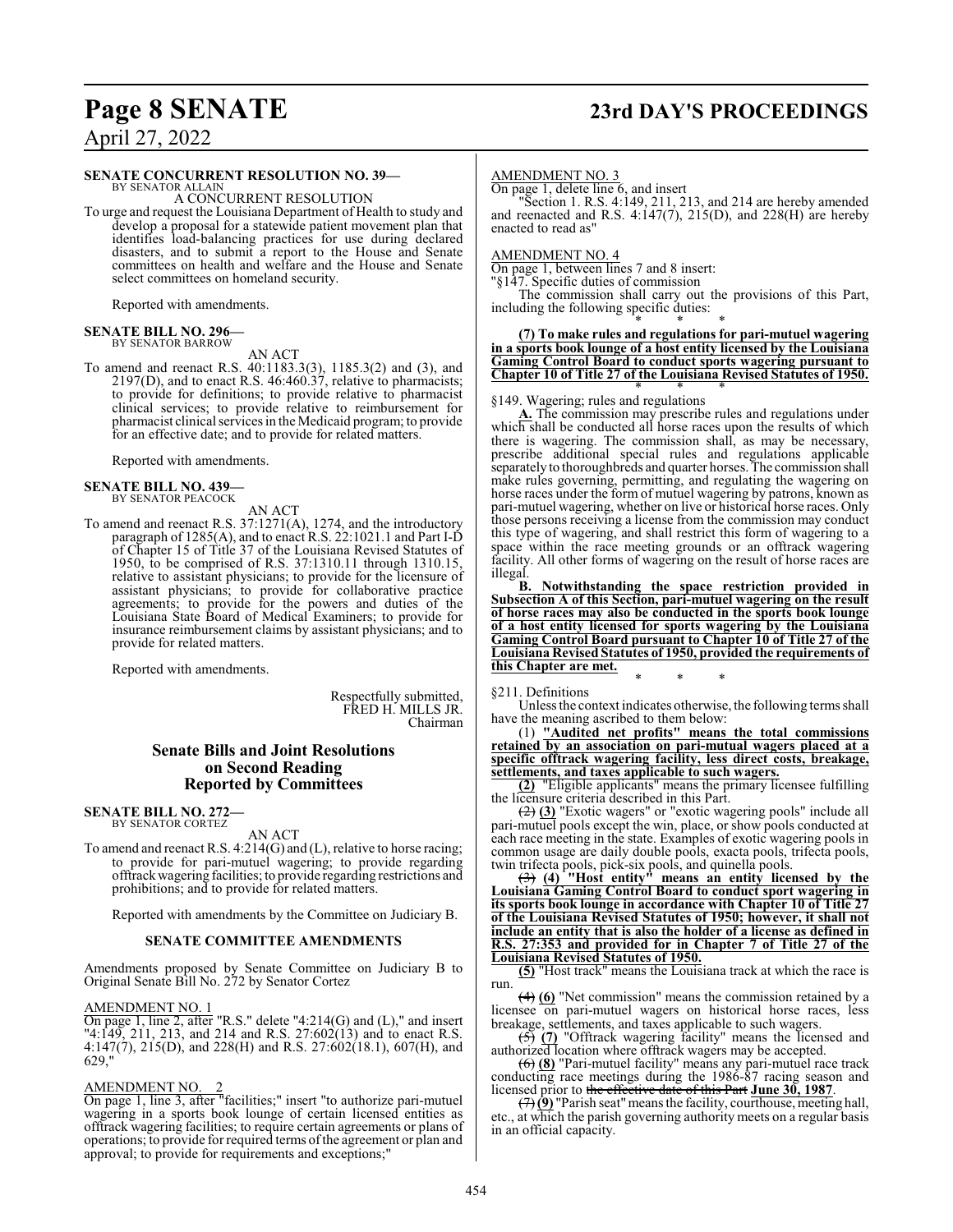## **23rd DAY'S PROCEEDINGS Page 9 SENATE**

(8) **(10)** "Primary licensee" means the licensed association conducting the majority of race days at a pari-mutuel facility. \* \* \*

§213. Offtrack wagering facilities; establishment**; sports book lounge**

**A.** In addition to the rights granted in R.S. 4:149.2, any association licensed by the commission may conduct pari-mutuel wagering and engage in all necessary activities to establish appropriate offtrack wagering facilities to accomplish this purpose. Such activities shall include, but not be limited to:

(1) Live simulcast of races from the host track.

(2) Historical horse racing on the premises of offtrack wagering facilities via dedicated machines or personal mobile devices.

(3) Construction or leasing of offtrack wagering facilities.

(4) Sale of goods and beverages.

(5) Advertising and promotion.

(6) All other related activities.

**B.(1) In addition to Subsection A of this Section, any association licensed by the commission may also conduct parimutuel wagering and engage in necessary activities to establish appropriate offtrack wagering in a sports book lounge of a host entity, provided that the sports book lounge of the host entity is geographically located in a parish that has approved, by public referendum, the conduct of pari-mutuel wagering in that parish.**

**(2) The conduct of offtrack wagering in a sports book lounge shall be pursuant to an agreement between the licensed association and the host entity and the agreement shall be subject to approval by the commission and by the Louisiana Gaming Control Board.**

**(3) The commission shall promulgate rules establishing the regulations and conditions for the conduct of offtrack parimutuel wagering in a sports book lounge of a host entity. The rules shall require an agreement between the association licensed by the commission and the host entity licensed for sports wagering by the Louisiana Gaming Control Board and its retail sports wagering operator, if applicable. The agreement shall include but not be limited to the following terms:**

**(a) Pari-mutuel wagering shall be restricted to the host entity's retail sports book lounge.**

**(b) Pari-mutuel wagering shall be conducted in accordance with the provisions of this Chapter.**

**(c) All pari-mutuel wagers shall be maintained and accounted separate and distinct from all other sports wagers placed in the sports book lounge.**

**(d) The gaming division of the office of state police shall have access to all files, records, documents, film, tape, including surveillance tape, and any other information and personnel necessary to determine compliance with all gaming laws, rules, and regulations on gaming activities and operations under the commission's jurisdiction or the Louisiana Gaming Control Board's jurisdiction.**

**(e) In consideration for hosting, the association shall make compensation payments to the host entity of thirty percent of the audited net profits on the total amount wagered at its facility. The agreement shall specify the calculation and periodic payments.**

**(f) Unless otherwise provided by law, all commissions and fees and their distribution shall be as provided by this Chapter.**

**C.(1) A primary licensee that is also the holder of a license as defined in R.S. 27:353 and provided for in Chapter 7 of Title 27 of the Louisiana Revised Statutes of 1950, may conduct parimutuel wagering and engage in necessary activities to establish appropriate offtrack wagering in its retail sports book lounge.**

**(2) The conduct of offtrack wagering in a sports book lounge shall be pursuant to a plan of operation and the plan shall be subject to approval by the commission and by the Louisiana Gaming Control Board.**

**(3) The commission shall promulgate rules establishing the regulations and conditions for the conduct of offtrack parimutuel wagering in a sports book lounge of a holder of a license as defined in R.S. 27:353. The rules shall require the plan of operation to include but not be limited to the following provisions:**

**(a) Pari-mutuel wagering shall be conducted in accordance with the provisions of this Chapter.**

**(b) All pari-mutuel wagers placed in the sports book lounge shall be maintained and accounted separate and distinct from all other sports wagers placed in the sports book lounge.**

**(c) The gaming division of the office of state police shall have access to all files, records, documents, film, tape, including surveillance tape, and any other information and personnel necessary to determine compliance with all gaming laws, rules, and regulations on gaming activities and operations under the commission's jurisdiction or the Louisiana Gaming Control Board's jurisdiction.**"

#### AMENDMENT NO. 5

On page 1, delete lines 11 through 17, and on page 2, delete lines 1 through 7, and insert the following:

"A. License **Except for offtrack wagering conducted in a sports book lounge, license** approval shall be subject to the criteria established by R.S. 4:159.

**B.** Licensure **for all offtrack wagering facilities** shall be subject to the following conditions:

(1)**(a)** Only the primary licensee operating at a pari-mutuel facility may apply for a license to operate offtrack wagering facilities in this state and only such primary licensees shall be licensed to operate offtrack wagering facilities under this Part.

**(b) A primary licensee applying for a license to operate an offtrack wagering facility to be located in a sports book lounge of a host entity shall provide its agreement with the host entity as part of its application.**

 $(2)(a)(i)$  Before a license is granted for an offtrack wagering facility in any parish, the voters of that parish must have approved the establishment of such a facility within the parish in a referendum election held for that purpose. The commission shall request a referendum by the governing body of a parish only after receipt of an application for licensure of an offtrack wagering facility in that parish by the eligible applicant as provided in R.S. 4:215.

(ii) If the referendum fails to gain voter approval, or if the commission's request to the parish governing authority for a referendum is not granted within six months of such request, then the request therefor is rendered void.

(iii) Any request for an offtrack referendum that is pending on the effective date ofthis Subparagraph before the governing authority of a parish wherein such a referendum has failed to gain voter approval in a prior election shall be rendered void upon that date.

(iv) Any request for an offtrack referendum that has been pending before a parish governing authority for six months or more upon the effective date of this Subparagraph shall be rendered void upon that date.

(b)(i) After a request by the commission to a parish governing authority for an offtrack referendum is voided for any reason, the original applicant may either:

(aa) Resubmit the application for licensure, and the commission shall submit a new request for an offtrack referendum election to the parish governing authority; or

(bb) Submit a new application to the commission for licensure of an offtrack wagering facility in any city, town, or municipality within the parish, and the commission shall request the governing authority of such city, town, or municipality to hold an offtrack referendum election.

(ii) If the referendum fails to gain voter approval or if the commission's request for a referendum is not granted within six months of such request, the request therefor is rendered void.

(iii) If the offtrack referendum gains voter approval, the commission may license one offtrack wagering facility within the corporation limits of the city, town, or municipality in which the referendum was held. Such license must conform to all applicable licensing criteria as provided in this Part.

(c) $(i)$  Except as provided in R.S.  $4:214(A)(2)(e)(ii)$  **Item (ii) of this Subparagraph**, the collection and distribution of license fees as provided in R.S. 4:218 shall not be affected by this Paragraph.

(ii) Notwithstanding any provision of R.S. 4:218 to the contrary **and except for offtrack wagering conducted in a sports book lounge of a host entity**, if an off-track wagering facility is located within the corporate limits of a municipality as a result of a municipal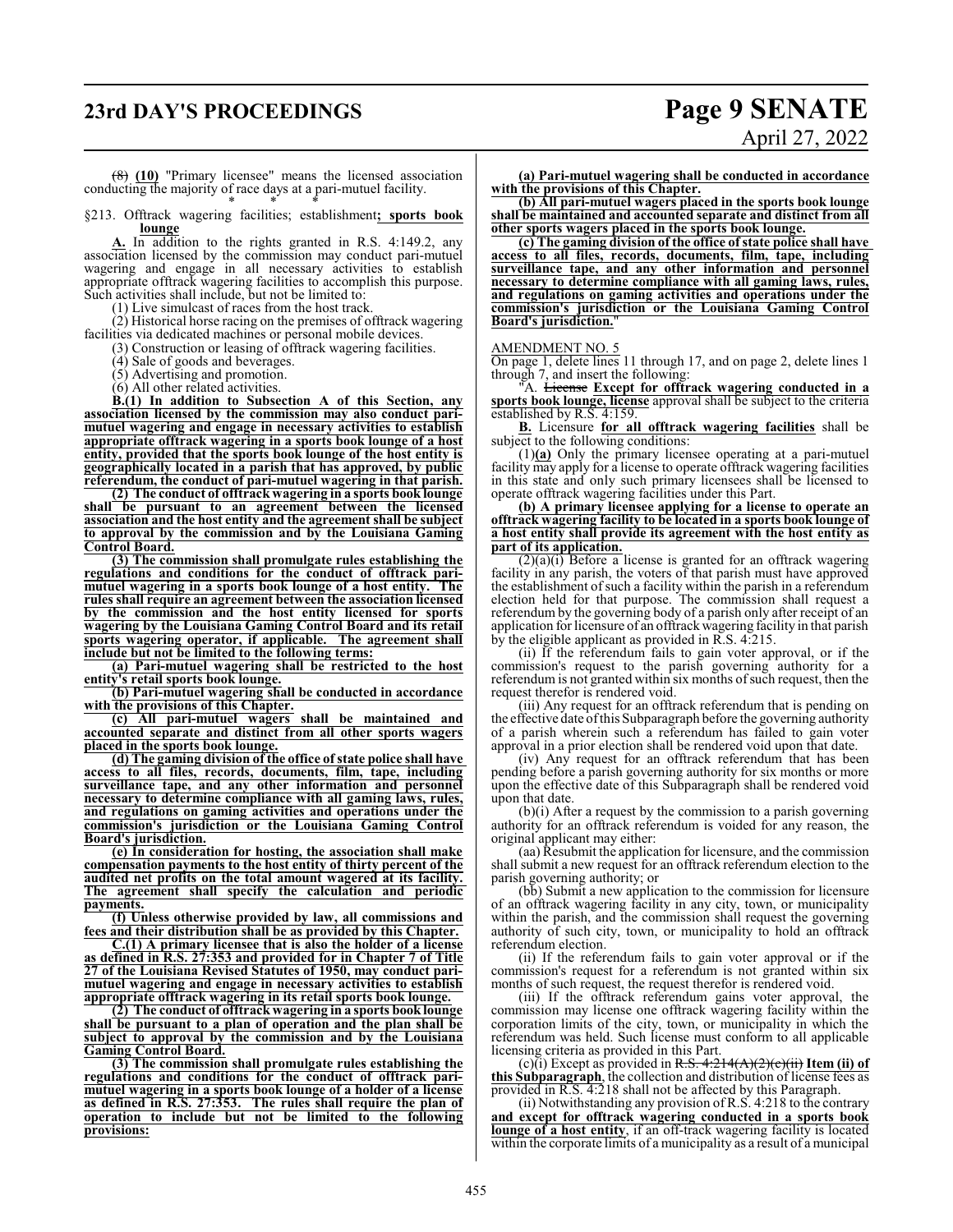## **Page 10 SENATE 23rd DAY'S PROCEEDINGS**

April 27, 2022

off-track wagering referendum as provided in this Paragraph, called by the municipal governing authority without the assistance of the parish governing authority, the municipal governing authority may impose a license fee not to exceed two percent of the total amount wagered at that facility, and no license fee shall be imposed by the parish, and the municipality shall retain the total license fees collected; otherwise, distribution of the fees shall be in accordance with R.S. 4:218(B).

(3)**(a)** A license shall not be granted to an offtrack wagering facility to be located within a fifty-five mile radius of a pari-mutuel facility without the prior written permission of the primary licensee of that facility.

**(b) Subparagraph (a) of this Paragraph shall not apply to an offtrack wagering facility located in a sports book lounge of a host entity.**

(4)**(a)** Not more than two offtrack wagering facilities may be licensed in any parish, except for Orleans and Jefferson.

**(b)** For the purposes of this Paragraph, a pari-mutuel facility as that term is defined in R.S. 4:211 shall not be included in the count of licensed offtrack wagering facilities for the parish in which it is located.

**(c) For the purposes of this Paragraph, an offtrack wagering facility located in the sports book lounge of a host entity shall not be included in the count of licensed offtrack wagering facilities for the parish in which it is located.**

(5) Final **Except for an offtrack wagering facility located in the sports book lounge of a host entity, final** license approval is subject to local governing authority facility citing requirements.

(6) Each **Except for an offtrack wagering facility located in the sports book lounge of a host entity, each** offtrack wagering facility shall be specifically designed as an entertainment complex. Maximum allowable attendance at each facility shall be one hundred twenty-five percent of the seating capacity at that facility. At least one area for patrons at each offtrack wagering facility shall be designated as a nonsmoking area.

(7) No **Except for an offtrack wagering facility located in the sports book lounge of a host entity, no** person licensed by the commission pursuant to the provisions of this Chapter who shows proof oflicensure upon entering an offtrack wagering facility shall be assessed any fees for admission into the facility.

B.**C.**(1) Licenses granted by the commission shall be valid for a ten-year period. In the event of the sale of the pari-mutuel facility, such license may be transferred and remain valid for the balance of the term of the license. If the conditions of the sale do not include the transfer of the offtrack wagering facility license, such license shall be automatically voided upon the completion of the sale.

(2) In the event a primary licensee is granted approval by the Louisiana State Racing Commission to transfer its live racing dates to another pari-mutuel facility, such primary licensee shall retain all the rights, privileges, and obligations relative to offtrack wagering facilities as provided in this Part as though it remained a primary licensee, as defined in R.S.  $4:211(\frac{7}{7})$ , in its original location.

C.**D.** License applications shall be accompanied by a good faith deposit of one thousand dollars.

D.**E.** All primary licensees are eligible for licensure at their existing horse racing facilities as offtrack wagering facilities. Such primary licensees shall not be subject to the licensing requirements in R.S. 4:214(A)(2) **Paragraph (B)(2) of this Section**.

E.**F.** There shall be no penalty for closing a licensed offtrack wagering facility provided the licensee submits written notice to the commission at least thirty days priorto closure. The commission shall notify all eligible applicants of the notice of closure. Ownership of an offtrack wagering facility may be transferred to other eligible applicants subject to all licensing requirements except as provided in R.S. 4:214(A)(2) **Paragraph (B)(2) of this Section**.

F.**G.** Nothing in this Part shall be construed as preventing licensees from jointly owning or contracting for the management of any or all licensed offtrack wagering facilities.

G. In no case may **H. An** offtrack wagering facilities **facility shall not** accept wagers on races run at any track without a contract with the licensee operating the host track. This contract shall include all terms and conditions for use of races run at the host track by the offtrack wagering facility, including compensation of the host track for such use. This contract shall be filed with the commission. No

host track may deny the use of its races by any other offtrack wagering facility in Louisiana under the same terms and conditions.

H. In no case shall an **I.(1) An** offtrack wagering facility **shall not** allow the admission of any person less than eighteen years old. However, the provisions of this Paragraph shall not apply to any offtrack wagering facility located on the premises of a pari-mutuel facility as defined in R.S. 4:211(5).

**(2) An offtrack wagering facility located in a sports book lounge shall not allow the admission of any person less than twenty-one years old.**

I. In **J. Except for an offtrack wagering facility located in the sports book lounge of a host entity, in** addition to license fees, each licensee shall pay the fees provided for in this Subsection. Each licensee shall begin paying the fees on the first day of the second year in which the licensee operates the facility. The licensee shall pay to the collector twenty-five cents for each person attending the offtrack wagering facility other than licensed personnel, employees, officials, and working press. These payments shall be made at the conclusion of each calendar week and shall be accompanied by a report under oath showing the total contributions and admissions, and any other information which the commission may require.

J.**K.**(1) Should the commission suspend or revoke the license of a primary licensee, the licensee may, within ten days of the notification of the commission's decision take a suspensive appeal to the district court having jurisdiction over the licensee's offtrack wagering facility. The appeal shall be filed in the district court in the same manner as an original suit is instituted thereon. Each appeal shall be tried de novo. Either party may amend and supplement his pleadings and additional witnesses may be called and heard.

(2) Within ten calendar days of the signing of the judgment by the district court in any such appeal case, the commission or the applicant for a license or licensee, as the case may be, may suspensively appeal the judgment to the appellate court of proper jurisdiction. The appeal shall be perfected in the manner provided for in civil cases and shall be suspensive or devolutive in the discretion of the court.

(3) All proceedings in the district and appellate courts arising under this Part are civil in nature and shall be heard summarily by the court, without a jury, shall take precedence over other civil cases, and shall be tried in chambers or in open court, and in or out of term.

K.**L.** (1) No primary licensee may operate more than five offtrack wagering facilities in which historical horse racing is permitted.

(2) Notwithstanding Paragraph (1) of this Subsection, any primary licensee that operates more than five offtrack wagering facilities as of July 1, 2021, may conduct historical horse racing at all of its licensed facilities. However, historical horse racing shall not be authorized at any future offtrack wagering facility for that primary licensee if the primary licensee is operating more than five offtrack wagering facilities. If any of the primary licensee's existing licensed offtrack wagering facilities on July 1, 2021, cease to be a licensed offtrack wagering facility for reasons other than force majeure, the number of offtrack wagering facilities allowed to conduct historical horse racing for that primary licensee shall be reduced by the number of its offtrack wagering facilities that cease to be licensed until such time as the primary licensee is reduced to no more than five licensed offtrack wagering facilities allowed to conduct historical horse racing

(3) Each primary licensee or licensed offtrack wagering facility shall not place more than fifty historical horse racing machines into service at any given time.

(4) In addition to the requirements of Paragraph (3) of this Subsection, an application from an eligible facility to conduct historical horse racing in Orleans Parish may be approved by the commission only after the Amended and Renegotiated Casino Operating Contract entered into pursuant to R.S. 27:201 et seq., on October 30, 1998, as amended, is amended to provide that the conducting of historical horse racing at the eligible facility in Orleans Parish shall not constitute an exclusivity violation or prohibited landbased gaming as defined in such contract and such amendment to the contract is approved by the Joint Legislative Committee on the Budget as required by the provisions of Section 3.B of Act No. 1 of the 2001 First Extraordinary Session of the Legislature.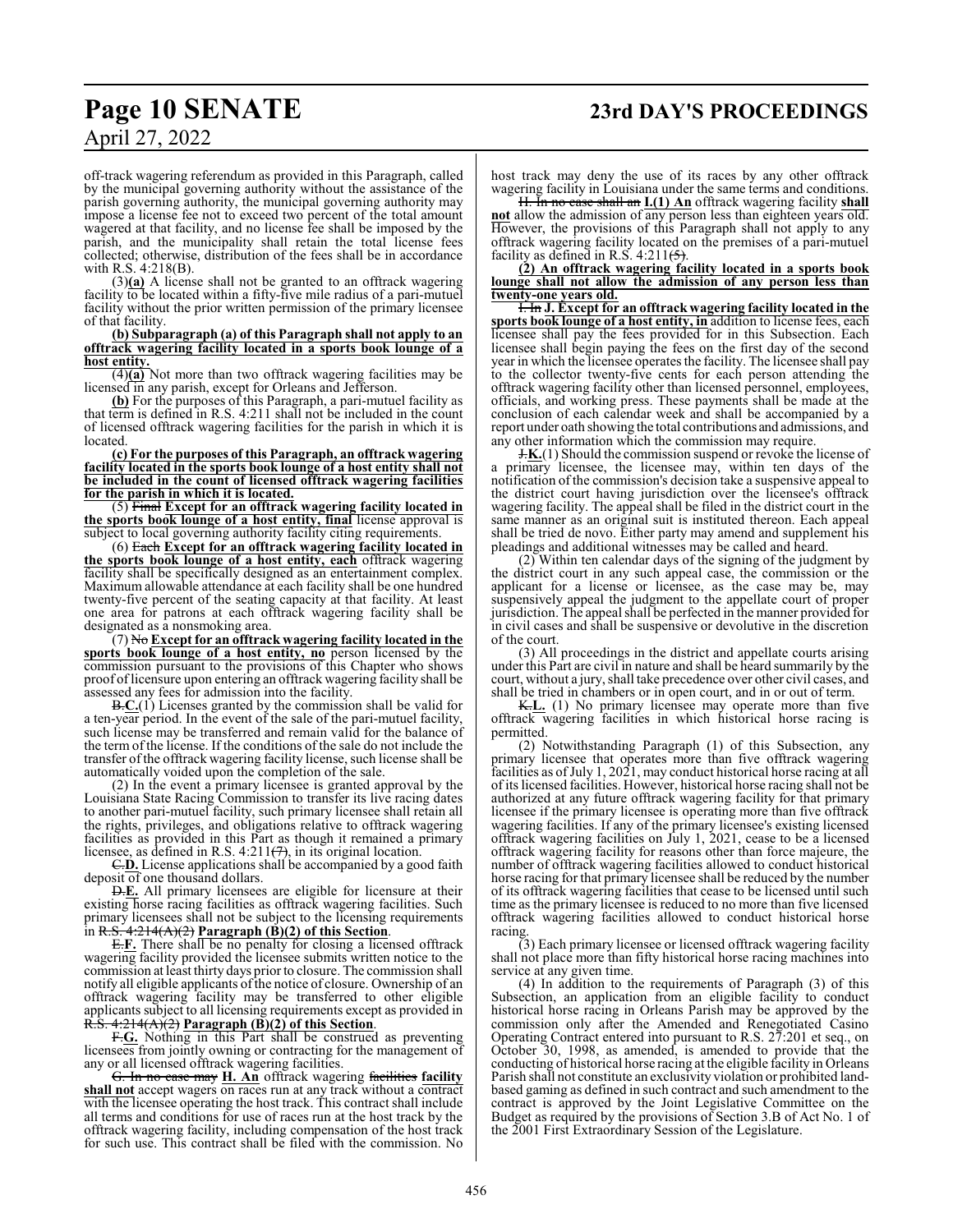## **23rd DAY'S PROCEEDINGS Page 11 SENATE**

# April 27, 2022

L. No historical **M.(1) Historical** horse racing may **shall not** be conducted via a machine or website or mobile application beyond the property of the pari-mutuel facility or offtrack wagering facility.

**(2) No historical horse racing shall be conducted at an offtrack wagering facility located in the sports book lounge of a host entity.**

**(3)** The commission shall promulgate rules relative to the enforcement of this restriction **the restrictions provided for in this Subsection**. \* \* \*

§215. Offtrack wagering facilities, ownership

\* \* \* **D. The provisions of this Section shall not apply to an offtrack wagering facility located in the sports book lounge of a host entity.**

\* \* \* §228. Offtrack wagering facility locations; prohibited distances; prohibited structures

\* \* \* **H. The provisions of this Section shall not apply to an offtrack wagering facility located in the sports book lounge of a host entity.**

Section 2. R.S. 27:602(13) is hereby amended and reenacted and R.S. 27:602(18.1), 607(H), and 629 are hereby enacted to read as follows:

§602. Definitions

For purposes of this Chapter, the following terms shall have the following meanings ascribed to them unless the context clearly indicates otherwise:

\* \* \* (13) "Net gaming proceeds" means the amount equal to the total gross revenue of all wagers placed by patrons less the total amount of all winnings paid out to patrons and the amount of eligible promotional play determined pursuant to R.S. 27:627. **"Net gaming proceeds" shall not include wagers placed by patrons on racehorse wagering, or winnings paid outto patrons on racehorse wagering.**

\* \* \* **(18.1) "Racehorse wagering" means wagers placed on horse racing conducted under the pari-mutuel form of wagering at licensed racing facilities that are accepted in accordance with the provisions of Chapter 4 of Title 4 of the Louisiana Revised Statutes of 1950, and an approved agreement between the licensee and the association licensed by the Louisiana State Racing Commission to conduct pari-mutuel wagering in a sports book lounge.**

\* \* \* §607. Operators; sports lounge required; responsibilities; pooling

\* \* \* **H.(1) A licensee and its retail sports wagering operator may contract with a primary licensee of the Louisiana State Racing Association as defined in R.S. 4:211 to conduct racehorse wagering in its sports book lounge provided the licensee and its retail sports wagering operator have anapproved agreement with a primary licensee as provided in R.S. 4:213(B).**

**(2) A licensee who is a primary licensee and also the holder of a license as defined in R.S. 27:353 and provided for in Chapter 7 of Title 27 of the Louisiana Revised Statutes of 1950, may conduct pari-mutuel wagering in its retail sports book lounge provide it has an approved plan of operation as provided in R.S. 4:213(C).**

\* \* \* **§629. Pari-mutuel wagering; commissions, fees, and other deductions**

**Any commissions, fees, and other deductions on racehorse wagering shall be in accordance with Chapter 4 of Title 4 of the Louisiana Revised Statutes of 1950.**"

On motion of Senator Smith, the committee amendment was adopted. The amended bill was read by title, ordered engrossed and passed to a third reading.

#### **SENATE BILL NO. 273—**

BY SENATORS FOIL AND BARROW AN ACT

To enact R.S. 15:574.4(K), relative to parole; to provide eligibility for parole consideration for offenders serving a life sentence for offenses committed on or before July 2, 1973, to which the offender pled guilty; and to provide for related matters.

Reported favorably by the Committee on Judiciary C. The bill was read by title, ordered engrossed and passed to a third reading.

#### **SENATE BILL NO. 290—** BY SENATOR CORTEZ

AN ACT To amend and reenact the introductory paragraph of R.S. 27:27.1(C) and (1), (3), and (8), (D)(1), (3), and (4), (E), (F), (J), the introductory paragraph of (L), and (M), 627, and 628(B) and to enact R.S. 27:603.1, relative to sports wagering; to specifically include operators and electronic wagering in compulsive and problem gambling programs; to add certain parties to the exception from liability for certain disclosure of information; to provide for general powers and duties of state police; to allow the division of a licensee's promotional play credit between platforms; to provide a method of proportionate distribution of revenue dedicated to local government; and to provide for related matters.

Reported with amendments by the Committee on Judiciary B.

#### **SENATE COMMITTEE AMENDMENTS**

Amendments proposed by Senate Committee on Judiciary B to Original Senate Bill No. 290 by Senator Cortez

AMENDMENT NO. 1

On page 1, line 2, after "and" and before "(1)" insert "27.1(C)"

AMENDMENT NO. 2 On page 1, line 4, delete "and to enact R.S. 27:603.1"

#### AMENDMENT NO. 3

On page 1, delete line 7 and insert: "information; to allow the"

#### AMENDMENT NO. 4

On page 1, line 12, after "and" and before " $(1)$ " insert "27.1 $(C)$ "

#### AMENDMENT NO. 5

On page 1, line 14, delete "and R.S. 27:603.1 is hereby enacted"

#### AMENDMENT NO. 6

On page 4, delete lines 27 through 29 and delete pages 5 and 6 and on page 7 delete lines 1 and 2

### AMENDMENT NO. 7

On page 7, line 8, after "year." delete the remainder of line and delete line 9

On motion of Senator Smith, the committee amendment was adopted. The amended bill was read by title, ordered engrossed and passed to a third reading.

#### **SENATE BILL NO. 314—** BY SENATOR CORTEZ

AN ACT

To amend and reenact R.S. 4:213(2), 214(A)(4), (K)(1), (2) and (3), and (L), 216(E)(1), 217(E), and 228(A), (C) and (G), relative to historic horse racing; to provide for offtrack wagering facilities; to provide for commissions on wagers; to provide for purse supplements; to provide for prohibitions; to provide for definitions; and to provide for related matters.

Reported with amendments by the Committee on Judiciary B.

#### **SENATE COMMITTEE AMENDMENTS**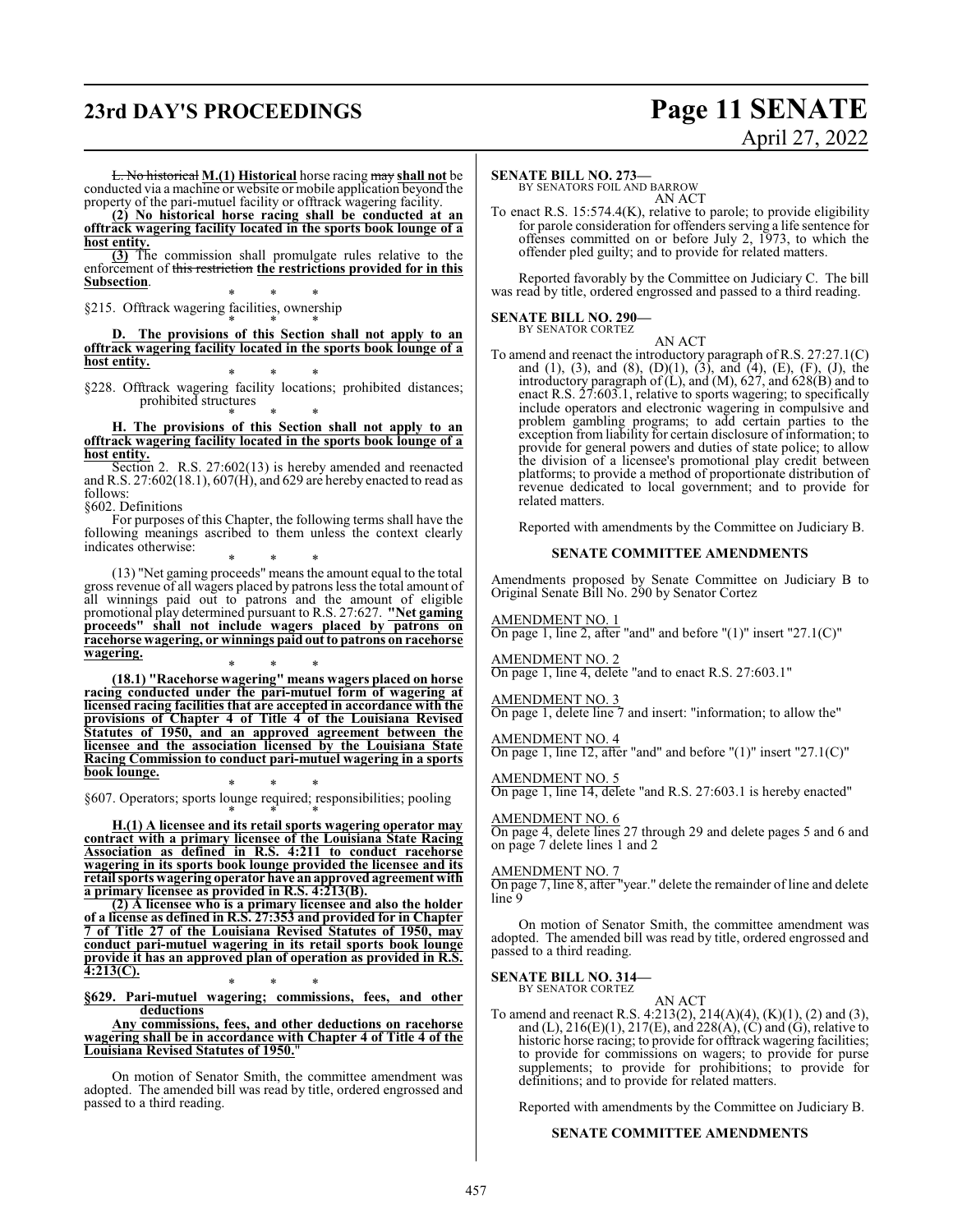Amendments proposed by Senate Committee on Judiciary B to Original Senate Bill No. 314 by Senator Cortez

#### AMENDMENT NO. 1

On page 3, line 26, after "supplements shall" insert "**not**"

On motion of Senator Smith, the committee amendment was adopted. The amended bill was read by title, ordered engrossed and passed to a third reading.

#### **SENATE BILL NO. 323—**

BY SENATORS CLOUD, WHITE AND HENRY AN ACT

To enact R.S. 15:903.1, relative to juveniles; to provide for the placement of juveniles in the custody of the office of juvenile justice; to provide for juvenile facilities; to provide for a tiered system of secured juvenile facilities; to provide for rulemaking; to provide for terms, conditions, procedures, and requirements; and to provide for related matters.

Reported with amendments by the Committee on Judiciary B.

#### **SENATE COMMITTEE AMENDMENTS**

Amendments proposed by Senate Committee on Judiciary B to Original Senate Bill No. 323 by Senator Cloud

#### AMENDMENT NO. 1

On page 1, line 2, after "of" change "juveniles" to "children"

AMENDMENT NO. 2

On page 1, line 13, change "**juveniles**" to "**children**"

#### AMENDMENT NO. 3

On page 1, line 14, change "**moderate,**" to "**medium,**"

AMENDMENT NO. 4 On page 1, line 15, change "**juveniles**" to "**children**"

#### AMENDMENT NO. 5

On page 1, between lines 16 and 17, insert the following:

"**B. The rules, at a minimum, shall include all of the following:**

**(1) An assessment of each child to be performed upon placement in the custody of the office of juvenile justice and at other times determined necessary by the deputy secretary. The assessment shall be used to classify each child as high risk, medium risk, or low risk by evaluating risk factors, including but not limited to age, sex, criminogenic, and aggressive tendencies. The results of an assessment shall determine facility placement.**

**(2) A medical, educational, and psychological evaluation of each child to be performed upon placement in the custody of the office of juvenile justice.**

**(3) A continuum of care plan for each child in the custody of the office of juvenile justice, which, at a minimum, shall include treatment, service, academic, and vocational opportunities.**"

#### AMENDMENT NO. 6

On page 1, line 17, change "**B.**" to "**C.**"

On motion of Senator Smith, the committee amendment was adopted. The amended bill was read by title, ordered engrossed and passed to a third reading.

#### **SENATE BILL NO. 342—**

BY SENATORS JACKSON, CLOUD, ROBERT MILLS, PEACOCK AND **STINE** 

#### AN ACT

To enact R.S. 1:15.1, relative to abortion; to provide for the interpretation of multiple abortion statutes; to provide for the independent construction of each separate enactment of law related to abortion; to provide for the severability; to restrict certain ordinances enacted by local governing authorities; to provide for definitions; and to provide for related matters.

## **Page 12 SENATE 23rd DAY'S PROCEEDINGS**

Reported with amendments by the Committee on Judiciary A.

#### **SENATE COMMITTEE AMENDMENTS**

Amendments proposed by Senate Committee on Judiciary A to Original Senate Bill No. 342 by Senator Jackson

#### AMENDMENT NO. 1

On page 1, line 2, after "To" insert "amend and reenact R.S. 14:87 and to"

#### AMENDMENT NO. 2

On page 1, line 5, after "governing authorities;" insert "to provide with respect to the crime of abortion; to provide for penalties;" and after "to provide for definitions;" insert "to provide for effective dates;"

#### AMENDMENT NO. 3

On page 2, between lines 22 and 23, insert the following:

"Section 2. R.S. 14:87 is hereby amended and reenacted to read as follows:

§87. Abortion**; late term abortion**

A. **Abortion.**

(1) Abortion is the performance **by any person** of any of the following acts, with the specific intent of terminating a **clinically diagnosable** pregnancy **of a woman, with the knowledge that terminating the pregnancy in such a manner will, with reasonable likelihood, cause the death of the unborn child**:

(a) Administering or prescribing any drug, potion, medicine or any other substance to a **pregnant woman** female; or

(b) Using any instrument or external force whatsoever on a female **woman**.

 $(2)$  This Section shall not apply to the female who has an abortion **woman**.

B. It shall not be unlawful for a physician to perform any of the acts described in Subsection A of this Section if performed under the following circumstances:

(1) The physician terminates the pregnancy in order to preserve the life or health of the unborn child or to remove a stillborn child.

(2) The physician terminates a pregnancy for the express purpose of saving the life, preventing the permanent impairment of a life sustaining organ or organs, or to prevent a substantial risk of death of the mother.

(3) The physician terminates a pregnancy by performing a medical procedure necessary in reasonable medical judgment to prevent the death or substantial risk of death due to a physical condition, or to prevent the serious, permanent impairment of a lifesustaining organ of a pregnant woman.

C. As used in this Section, the following words and phrases are defined as follows:

(1) "Physician" means any person licensed to practice medicine in this state.

(2) "Unborn child" means the unborn offspring of human beings from the moment of fertilization until birth.

D. **Late-term abortion.** (1) As used in this Subsection:

(a) "**Late-term abortion** Abortion" means the specific intent to kill an unborn child **whose gestational age is fifteen weeks or more, and such intent is** consistent with the provisions and exceptions of R.S. 40:1061 **Subsection A**.

(b) "Gestational age" means the age of an unborn child as calculated from the first day of the last menstrual period of the pregnant woman, as determined by the use of standard medical practices and techniques.

(2) It shall be unlawful for a physician to perform  $\frac{any}{and}$  the acts described in Subsection A of this Section after fifteen weeks gestational age **a late-term abortion**.

E. **Exceptions to late-term abortion.**

**(1) In accordance with R.S. 40:1061(E), nothing in this Section may be construed to prohibit the sale, use, prescription, or administration of a contraceptive measure, drug, or chemical, if it is administered in accordance with manufacturer instructions.**

**(2) Nothing in this Section may be construed to subject a licensed physician who provides treatment to a pregnant woman**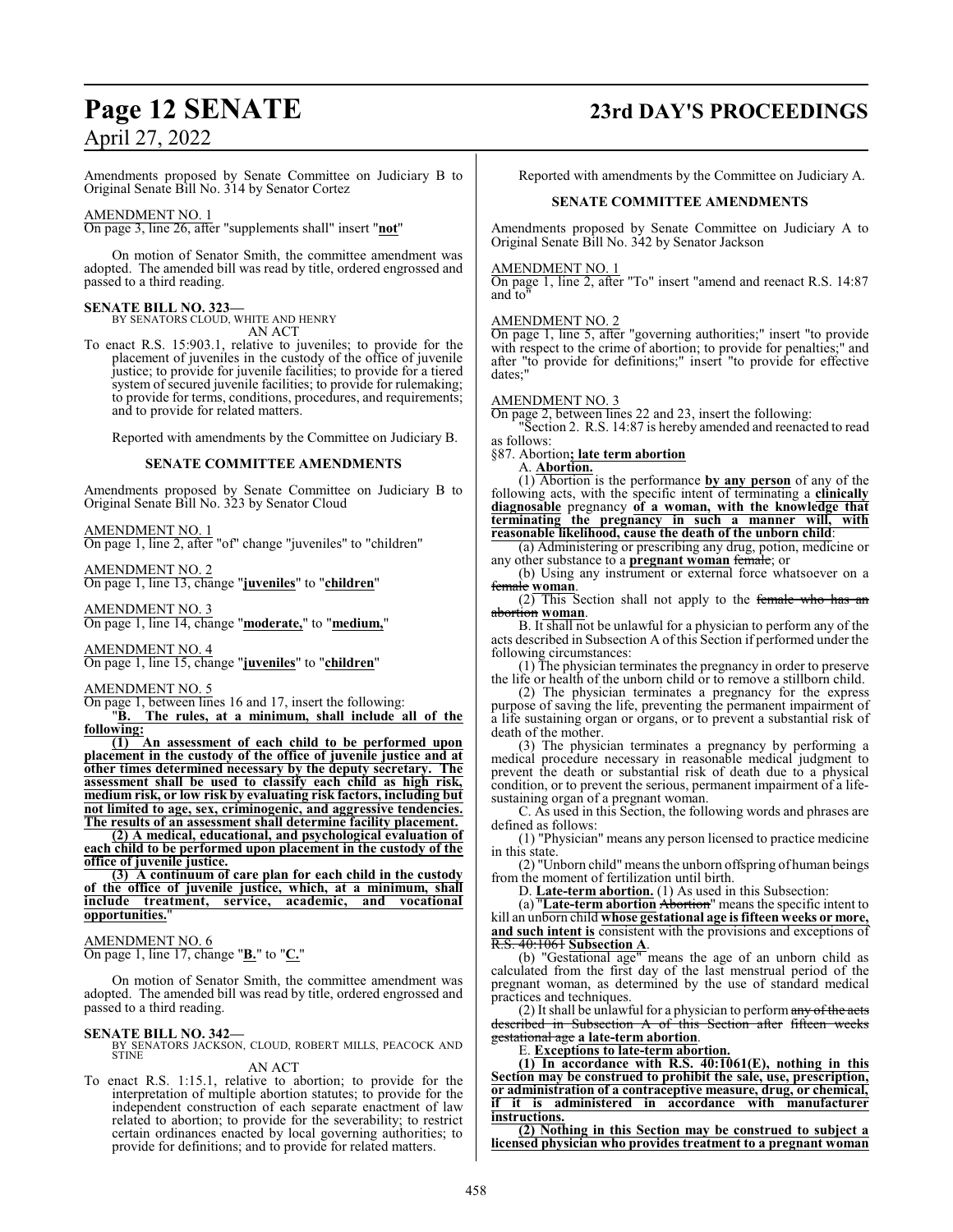## **23rd DAY'S PROCEEDINGS Page 13 SENATE**

# April 27, 2022

**which results in the accidental or unintentional injury or death of the unborn child, to any criminal conviction or penalty.**

**(3) Nothing in this Section may be construed to subject the pregnant woman upon whom an abortion is performed or attempted, to any criminal conviction or penalty.**

#### **F. Penalties.**

(1) Whoever commits the crime of abortion **or late-term abortion** shall be imprisoned at hard labor for not less than one nor more than ten years and shall be fined not less than ten thousand dollars nor more than one hundred thousand dollars.

(2) This penalty shall not apply to the woman who has an abortion.

F. The provisions of Subsection D of this Section shall become effective upon final decision of the United States Court of Appeals for the Fifth Circuit upholding the Act that originated as House Bill 1510 of the 2018 Regular Session of the Mississippi Legislature, which decision would thereby provide the authority for a state within the jurisdiction of that court of appeals to restrict abortion past fifteen weeks gestational age

G. **Effective date.** The provisions of Subsection D of this Section are **shall become effective** hereby repealed, in favor of the provisions of R.S. 40:1061, immediately upon and to the extent that the United States Supreme Court upholds the authority of the states to prohibit elective abortions on demand or by the adoption of an amendment to the Constitution of the United States of America that would restore to the state of Louisiana the authority to prohibit elective abortions."

#### AMENDMENT NO. 4

On page 2, line 23, change "Section 2." to "Section 3."

On motion of Senator Peacock, the committee amendment was adopted. The amended bill was read by title, ordered engrossed and passed to a third reading.

#### **SENATE BILL NO. 344—** BY SENATOR HENSGENS

AN ACT

To amend and reenact R.S. 27:601(B), relative to sports wagering; to provide regarding definitions, enforcement, licenses and permits, and wagering; to provide regarding requirements and regulations; to provide regarding revenue allocation; and to provide for related matters.

Reported with amendments by the Committee on Judiciary B.

#### **SENATE COMMITTEE AMENDMENTS**

Amendments proposed by Senate Committee on Judiciary B to Original Senate Bill No. 344 by Senator Hensgens

#### AMENDMENT NO. 1

 $\overline{On}$  page 1, line 2, after "27:601(B)" and before the comma "," insert "and  $625(G)(6)$  and to enact R.S.  $27:625(G)(7)$ "

#### AMENDMENT NO. 2

On page 1, line 7, after "27:601(B)" delete "is" and insert "and  $625(\overline{G})(6)$  are" and after "reenacted" insert "and R.S. 27:625(G)(7) is hereby enacted"

#### AMENDMENT NO. 3

On page 1, after line 15, insert the following: "\* \* \*

§625. State tax; levy

\* \* \* G. After complying with the provisions of Subsection D of this Section, each fiscal year the state treasurer shall credit the following amounts to the following funds: \* \* \*

(6) **Two and one-half percent of the monies collected pursuant to this Section shall be credited to the Louisiana Equine Promotion and Research Program pursuant to Chapter 15-A of Title 3 of the Louisiana Revised Statutes of 1950.**

**(7)** Any remaining funds shall be available as state general funds.

On motion of Senator Smith, the committee amendment was adopted. The amended bill was read by title, ordered engrossed and recommitted to the Committee on Revenue and Fiscal Affairs.

#### **SENATE BILL NO. 417—** BY SENATOR CATHEY

AN ACT

To amend and reenact R.S. 26:83 and 308(E) and to enact R.S. 26:308(D)(6) and (7), relative to alcoholic beverages; to provide for interposed persons; to provide for alcoholic beverage delivery agreements, requirements, and limitations; and to provide for related matters.

Reported with amendments by the Committee on Judiciary B.

#### **SENATE COMMITTEE AMENDMENTS**

Amendments proposed by Senate Committee on Judiciary B to Original Senate Bill No. 417 by Senator Cathey

#### AMENDMENT NO. 1

On page 1, line 2, after "R.S. 26:83" delete the remainder of the line and insert: ", the introductory paragraph of R.S. 26:308(C), and  $308(C)(12)(b)$  and (E) and to enact R.S.  $26:308(C)(13)$  and (14) and  $(D)(6)$  and  $(7)$ ,"

#### AMENDMENT NO. 2

On page 1, delete lines 7 and 8 and insert:

"Section 1. R.S. 26:83, the introductory paragraph of R.S.  $26:803(C)$ , and  $308(C)(12)(b)$  and  $(E)$  are hereby amended and reenacted and R.S.  $26:308(\tilde{C})(13)$  and  $(14)$  and  $(\tilde{D})(6)$  and  $(7)$  are hereby enacted to read as follows:"

#### AMENDMENT NO. 3

On page 2, between lines 6 and 7 and insert:

"C. An **A sample contract of the** alcoholic beverage delivery agreement between a retail dealer and a third party shall **be filed with the commissioner prior to execution. Any updates or amendments to the sample contract shall also be submitted to the** The sample contract shall require all of the following:

\* \* \* (12) The retail dealer shall manage and control the sale of alcoholic beverages including but not limited to all of the following: \* \* \*

(b) Determining the price at which alcoholic beverages are offered for sale or sold through a third party's internet or mobile application platform or similar technology**, which shall be the same price as the alcoholic beverages are offered for sale at the retailer's licensed premises**.

\* \* \* **(13) The amount of any fee paid by the retailer to the third party for its services authorized by Subsection E of this Section. However, the fee shall not be based on the percentage of the total receipts for those deliveries made by the third party from the retailer's licensed premises.**

**(14) Any delivery fee charged by a third party pursuant to SubsectionE of this Section shall be displayed prominently on the third party's internet or mobile application platform or similar technology and shall be itemized separately on the purchase receipt.**"

On motion of Senator Smith, the committee amendment was adopted. The amended bill was read by title, ordered engrossed and passed to a third reading.

#### **SENATE BILL NO. 418—**

BY SENATOR CATHEY AN ACT

To amend and reenact Children's Code Art. 804(1), relative to juvenile court jurisdiction; to amend the definition of "child" for purposes of delinquency proceedings; and to provide for related matters.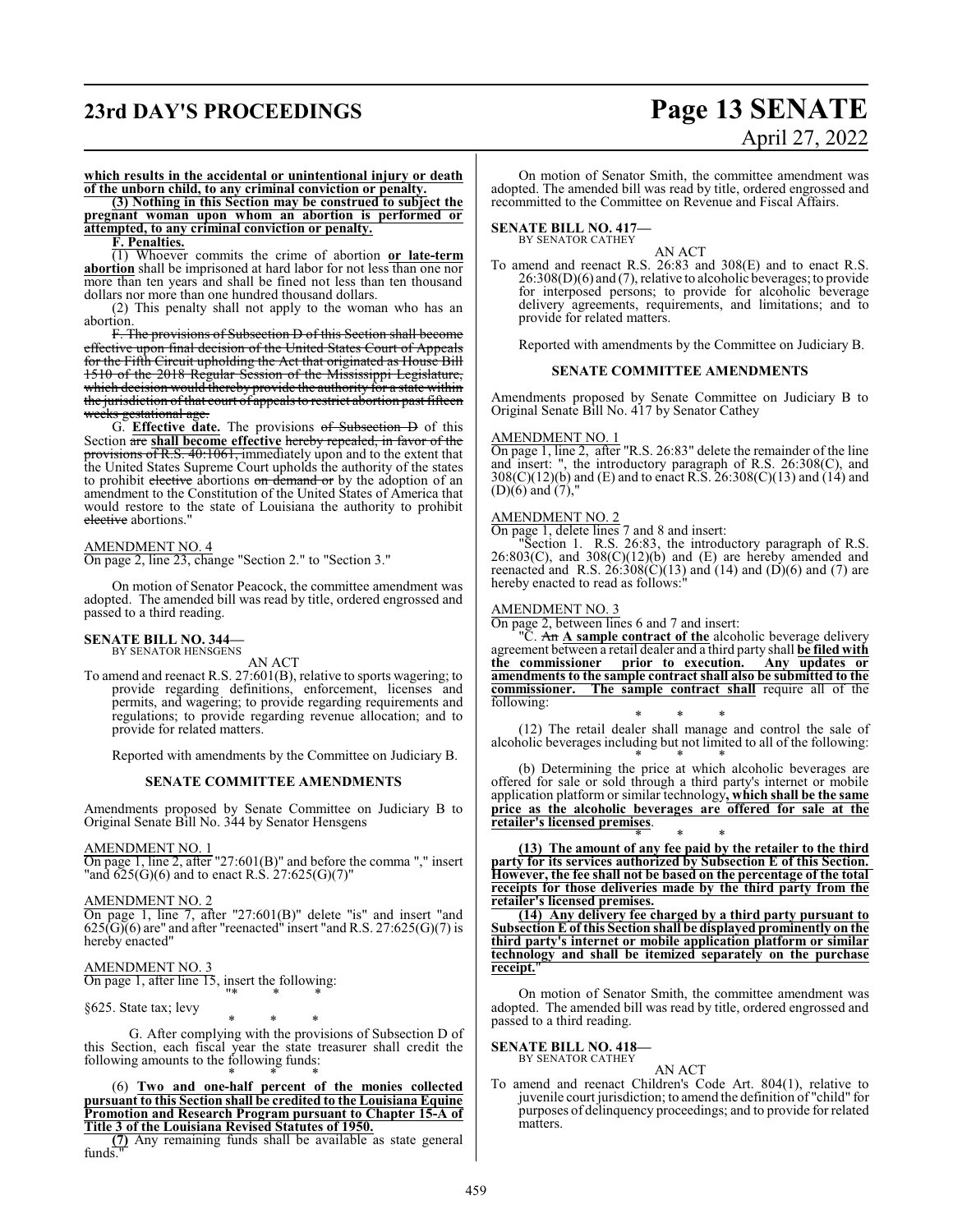## **Page 14 SENATE 23rd DAY'S PROCEEDINGS**

April 27, 2022

Reported favorably by the Committee on Judiciary B. The bill was read by title, ordered engrossed and passed to a third reading.

#### **SENATE BILL NO. 426—** BY SENATOR MCMATH

AN ACT

To enact Subpart K of Part VIII of Chapter 1 of Title 51 of the Louisiana Revised Statutes of 1950, to be comprised of R.S. 51:470.1 through 470.6, relative to a property right of identity; to provide for definitions; to provide for prohibitions; to provide for termination of the right of identity; to provide for protection from misappropriation; to provide for a cause of action; to provide for a prescriptive period; to provide for remedies; to provide for penalties; to provide for exceptions; to provide for applicability; and to provide for related matters.

Reported with amendments by the Committee on Judiciary A.

#### **SENATE COMMITTEE AMENDMENTS**

Amendments proposed by Senate Committee on Judiciary A to Original Senate Bill No. 426 by Senator McMath

#### AMENDMENT NO. 1

On page 2, line 20, after "**reproduction of**" delete the remainder of the line and insert the following: "**a professional performer's likeness or voice that is so realistic as to be indistinguishable from the actual likeness or voice of the professional performer. "Digital replica" does not include the making or duplication of another recording that consists entirely of an independent fixation of other sounds, even though the sounds imitate or simulate the voice of the professional performer.**"

AMENDMENT NO. 2 On page 2, delete line 21

AMENDMENT NO. 3

On page 2, line 24, after "**work of art,**" insert "**or a dramatic, literary, or musical work, if it is fictional or nonfictional entertainment, a**"

AMENDMENT NO. 4 On page 2, line 25, after "**of these works**" change the comma "**,**" to a period "**.**" and delete the remainder of the line

AMENDMENT NO. 5 On page 2, delete line 26

#### AMENDMENT NO. 6

On page 2, line 29, between "**means a**" and "**natural person**" insert "**living**" and after "**natural person**" change "**, living or deceased**" to "**domiciled in Louisiana or a deceased natural person who was domiciled in Louisiana at the time of the individual's death**"

#### AMENDMENT NO. 7

On page 3, line 12, after "**by a professional**" delete the remainder of the line and insert the following: "**performer in a work in which the professional performer did not actually appear.**

**(12) "Professional performer" means an individual who, for gain or livelihood, is or was regularly engaged in acting, singing, dancing, playing a musical instrument, or appearing on a news broadcast as an anchor or reporter.**"

AMENDMENT NO. 8 On page 3, delete lines 13 and 14

AMENDMENT NO. 9 On page 3, line 25, change "**heirs, or legatees**" to "**heirs, legatees, assignees, or licensees"**

AMENDMENT NO. 10 On page 3, line 26, between "**Any transfer or**" and "**license**" insert "**exclusive**"

AMENDMENT NO. 11

On page 3, line 29, after "**representatives holding**" change "**such rights. A lawful**" to "**the rights specified in the transfer or license. An exclusive**"

AMENDMENT NO. 12

On page 4, line 1, between "**within the scope of**" and "**the license,**" insert "**, and to the extent permitted by**"

#### AMENDMENT NO. 13

On page 4, at the end of line 21, delete "**for commercial purposes**"

AMENDMENT NO. 14 On page 4, line 22, after "**It shall be**" change "**unlawful**" to "**a violation of this Subpart**"

AMENDMENT NO. 15 On page 4, at the end of line 23, delete "**previous**"

AMENDMENT NO. 16 On page 4, at the beginning of line 24, delete "**written**"

AMENDMENT NO. 17

On page 4, after line 29, insert the following:

"**C. It shall be a violation of this Subpart to use a digital replica in a public performance of a scripted audiovisual work, or in a live performance of a dramatic work, only if the use is intended to create, and that does create, the clear impression that the professional performer is actually performing in the role of a fictional character.**"

AMENDMENT NO. 18 On page 5, line 1, change "**C.**" to "**D.**"

AMENDMENT NO. 19 On page 5, line 13, change "**D.**" to "**E.**"

AMENDMENT NO. 20 On page 5, at the beginning of line 18, change "**including**" to "**and to the extent not duplicative of the plaintiff's compensatory damages, the disgorgement of**"

AMENDMENT NO. 21 On page 5, line 19, between "**of calculating**" and "**profits,**" insert "**such**"

AMENDMENT NO. 22 On page 5, line 22, change "**(3) Reasonable**" to "**F. A court may award reasonable**" and after "**expenses**" change "**relating to**" to "**to the prevailing party in**"

AMENDMENT NO. 23 On page 5, at the beginning of line 24, change "**E.**" to "**G.**"

AMENDMENT NO. 24 On page 6, at the beginning of line 8, change "**B. This Subpart does not apply to the use of** " to "**B. It shall not constitute a violation of this Subpart to use**"

AMENDMENT NO. 25 On page 6, line 10, after "**affairs, sports**" change "**broadcast**" to "**transmission**"

AMENDMENT NO. 26 On page 6, at the beginning of line 12, change "**A work**" to "**In a work**" and after "**public interest,**" insert "**educational,**"

#### AMENDMENT NO. 27

On page 6, at the beginning of line 13, delete "**a**" and after "**or parody,**" change "**and**" to "**or similar works, such as documentaries, docudramas, or historical or biographical works, or a representation of an individual as himself or herself,**"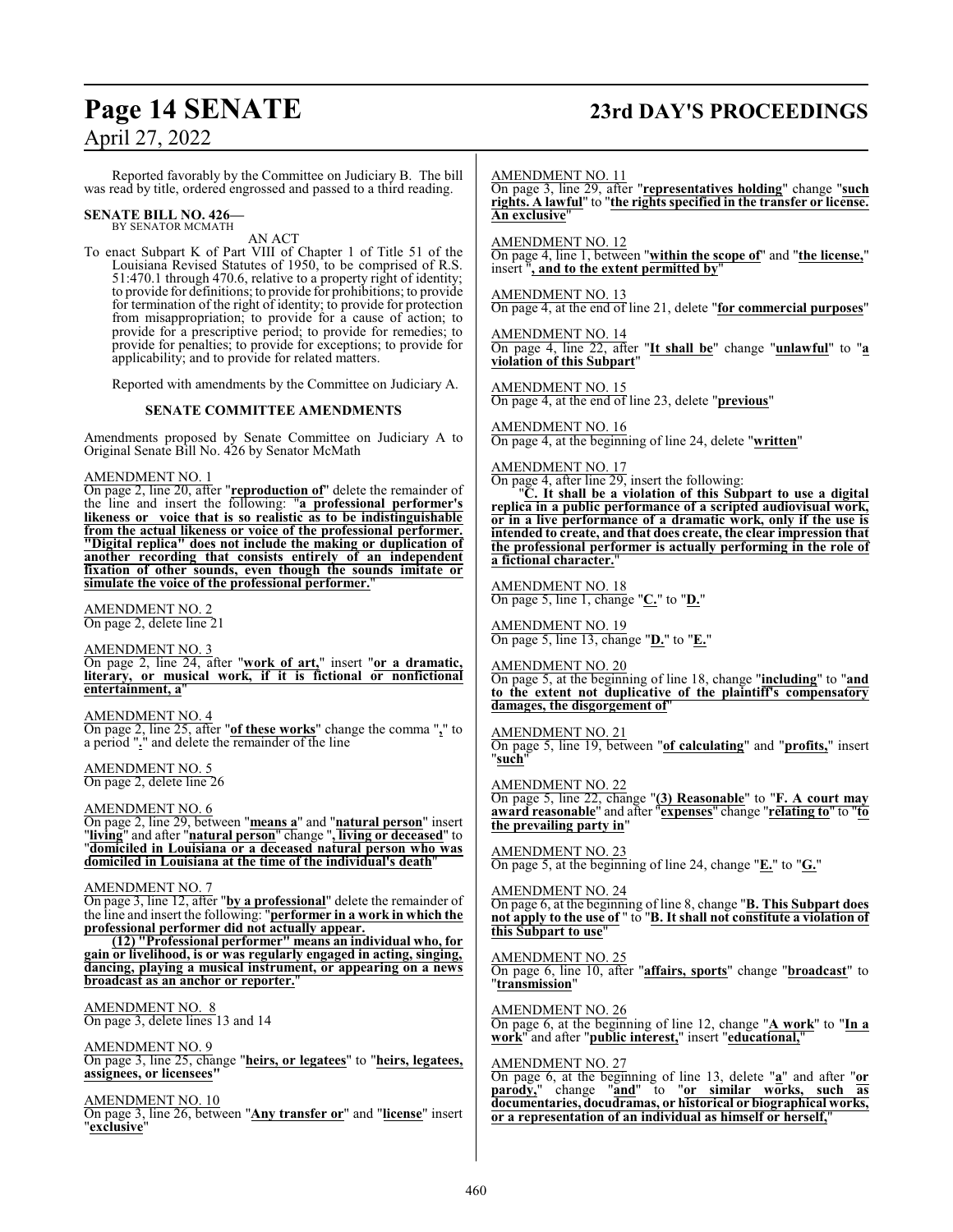## **23rd DAY'S PROCEEDINGS Page 15 SENATE**

# April 27, 2022

#### AMENDMENT NO. 28 On page 6, line 14, delete "**in the work**"

AMENDMENT NO. 29 On page 6, line 15, change "**(3) A**" to "**(3) In a**"

AMENDMENT NO. 30 On page 6, line 17, change "**(4) A**" to "**(4) In a**" and after "**audiovisual work,**" insert "**motion picture,**"

AMENDMENT NO. 31 On page 6, line 18, after "**unless the**" change "**identity is used to create**" to "**use creates**"

AMENDMENT NO. 32 On page 6, line 21, change "**(6) An**" to "**(6) In an**"

AMENDMENT NO. 33 On page 6, line 23, change "**truthfully**" to "**accurately**"

AMENDMENT NO. 34 On page 6, line 24, after "**of a given**" and before "**performance,**" insert "**work or**"

AMENDMENT NO. 35 On page 6, delete lines 26 and 27

AMENDMENT NO. 36 On page 6, at the beginning of line 28, change "**(9)**" to "**(8)**"

AMENDMENT NO. 37 On page 7, at the beginning of line 2, change "**(10)**" to "**(9)**"

AMENDMENT NO. 38 On page 7, at the beginning of line 4, change "**(11)**" to "**(10)**"

AMENDMENT NO. 39 On page 7, at the beginning of line 5, change "**(12)**" to "**(11)**"

AMENDMENT NO. 40 On page 7, between lines 6 and 7, insert the following: "**(12) If the use is merely incidental.**"

AMENDMENT NO. 41 On page 7, at the beginning of line 8, change "**Subparagraph**" to "**Subsection**"

AMENDMENT NO. 42

On page 7, line 13, after "**Communications Commission**" insert the following: "**, cable or satellite television company, or other video service provider, streaming video provider, newspaper company, periodical company, billboard company, media platform, voice, data, or other communications, information services, or internet access provider**" and after "**of any content**" and before "**which**" insert "**created by a third party**"

AMENDMENT NO. 43 On page 7, line 15, after "**Subpart by**" change "**the radio or**

**television broadcast station**" to "**any such entity**"

AMENDMENT NO. 44

On page 7, line 26, after "**A.**" delete the remainder of the line and insert the following: "**The rights granted by this Subpart are cumulative and shall be in addition to any others provided by** law.

AMENDMENT NO. 45 On page 7, delete line 27

On motion of Senator Peacock, the committee amendment was adopted. The amended bill was read by title, ordered engrossed and passed to a third reading.

#### **SENATE BILL NO. 437—**

BY SENATOR ROBERT MILLS AND REPRESENTATIVES MCFARLAND AND SEABAUGH AN ACT

To enact Part IV-B of Chapter 28 of Title 3 of the Louisiana Revised Statutes of 1950, to be comprised of R.S. 3:4341.1 through 3:4341.16, relative to forestry and agriculture; to authorize the creation of timber and agriculture transportation group selfinsurance funds; to provide with respect to group self-insurance funds; to provide for requirements; to provide for definitions; to provide with respect to the qualifications for membership; to provide for regulatory authority; to provide for excess or reinsurance insurance; to provide for the management of assets and investments; to provide for liabilities and the payment of claims; to provide for audits, examinations, and investigations; to provide for licensed insurance agents and brokers; to provide for insolvencies; to provide for civil actions for enforcement; to provide for reporting; to provide penalties for noncompliance; to provide for due process rights; to provide for dissolution; and to provide for related matters.

Reported with amendments by the Committee on Agriculture, Forestry, Aquaculture, and Rural Development.

#### **SENATE COMMITTEE AMENDMENTS**

Amendments proposed by Senate Committee on Agriculture, Forestry, Aquaculture, and Rural Development to Original Senate Bill No. 437 by Senator Robert Mills

AMENDMENT NO. 1 On page 1, line 2, after "Part" change "IV-B" to "IV-A"

AMENDMENT NO. 2 On page 1, line 3, after "R.S." and before "relative" delete "3:4341.1 through 3:4341.16," and insert "3:4345.1 through 3:4345.16,"

AMENDMENT NO. 3 On page 1, line 4, after "creation of" insert "the"

AMENDMENT NO. 4 On page 1, at the beginning of line 5, change "funds" to "fund"

AMENDMENT NO. 5 On page 1, line 10, change "agents and brokers" to "producers"

AMENDMENT NO. 6 On page 1, line 15, after "Part" change "IV-B" to "IV-A"

AMENDMENT NO. 7 On page 1, line 16, after "R.S." and before "is" delete "3:4341.1 through 3:4341.16," and insert "3:4345.1 through 3:4345.16,"

AMENDMENT NO. 8 On page 1, at the beginning of line 17, change "**PART III B.**" to "**PART IV-A.**"

AMENDMENT NO. 9 On page 2, at the beginning of line 2, change "**§4341.1.**" to "**§4345.1.**"

AMENDMENT NO. 10

On page 2, delete lines 6 through 10, and insert the following:

"**(1) "Bona fide trade or professional association" means an active trade or professional association that is chartered and domiciled in Louisiana, or a successor organization thereof, that meets all of the following requirements:**

**(a) Promotes Louisiana timber or agriculture production. (b) Provides industry support and services to its membership.**

**(c) The primary function of the trade or professional association is for purposes other than the sponsorship, operation, or management of a fund or primarily for purposes other than to provide a related employee safety program or other activity necessary to the operation of the fund.**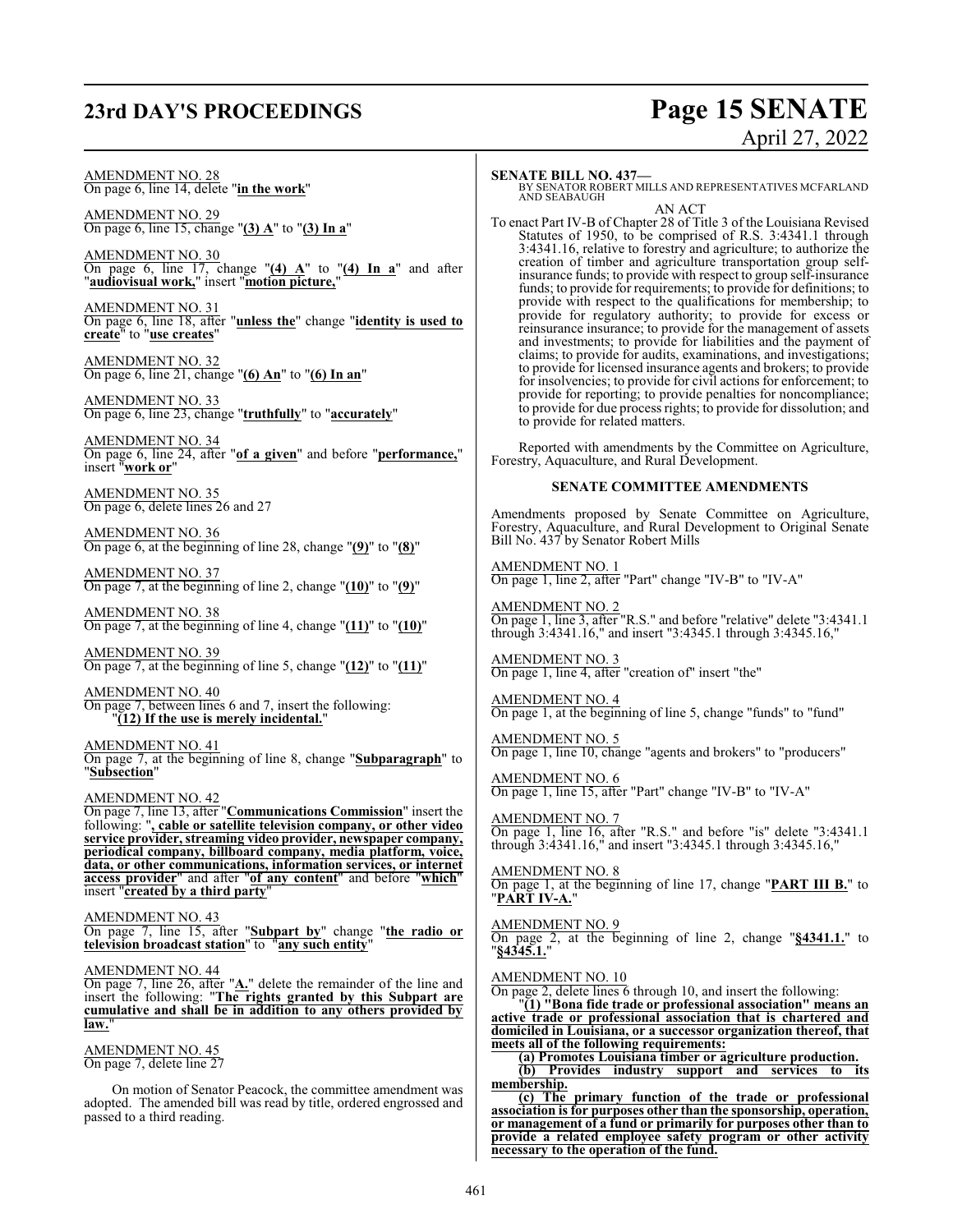## **Page 16 SENATE 23rd DAY'S PROCEEDINGS** April 27, 2022

| (c) Has been in existence and conducted regular meetings for<br>a period of not less than five years."                                                       | <b>AMENDMENT NO. 31</b><br>On page 5, line 6, change "commissioner" to "department"                                                                                                                                       |
|--------------------------------------------------------------------------------------------------------------------------------------------------------------|---------------------------------------------------------------------------------------------------------------------------------------------------------------------------------------------------------------------------|
| AMENDMENT NO. 11<br>On page 2, line 11, change "(3)" to "(2)"                                                                                                | <b>AMENDMENT NO. 32</b><br>On page 5, line 8, change "commissioner" to "department"                                                                                                                                       |
| AMENDMENT NO. 12<br>On page 2, line 12, change " $(4)$ " to " $(3)$ " and after "means" change<br>"a" to "the"                                               | <b>AMENDMENT NO. 33</b><br>On page 5, line 14, change "commissioner" to "department"                                                                                                                                      |
| <u>AMENDMENT NO. 13</u><br>On page 2, line 13, delete "insurance"                                                                                            | <b>AMENDMENT NO. 34</b><br>On page 5, line 22, change "commissioner" to "department"                                                                                                                                      |
| AMENDMENT NO. 14<br>On page 2, line 15, change "(5)" to "(4)"                                                                                                | <b>AMENDMENT NO. 35</b><br>On page 5, between lines 23 and 24, insert the following:<br>"(7)(a) In order to further maintain the financial stability of<br>the fund, the fund shall assess each member an amount which is |
| AMENDMENT NO. 15<br>On page 2, line 16, change "a fund" to "the fund"                                                                                        | equal to a certain percentage of the premium dollars owed by the<br>member and the percentage paid shall be known as a reserve<br>payment. The percentage amount to be paid by all members shall                          |
| AMENDMENT NO. 16<br>On page 2, line 21, change " $(6)$ " to " $(5)$ "                                                                                        | be approved by the department.<br>(b) All reserve payments shall be deposited into a separate<br>account known as the reserve account fund and shall be                                                                   |
| <b>AMENDMENT NO. 17</b><br>On page 2, line 26, change " $(7)$ " to " $(6)$ "<br><b>AMENDMENT NO. 18</b>                                                      | maintained at all times that the fund is in operation.<br>- No<br>payments may be paid out of the reserve account unless approved<br>by the department."                                                                  |
| On page 2, line 29, change "(8)" to "(7)" and after "means" delete the<br>rest of the line and insert "a person or persons who own"                          | <b>AMENDMENT NO. 36</b><br>On page 5, line 24, change "Each" to "The"                                                                                                                                                     |
| <u>AMENDMENT NO. 19</u><br>On page 3, line 1, after "majority interest or the" insert "majority<br>of the"                                                   | <b>AMENDMENT NO. 37</b><br>On page 5, line 27, after "coverage" delete "including" and insert ".<br>The application shall include"                                                                                        |
| AMENDMENT NO. 20<br>On page 3, line 4, change "(9)" to "(8)"                                                                                                 | <b>AMENDMENT NO. 38</b><br>On page 7, line 6, after " <b>Part.</b> " delete the remainder of the line and<br>insert "If the fund employs its own administrator, the fund shall                                            |
| AMENDMENT NO. 21<br>On page 3, line 7, change " $(10)$ " to " $(9)$ "                                                                                        | be required to purchase"                                                                                                                                                                                                  |
| AMENDMENT NO. 22<br>On page 3, line 8, delete " <b>insurance</b> "                                                                                           | <b>AMENDMENT NO. 39</b><br>On page 8, at the beginning of line 17, change "§4341.3." to<br>"§4345.3."                                                                                                                     |
| AMENDMENT NO. 23<br>On page 3, line 13, after "vehicle" insert a period " $\frac{1}{2}$ " and delete the rest of the line and delete line 14                 | <b>AMENDMENT NO. 40</b><br>On page 8, line 19, change "Each" to "The" and change "3:4341.2"<br>to $"3:4345.2"$                                                                                                            |
| AMENDMENT NO. 24<br>On page 3, delete lines 16 and 17, insert the following: "timber or<br>agriculture transportation vehicle if it is damaged by some means | <b>AMENDMENT NO. 41</b><br>On page 8, line 20, change "3:4341.7" to "3:4345.7"                                                                                                                                            |
| other than a collision.'<br>AMENDMENT NO. 25                                                                                                                 | <b>AMENDMENT NO. 42</b><br>On page 9, line 15, delete "insurance" and insert "timber and<br>agriculture transportation vehicle coverage"                                                                                  |
| On page 3, at the beginning of line 19, change " $\S$ 4341.2." to<br>"§4345.2."                                                                              | <b>AMENDMENT NO. 43</b><br>On page 9, line 22, change "each" to "the"                                                                                                                                                     |
| AMENDMENT NO. 26<br>On page 3, line 25, delete " <b>automobile insurance</b> " and insert<br>" <b>timber or agriculture transportation vehicle</b> "         | AMENDMENT NO. 44<br>On page 10, line 8, change "a fund" to "the fund"                                                                                                                                                     |
| AMENDMENT NO. 27<br>On page 3, line 28, after "Code" and before the period "." insert ",                                                                     | <b>AMENDMENT NO. 45</b><br>On page 10, line 22, change "a fund" to "the fund"                                                                                                                                             |
| unless specifically referenced in this Part" and delete "member<br>employers" and insert "members"                                                           | <b>AMENDMENT NO. 46</b><br>On page 11, line 5, change "Any funds under" to "The fund in"                                                                                                                                  |
| <u>AMENDMENT NO. 28</u><br>On page 4, line 2, delete "employers" and insert "members"                                                                        | AMENDMENT NO. 47<br>On page 11, delete lines 7 through 9                                                                                                                                                                  |
| <u>AMENDMENT NO. 29</u><br>On page 4, line 12, change " <u>a group</u> " to " <u>the group</u> "                                                             | <b>AMENDMENT NO. 48</b>                                                                                                                                                                                                   |
| AMENDMENT NO. 30                                                                                                                                             | On page 11, line 10, change "F. A fund member" to "E. Fund<br>members"                                                                                                                                                    |

On page 4, line 17, change "**commissioner**" to "**department**"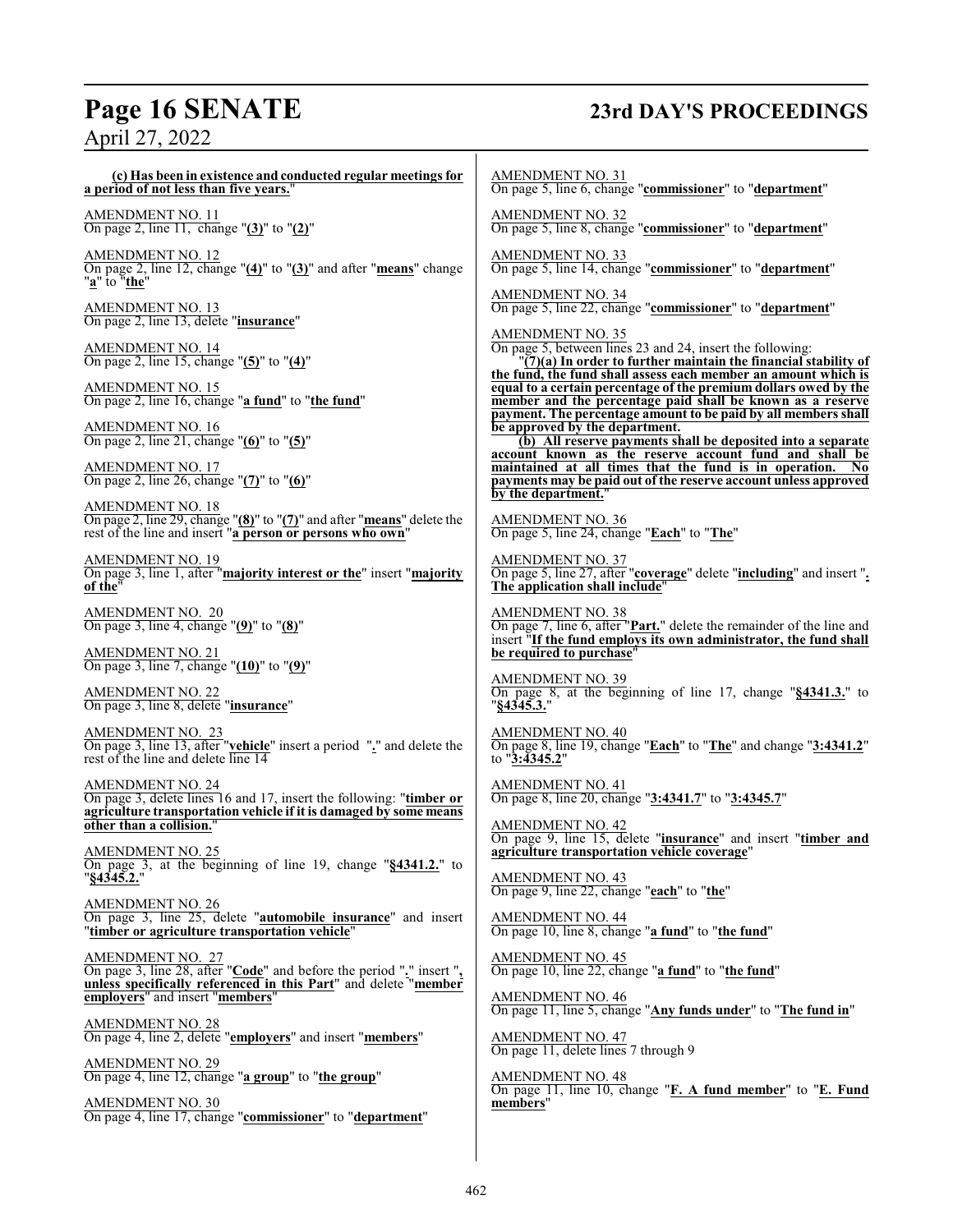## **23rd DAY'S PROCEEDINGS Page 17 SENATE**

## April 27, 2022

AMENDMENT NO. 49 On page 11, line 11, change "**employer**" to "**operator**"

AMENDMENT NO. 50 On page 11, line 12, after "**fund**" insert "**, to the extent required by this Part**"

AMENDMENT NO. 51 On page 11, line 13, change "**G.**" to "**F.**"

AMENDMENT NO. 52 On page 11, line 21, change "**after**" to "**before**"

AMENDMENT NO. 53 On page 11, line 23, change "**H.**" to "**G.**"

AMENDMENT NO. 54 On page 11, at the beginning of line 26, change "**§4341.4.**" to "**§4345.4.**"

AMENDMENT NO. 55 On page 11, line 28, change "**a fund**" to "**the fund**"

AMENDMENT NO. 56 On page 12, line 22, change "**a fund's**" to "**the fund's**"

AMENDMENT NO. 57 On page 13, line 2, change "**a fund's**" to "**the fund's**"

AMENDMENT NO. 58 On page 13, line 23, change "**a fund's**" to "**the fund's**"

AMENDMENT NO. 59 On page 13, line 26, change "**a fund's**" to "**the fund's**"

AMENDMENT NO. 60 On page 14, line 1, change "**a fund's**" to "**the fund's**"

AMENDMENT NO. 61 On page 14, line 7, change "**a fund**" to "**the fund**"

AMENDMENT NO. 62 On page 14, line 8, change "**a fund**" to "**the fund**"

AMENDMENT NO. 63 On page 14, line 9, change "**a fund's**" to "**the fund's**"

AMENDMENT NO. 64 On page 15, line 10, change "**A fund may**" to "**The fund shall**"

AMENDMENT NO. 65 On page 16, at the beginning of line 6, change "**§4341.5.**" to "**§4345.5.**"

AMENDMENT NO. 66 On page 16, line 7, change "**No fund shall**" to "**The fund shall not**"

AMENDMENT NO. 67 On page 16, delete line 8, and insert the following: "**by the department. Except for the certificate of authority, the department shall keep confidential all documents and**"

AMENDMENT NO. 68 On page 16, line 14, change "**a fund**" to "**the fund**"

AMENDMENT NO. 69 On page 16, line 16, change "**commissioner**" to "**department**"

AMENDMENT NO. 70 On page 16, line 17, change "**a fund**" to "**the fund**"

AMENDMENT NO. 71 On page 16, line 18, change "**any**" to "**the**"

AMENDMENT NO. 72 On page 16, line 23, after "**fund**" delete "**being examined**"

AMENDMENT NO. 73 On page 16, line 24, change "**commissioner, each**" to "**department, the**"

AMENDMENT NO. 74 On page 16, line 26 and line 29, change "**commissioner**" to "**department**"

AMENDMENT NO. 75 On page 17, line 2, change "**commissioner**" to "**department**"

AMENDMENT NO. 76 On page 17, line 3, change "**commissioner**" to "**department**"

AMENDMENT NO. 77 On page 17, at the end of line 6, change "**3:4341.10(C)**" to "**3:4345.10(C)**" and on line 7, after "**R.S.**" change "**3:4341.11(I)**" to "**3:4345.11(I)**"

AMENDMENT NO. 78 On page 17, line 11, change "**any**" to "**the**"

AMENDMENT NO. 79 On page 17, line 14, change "**commissioner**" to "**department**"

AMENDMENT NO. 80 On page 17, line 18, change "**commissioner**" to "**department**" and change "**a fund**" to "**the fund**"

AMENDMENT NO. 81 On page 17, line 19, change "**a fund**" to "**the fund**"

AMENDMENT NO. 82 On page 17, line 22, change "**commissioner**" to "**department**"

AMENDMENT NO. 83 On page 17, line 27, delete "**department**" and insert "**division of administrative law**" and after "**in accordance with**" insert "**the Administrative Procedure Act and shall have the authority to do**"

AMENDMENT NO. 84 On page 17, line 28, delete "**provisions**"

AMENDMENT NO. 85 On page 18, line 1, change "**a fund**" to "**the fund**"

AMENDMENT NO. 86 On page 18, line 2, change "**a fund**" to "**the fund**"

AMENDMENT NO. 87 On page 18, line 7, change "**commissioner**" to "**department**" and change "**a group**" to "**the group**"

AMENDMENT NO. 88 On page 18, line 8, change "**commissioner**" to "**department**"

AMENDMENT NO. 89 On page 18, line 10, change "**commissioner**" to "**department**"

AMENDMENT NO. 90 On page 18, line 12, change "**commissioner**" to "**department**"

AMENDMENT NO. 91 On page 18, line 13, change "**commissioner**" to "**department**"

AMENDMENT NO. 92 On page 18, line 14, change "**commissioner**" to "**department**" and change "**a fund**" to "**the fund**"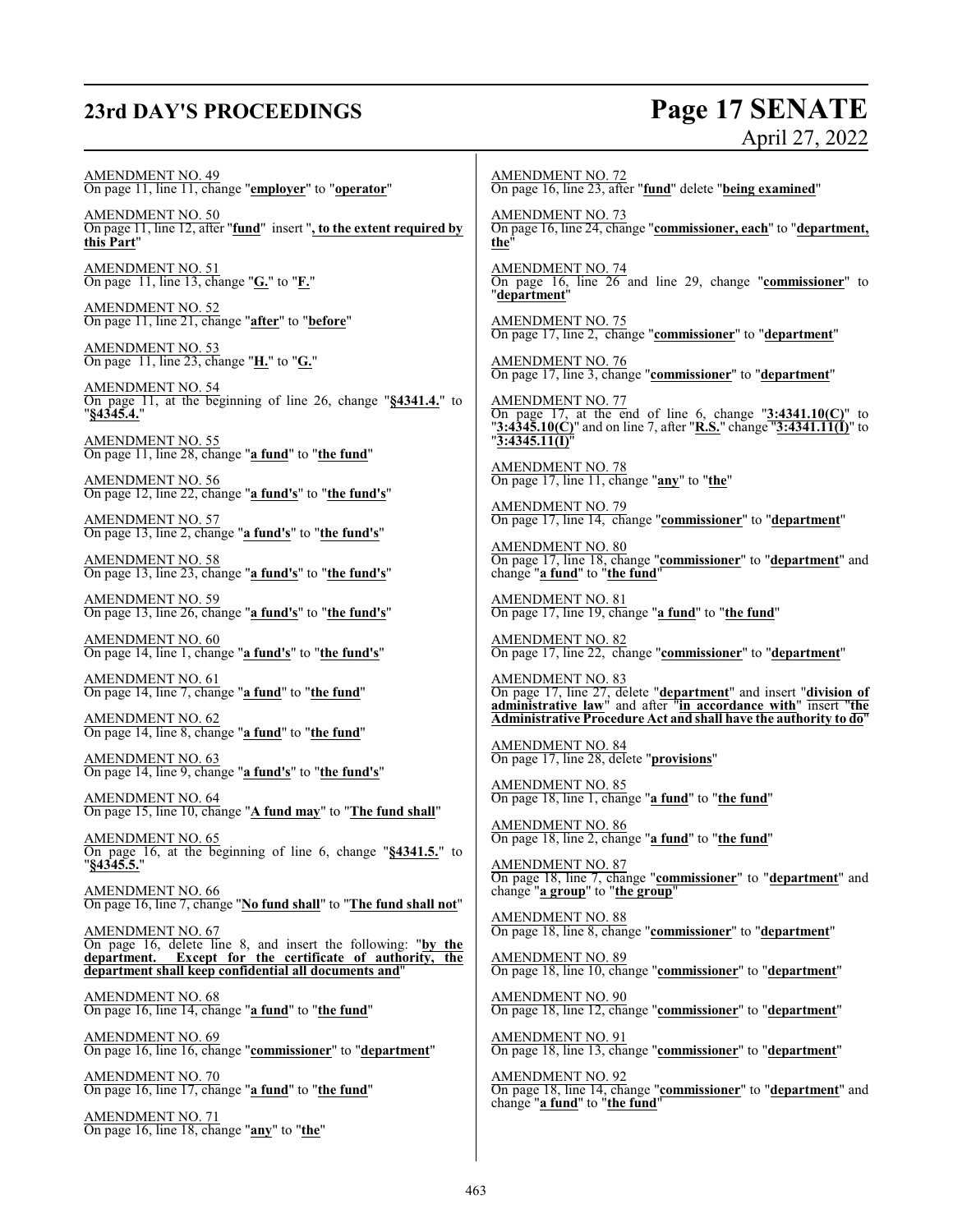## **Page 18 SENATE 23rd DAY'S PROCEEDINGS**

AMENDMENT NO. 93 On page 18, line 15, change "**commissioner**" to "**department**"

AMENDMENT NO. 94 On page 18, line 16, change "**commissioner**" to "**department**"

AMENDMENT NO. 95 On page 18, line 28, change "**commissioner**" to "**department**"

AMENDMENT NO. 96 On page 19, line 2, after "**fund into**" delete the rest of the line and insert "**administrative supervision, pursuant to R.S. 22:731, et seq.**"

AMENDMENT NO. 97 On page 19, line 3, after "**fund into**" delete the rest of the line and insert "**receivership, pursuant to R.S. 22:2001, et seq.**"

AMENDMENT NO. 98 On page 19, delete line 4

AMENDMENT NO. 99 On page 19, at the beginning of line 5, change "**§4341.6.**" to "**§4345.6.**"

AMENDMENT NO. 100 On page 19, line 6, change "**a fund**" to "**the fund**"

AMENDMENT NO. 101 On page 19, delete line 7, and insert: "**department as a property and casualty producer, pursuant to R.S. 22:1571, et seq. No employee of a bona fide trade**"

AMENDMENT NO. 102 On page 19, line 8, after "**established**" delete the remainder of the line and insert "**the fund or employee of the fund**"

AMENDMENT NO. 103 On page 19, delete line 11, and insert the following: "**B. No action shall lie against an insurance producer or**"

AMENDMENT NO. 104 On page 19, line 13, change "**a fund**" to "**the fund**"

AMENDMENT NO. 105 On page 19, line 14, change "**any**" to "**the**" and change "**a fund**" to "**the fund**"

AMENDMENT NO. 106 On page 19, at the beginning of 17, change "**§4341.7.**" to "**§4345.7.**"

AMENDMENT NO. 107 On page 19, line 18, change "**Each**" to "**The**" and delete "**class code**"

AMENDMENT NO. 108 On page 19, line 21, change "**Each**" to "**The**"

AMENDMENT NO. 109 On page 19, delete lines 27 through 29, and insert the following: "**period, appeal to the division of administrative law for a hearing in accordance with the provisions of the Administrative Procedure Act. After the hearing, the administrative law judge may affirm, modify, or reverse the action**"

AMENDMENT NO. 110 On page 20, at the beginning of line 2, change "**§4341.8.**" to "**§4345.8.**"

AMENDMENT NO. 111 On page 20, line 3, change "**A fund with**" to "**If the fund has**"

AMENDMENT NO. 112 On page 20, line 7, after "**greater,**" insert "**the fund**" AMENDMENT NO. 113 On page 20, at the beginning of line 18, change "**§4341.9.**" to "**§4345.9.**"

AMENDMENT NO. 114 On page 20, line 19, change "**a fund**" to "**the fund**"

AMENDMENT NO. 115 On page 20, line 20, change "**file**" to "**files**"

AMENDMENT NO. 116 On page 21, line 3, change "**a fund**" to "**the fund**"

AMENDMENT NO. 117 On page 21, line 6, change "**a fund**" to "**the fund**"

AMENDMENT NO. 118 On page 21, line 7, change "**a fund**" to "**the fund**"

AMENDMENT NO. 119 On page 21, line 16, change "**commissioner**" to "**department**"

AMENDMENT NO. 120 On page 21, line 17, change "**a group**" to "**the group**"

AMENDMENT NO. 121 On page 21, line 19 and line 24, change "**commissioner**" to "**department**"

AMENDMENT NO. 122 On page 21, delete lines 21 and 22, and insert the following: "**or placing the fund into administrative supervision, pursuantto R.S. 22:731, et seq. or into receivership, pursuant to R.S. 22:2001, et seq.**"

AMENDMENT NO. 123 On page 21, line 25, change "**a fund**" to "**the fund**"

AMENDMENT NO. 124 On page 22, line 1, change "**commissioner**" to "**department**"

AMENDMENT NO. 125 On page 22, line 3, change "**commissioner**" to "**department**"

AMENDMENT NO. 126 On page 22, line 4, change "**commissioner**" to "**department**"

AMENDMENT NO. 127 On page 22, line 7, change "**a fund**" to "**the fund**"

AMENDMENT NO. 128 On page 22, line 9, change "**commissioner's**" to "**department's**"

AMENDMENT NO. 129 On page 22, line 10, change "**by**" to "**to**"

AMENDMENT NO. 130 On page 22, line 15, change "**(4)(a)**" to "**(4)**" and at the end of the line delete the comma "**,**"

AMENDMENT NO. 131 On page 22, delete lines 16 through 22, and insert the following: "**shall be paid in accordance with the applicable provisions of administrative supervision, pursuant to R.S. 22:731, et seq. or receivership, pursuant to R.S. 22:2001, et seq.**"

AMENDMENT NO. 132 On page 22, at the beginning of line 27, change "**§4341.10.**" to "**§4345.10.**"

AMENDMENT NO. 133 On page 22, line 28, change "**commissioner**" to "**department**"

AMENDMENT NO. 134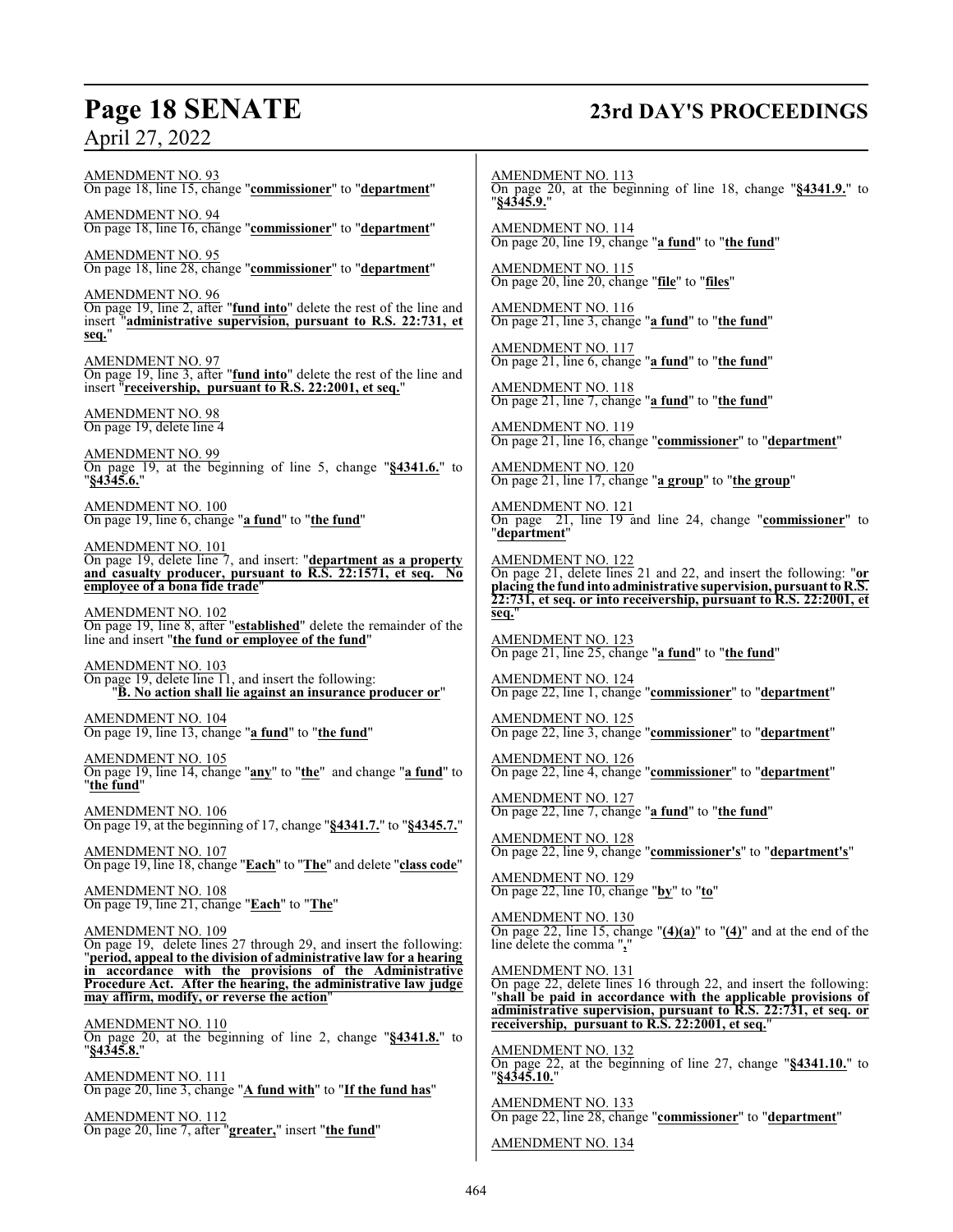## **23rd DAY'S PROCEEDINGS Page 19 SENATE**

## April 27, 2022

### On page 22, line 29, change "**each**" to "**the**" AMENDMENT NO. 135 On page 23, line 2, change "**commissioner**" to "**department**" AMENDMENT NO. 136 On page 23, line 4, change "**commissioner**" to "**department**" AMENDMENT NO. 137 On page 23, line 7, change "**commissioner**" to "**department**" AMENDMENT NO. 138 On page 23, line 9, change "**commissioner's**" to "**department's**" AMENDMENT NO. 139 On page 23, line 12, change "**commissioner**" to "**department**" AMENDMENT NO. 140 On page 23, line 15, change "**commissioner**" to "**department**" AMENDMENT NO. 141 On page 23, line 20, change "**commissioner**" to "**department**" AMENDMENT NO. 142 On page 23, line 21, change "**each**" to "**the**" AMENDMENT NO. 143 On page 23, line 23, change "**commissioner**" to "**department**" AMENDMENT NO. 144 On page 23, line 29, change "**a group**" to "**the group**" AMENDMENT NO. 145 On page 24, line 1, change "**Every**" to "**The**" AMENDMENT NO. 146 On page 24, line 3, change "**commissioner**" to "**department**" AMENDMENT NO. 147 On page 24, line 6, change "**commissioner**" to "**department**" AMENDMENT NO. 148 On page 24, line 8, change "**any group**" to "**the group**" AMENDMENT NO. 149 On page 24, line 11, change "**commissioner**" to "**department**" AMENDMENT NO. 150 On page 24, line 12, change "**commissioner**" to "**department**" AMENDMENT NO. 151 On page 24, line 15, change "**commissioner**" to "**department**" AMENDMENT NO. 152 On page 24, line 17, change "**commissioner**" to "**department**" AMENDMENT NO. 153 On page 24, line 19, change "**any group**" to "**the group**" and after "**fund**" delete "**not**"and insert a period "**.**" AMENDMENT NO. 154 On page 24, delete line 20 in its entirety AMENDMENT NO. 155 On page 24, line 21, change "**commissioner**" to "**department**" AMENDMENT NO. 156 On page 24, line 28, change "**any group**" to "**the group**" AMENDMENT NO. 157 On page 24, line 29, change "**commissioner**" to "**department**"

AMENDMENT NO. 158 On page 25, line 4, change "**commissioner.**" to "**department.**" and delete the rest of the line and delete lines 5 through 10

AMENDMENT NO. 159 On page 25, line 14, change "**commissioner**" to "**department**"

AMENDMENT NO. 160 On page 25, line 16, change "**commissioner**" to "**department**"

AMENDMENT NO. 161 On page 25, line 19, change "**any group**" to "**the group**"

AMENDMENT NO. 162 On page 25, line 20, change "**commissioner**" to "**department**"

AMENDMENT NO. 163 On page 25, line 22, change "**commissioner**" to "**department**"

AMENDMENT NO. 164 On page 25, at the beginning of line 25, change "**§4341.11.**" to "**§4345.11.**"

AMENDMENT NO. 165 On page 26, line 1, change "**commissioner**" to "**department**"

AMENDMENT NO. 166 On page 26, line 12, change "**commissioner**" to "**department**"

AMENDMENT NO. 167 On page 26, delete lines 19 and 20, and insert the following: "**of the department, the department may order the fund to take any action the department determines is necessary and appropriate to cure the violation.**"

AMENDMENT NO. 168 On page 26, line 24, change "**commissioner**" to "**department**"

AMENDMENT NO. 169 On page 26, line 26, change "**commissioner**" to "**department**"

AMENDMENT NO. 170 On page 27, line 5, change "**commissioner**" to "**department**"

AMENDMENT NO. 171 On page 27, delete lines 11 and 12, and insert the following: "**order or directive of the department, the department may order the fund to take any action the department considers necessary and appropriate to**"

AMENDMENT NO. 172 On page 27, line 14, delete "**order a hearing**" and insert "**refer the matter for hearing before an administrative law judge within the division of administrative law**"

AMENDMENT NO. 173 On page 27, line 15, delete "**this Part**" and insert "**the Administrative Procedure Act**"

AMENDMENT NO. 174 On page 27, line 19, change "**commissioner**" to "**department**"

AMENDMENT NO. 175 On page 27, line 23, after "**report,**" delete the remainder of the line and insert "**the trustees of the group self-insurance fund shall state, under oath,**"

AMENDMENT NO. 176 On page 27, line 25, after "**G.**" delete the remainder of the line and delete line 26 in its entirety and insert the following: "**Within thirty days of receiving notification of the department's order pursuant to Subsection F**"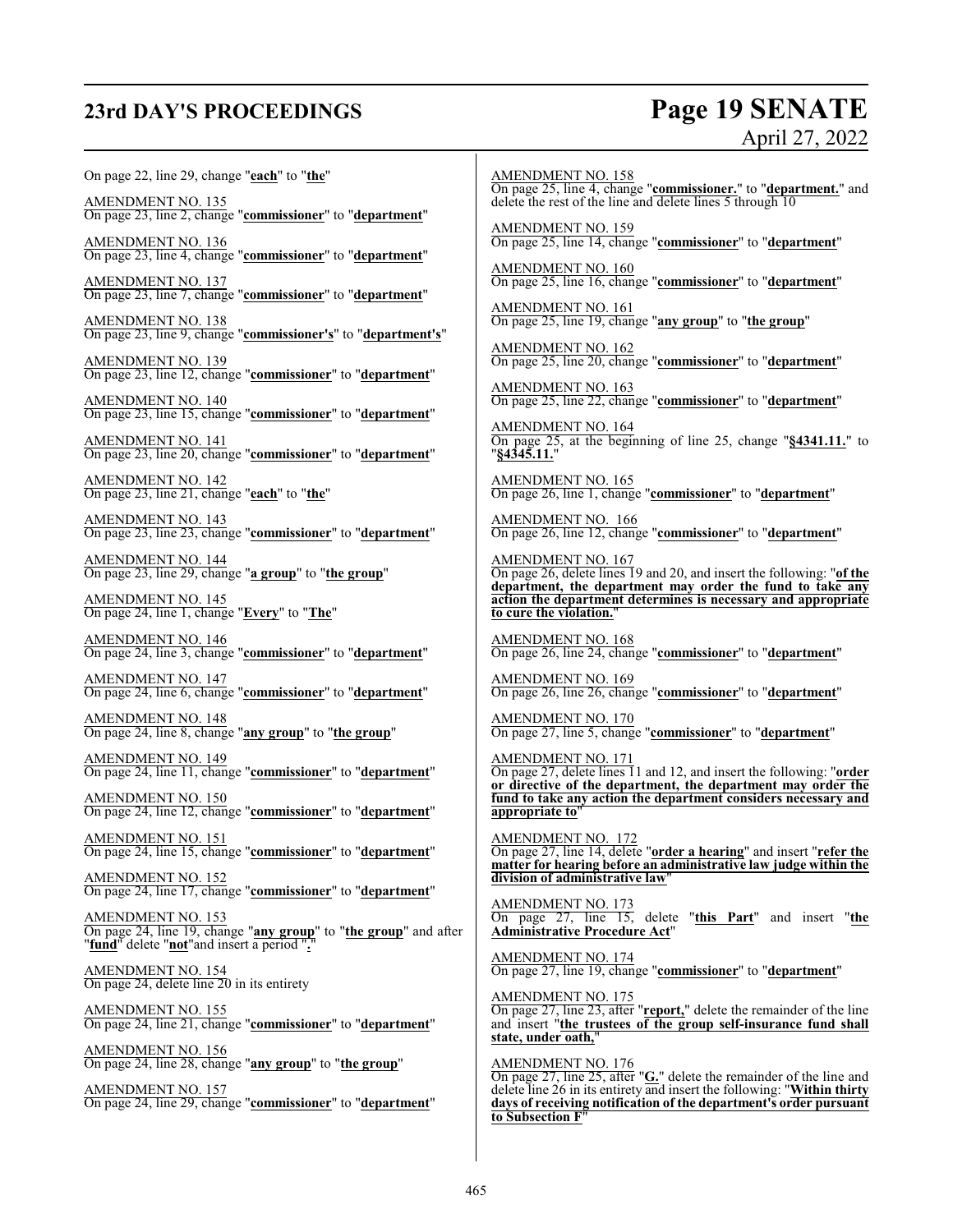## **Page 20 SENATE 23rd DAY'S PROCEEDINGS**

AMENDMENT NO. 177 On page 27, line 27, change "**a hearing**" to "**an administrative law hearing**"

AMENDMENT NO. 178 On page 27, line 28, change "**this Part**" to "**the Administrative Procedure Act**"

AMENDMENT NO. 179 On page 27, line 29, delete "**Paragraph (2) or**"

AMENDMENT NO. 180

On page 28, delete lines 1 through 10, and insert the following: "**of this Section shall be conducted as required by the Administrative** At the conclusion of the hearing, the **administrative law judge shall enter an order adopting the examination report as filed, or subsequently filed again with modifications or corrections, and may order the fund to take any action that the department considers necessary and appropriate to cure any violation of any law, regulation, or prior order or directive of the department.**

**(2) The division of administrative law shall issue the order within thirty days after the conclusion of the hearing and shall give a copy of the order to each person to whom notice of the hearing was given or required to be given.**"

AMENDMENT NO. 181 On page 28, line 12, change "**commissioner**" to "**department**"

AMENDMENT NO. 182 On page 28, line 15, change "**3:4341.10(C)**" to "**3:4345.10(C)**"

AMENDMENT NO. 183 On page 28, line 16, change "**commissioner**" to "**department**"

AMENDMENT NO. 184 On page 28, line 19, change "**commissioner**" to "**department**"

AMENDMENT NO. 185 On page 28, line 26, change "**commissioner**" to "**department**"

AMENDMENT NO. 186 On page 29, line 1, change "**commissioner**" to "**department**"

AMENDMENT NO. 187 On page 29, line 5, change "**commissioner**" to "**department**"

AMENDMENT NO. 188 On page 29, at the beginning of line 6, change "**3:4341.10(C)**" to "**3:4345.10(C)**"

AMENDMENT NO. 189 On page 29, line 10, change "**commissioner**" to "**department**"

AMENDMENT NO. 190 On page 29, line 14, change "**commissioner**" to "**department**"

AMENDMENT NO. 191 On page 29, delete lines 21 and 22, and insert the following: "**against the department, the authorized representative of the department, or any examiner appointed by the department for any statement made or**"

AMENDMENT NO. 192 On page 29, delete line 26, and insert the following: "**data to the department, or the authorized representative of the department,**"

AMENDMENT NO. 193 On page 30, line 1 and line 2, change "**commissioner**" to "**department**"

AMENDMENT NO. 194 On page 30, line 2, after "**R.S.**" change "**3:4341.10,**" to "**3:4345.10,**" AMENDMENT NO. 195

On page 30, delete line 3 and insert "**the group self-insurance fund. The**"

AMENDMENT NO. 196 On page 30, line 8, change "**commissioner**" to "**department**"

AMENDMENT NO. 197 On page 30, line 9, change "**a group**" to "**the group**"

AMENDMENT NO. 198 On page 30, line 14, change "**commissioner**" to "**department**"

AMENDMENT NO. 199 On page 30, line 17, change "**commissioner**" to "**department**"

AMENDMENT NO. 200 On page 30, line 24, change "**commissioner**" to "**department**"

AMENDMENT NO. 201 On page 30, line 27, change "**commissioner's**" to "**department's**"

AMENDMENT NO. 202 On page 31, line 1, change "**commissioner**" to "**department**"

AMENDMENT NO. 203 On page 31, delete line 2, and insert "**the department's sole determination.**"

AMENDMENT NO. 204 On page 31, line 3, change "**Any group**" to "**The group**"

AMENDMENT NO. 205 On page 31, delete lines 5 and 6, and insert the following: "**aggrieved party may apply for and shall be entitled to an administrative hearing pursuant to The Administrative Procedure Act.**"

AMENDMENT NO. 206 On page 31, at the beginning of line 9, change "**§4341.12. Commissioner of insurance**" to "**§4345.12. Department of Insurance**"

AMENDMENT NO. 207 On page 31, line 10, change "**commissioner**" to "**department**"

AMENDMENT NO. 208 On page 31, line 11, change "**any group**" to "**the group**"

AMENDMENT NO. 209 On page 31, at the beginning of line 14, change "**§4341.13.**" to "**§4345.13.**"

AMENDMENT NO. 210 On page 31, line 16, change "**a group**" to "**the group**"

AMENDMENT NO. 211 On page 31, line 18, change "**a group**" to "**the group**"

AMENDMENT NO. 212 On page 31, line 20, change "**a group**" to "**the group**"

AMENDMENT NO. 213 On page 31, line 21, delete "**hearing,**"

AMENDMENT NO. 214 On page 31, line 26, change "**a group**" to "**the group**"

AMENDMENT NO. 215 On page 32, line 7, after "**liability of**" change "**a**" to "**the**"

AMENDMENT NO. 216 On page 32, line 19, after "**fined**" insert "**by the court**"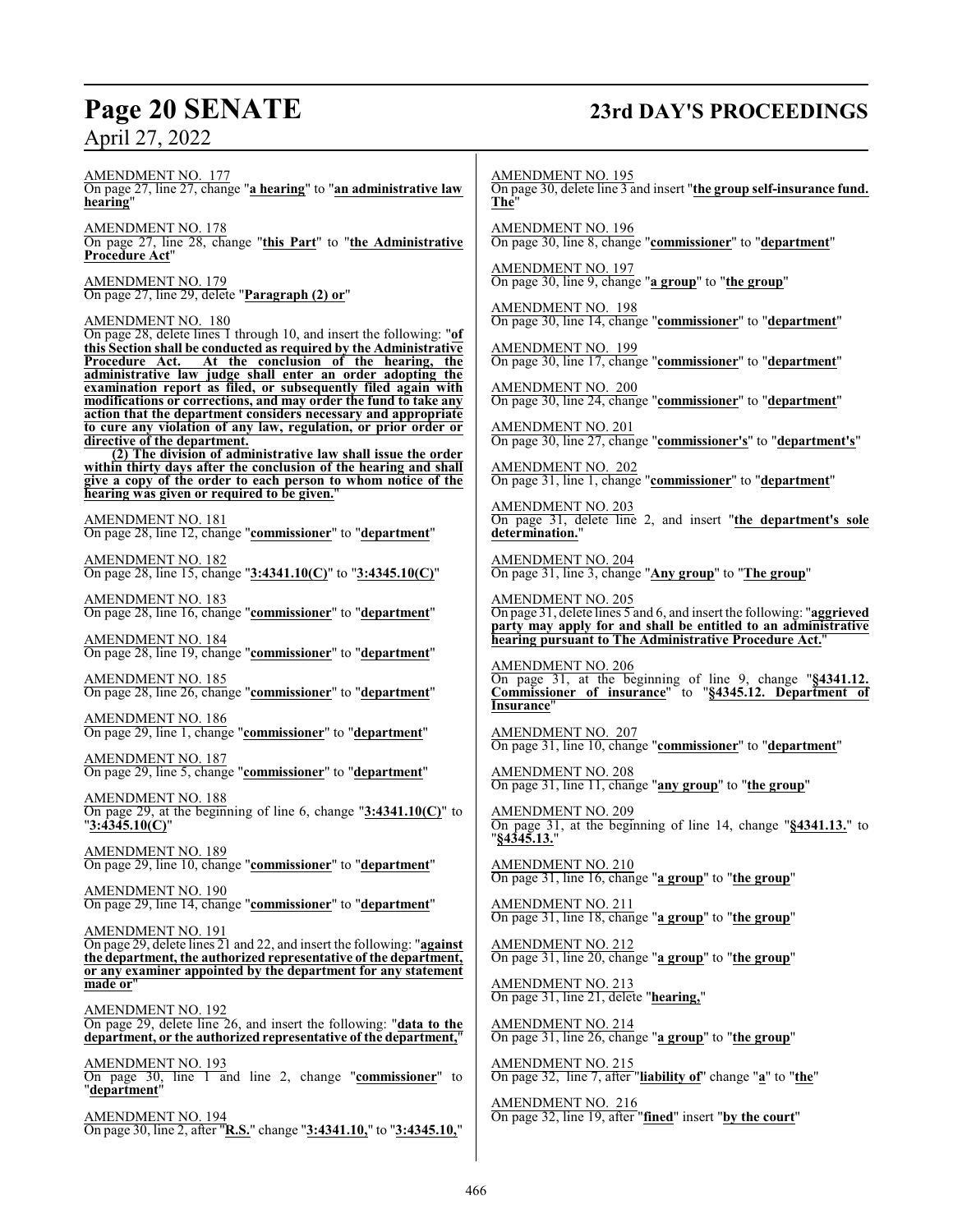## **23rd DAY'S PROCEEDINGS Page 21 SENATE**

# April 27, 2022

AMENDMENT NO. 217

On page 32, at the beginning of line 21, change "**§4341.14.**" to "**§4345.14.**" AMENDMENT NO. 218

On page 32, line 23, change "**commissioner**" to "**department**"

AMENDMENT NO. 219 On page 32, line 28, change "**a hearing**" to "**an administrative hearing**"

AMENDMENT NO. 220 On page 32, line 29, delete "**this Part**" and insert "**the Administrative Procedure Act**"

AMENDMENT NO. 221 On page 33, at the beginning of line 1, change "**§4341.15.**" to "**§4345.15.**"

AMENDMENT NO. 222 On page 33, delete line 2 and insert "**A. If the fund chooses to dissolve, it shall apply to the department for the**"

AMENDMENT NO. 223 On page 33, delete line 4, and insert the following: "**by the department and shall be approved or disapproved by the department**"

AMENDMENT NO. 224 On page 33, line 6, change "**a fund**" to "**the fund**"

AMENDMENT NO. 225 On page 33, line 7, change "**a fund**" to "**the fund**"

AMENDMENT NO. 226 On page 33, line 19, change "**any fund**" to "**the fund**"

AMENDMENT NO. 227 On page 33, line 22, and page 35, lines 10 and 13, change "**commissioner**" to "**department**"

AMENDMENT NO. 228 On page 33, at the beginning of line 23, change "**§4341.16.**" to "**§4345.16.**"

AMENDMENT NO. 229 On page 33, line 28, change "**a group**" to "**the group**"

AMENDMENT NO. 230 On page 33, line 29, change "**a group**" to "**the group**"

AMENDMENT NO. 231 On page 34, line 1, after "**broker.**" delete the remainder of the line and insert "**The group self-insurance fund shall not use expirations,**"

AMENDMENT NO. 232 On page 34, line 8, change "**a group**" to "**the group**"

AMENDMENT NO. 233 On page 34, line 10, change "**agent or insurance broker**" to "**producer**"

AMENDMENT NO. 234 On page 34, line 15, delete "**another agent**" and insert "**an insurance producer**"

AMENDMENT NO. 235 On page 34, line 22, delete "**agent or insurance broker**" and insert "**producer**"

AMENDMENT NO. 236 On page 35, line 6, delete "**agent or insurance broker**" and insert "**producer**"

AMENDMENT NO. 237

On page 35, at the end of line 13, change "**3:4341.5.**" to "**3:4345.5.**"

AMENDMENT NO. 238

On page 35, line 14, delete "**agent or insurance broker**" and insert "**producer**"

AMENDMENT NO. 239

On page 35, line 21, delete "**agent or broker**" and insert "**insurance producer**"

On motion of Senator Cathey, the committee amendment was adopted. The amended bill was read by title, ordered engrossed and passed to a third reading.

**SENATE BILL NO. 450—** BY SENATOR STINE

AN ACT To amend and reenact R.S. 26:271.1(A), relative to microbreweries; to provide for retail sales on or off premises; to provide for transfers; to provide for conditions; and to provide for related matters.

Reported favorably by the Committee on Judiciary B. The bill was read by title, ordered engrossed and passed to a third reading.

#### **House Bills and Joint Resolutions on Second Reading Reported by Committees**

#### **HOUSE BILL NO. 397—**

BY REPRESENTATIVE BISHOP

AN ACT To amend and reenact R.S. 30:2531(C)(4) and 2532(Section heading) and (A)(5), R.S. 32:412(A)(1), (2), (5), and (6), and (B)(1), (2), and  $(7)(e)(i)(ce)$  and  $(ee)$  and  $(ii)(ce)$  and  $(ee)$ , R.S. 47:463.43(Section heading), (A), and (D), and R.S.  $56:10(B)(15)$ , to enact R.S.  $56:10(B)(17)$ , and to repeal R.S. 30:2532(B), relative to funding for environmental education and litter abatement; to separate the litter abatement and education account into an account for litter abatement and an account for environmental education; to redirect existing fines, fees, and donations dedicated for these purposes into the separate accounts; and to provide for related matters.

Reported favorably by the Committee on Environmental Quality. The bill was read by title and referred to the Legislative Bureau.

**HOUSE BILL NO. 632—**

BY REPRESENTATIVE MCFARLAND AN ACT

To enact R.S. 30:2004(19) and R.S. 47:301(31) and 818.2(74), relative to small refineries; to provide definitions applicable to the La. Environmental Quality Act; and to provide for related matters.

Reported favorably by the Committee on Environmental Quality. The bill was read by title and referred to the Legislative Bureau.

**HOUSE BILL NO. 749—** BY REPRESENTATIVE BISHOP

AN ACT

To amend and reenact the heading of Subpart B-1 of Part III of Chapter I of Title 17 of the Louisiana Revised Statutes of 1950, R.S. 17:200, 203(7) and 205(Section heading) and (A) and to enact R.S. 17:215(E) and Chapter 17-A of Title 49 of the Revised Statutes of 1950, to be comprised of R.S. 49:1131 through 1143 and to repeal R.S. 17:203(3) through (6), 204, 205(C), and 206 through 214, relative to litter abatement responsibilities and programs; to remove litter reduction and litter awareness functions from the Department of Education and place them within the Department of Culture, Recreation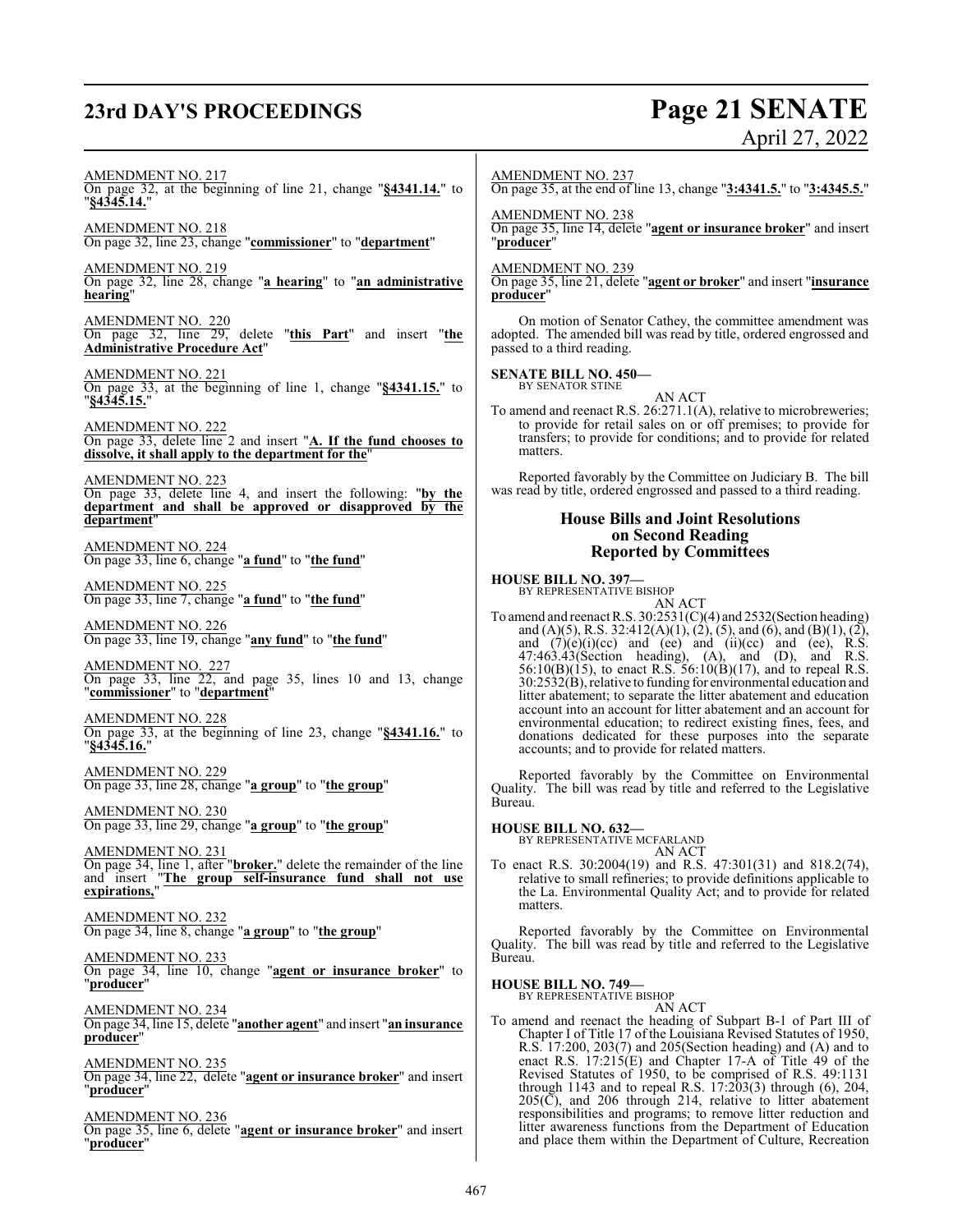## **Page 22 SENATE 23rd DAY'S PROCEEDINGS**

and Tourism; to provide for the litter abatement grant program; and to provide for related matters.

Reported favorably by the Committee on Environmental Quality. The bill was read by title and referred to the Legislative Bureau.

#### **HOUSE BILL NO. 750—** BY REPRESENTATIVE BISHOP

AN ACT

To amend and reenact R.S. 30:2531(C), 2531.3(G), 2531.5(B) and (D), and  $2532(A)$  and R.S. 56:32.1(A) and (B), relative to fines and court costs for littering violations; to provide for the prosecution of civil littering violations cited by the Department of Wildlife and Fisheries; to specify civil procedure for simple and commercial littering violations; to provide for special court costs for littering violations; to provide for the distribution of littering fines and special court costs; to authorize civil actions and adjudicatory hearings for littering violations prosecuted by the Department of Wildlife and Fisheries; and to provide for related matters.

Reported favorably by the Committee on Environmental Quality. The bill was read by title and referred to the Legislative Bureau.

### **Senate Resolutions on Second Reading Reported by Committees**

## **SENATE RESOLUTION NO. 57—** BY SENATOR JACKSON

A RESOLUTION

To urge and request local governing authorities and animal shelters of the state to adopt policies and programs prior to December 31, 2025, which provide alternatives to euthanizing healthy dogs and cats.

Reported with amendments by the Committee on Agriculture, Forestry, Aquaculture, and Rural Development.

#### **SENATE COMMITTEE AMENDMENTS**

Amendments proposed by Senate Committee on Agriculture, Forestry, Aquaculture, and Rural Development to Original Senate Resolution No. 57 by Senator Jackson

#### AMENDMENT NO. 1

On page 1, line 2, after "request" delete the remainder of the line and insert "parishes, municipalities, local governing authorities, and 'parishes, municipalities, local governing authorities, and animal shelters in the state to adopt"

AMENDMENT NO. 2 On page 1, line 3, change "which" to "that"

#### AMENDMENT NO. 3

On page 2, line 6, after "networks" change "," to ";"

#### AMENDMENT NO. 4

On page 2, line 13, after "request" delete the remainder of the line and insert "parishes, municipalities, local governing authorities, and animal shelters in the state"

AMENDMENT NO. 5 On page 2, line 14, change "which" to "that"

On motion of Senator Cathey, the committee amendment was adopted.

The resolution was read by title. On motion of Senator Jackson, the amended Senate Resolution was adopted.

#### **Senate Bills and Joint Resolutions on Third Reading and Final Passage**

#### **SENATE BILL NO. 234—**

BY SENATOR JACKSON A JOINT RESOLUTION

Proposing to amend Article V, Section 19 of the Constitution of Louisiana, relative to special juvenile proceedings; to provide relative to offenses committed by juveniles; to allow adult prosecution and enhanced penalties for certain assault and battery offenses; and to specify an election for submission of the proposition to electors and provide a ballot proposition.

The bill was read by title and returned to the Calendar, subject to call.

#### **SENATE BILL NO. 304—** BY SENATOR CATHEY

AN ACT

To amend and reenact R.S.  $15:571.3(B)(1)(a)$ , the introductory paragraph of (C), (D), and (F) and to enact R.S. 15:571.3(G), relative to diminution of a sentence for good behavior; to provide for reduction of good time credit for offenders convicted of murder of first responders and peace officers; to provide that good time credit does not include incarceration prior to conviction for certain offenses; and to provide for related matters.

The bill was read by title and returned to the Calendar, subject to call.

#### **SENATE BILL NO. 359—**

BY SENATOR JACKSON

AN ACT To amend and reenact R.S. 40:2601(5), 2603, 2604, the introductory paragraph of 2605, 2608, 2610(A), 2611, 2612, and 2613, to enact R.S. 40:2606(E) and 2610.1, and to repeal R.S. 40:2608.1, relative to forfeiture; to provide relative to proceedings for the seizure and forfeiture of property for certain drug offenses; to provide that a conviction is required before property can be subject to forfeiture; to provide relative to definitions; to provide for damages; and to provide for related matters.

#### **Floor Amendments**

Senator Fred Mills sent up floor amendments.

#### **SENATE FLOOR AMENDMENTS**

Amendments proposed by Senator Fred Mills on behalf of the Legislative Bureau to Engrossed Senate Bill No. 359 by Senator Jackson

**AMENDMENT NO.** 

On page 16, line 25, change "**must**" to "**shall**"

On motion of Senator Fred Mills, the amendments were adopted.

#### **Floor Amendments**

Senator Jackson proposed the following amendments.

#### **SENATE FLOOR AMENDMENTS**

Amendments proposed by Senator Jackson to Engrossed Senate Bill No. 359 by Senator Jackson

AMENDMENT NO. 1

On page 1, delete lines 2 through 7 and insert the following:

"To amend and reenact R.S.  $40:2608(A)(1), (2)$ , and  $(4)$  and  $2610(A)$ , relative to forfeiture; to provide relative to receipt of notice of forfeiture; to provide relative to extension of time for filing of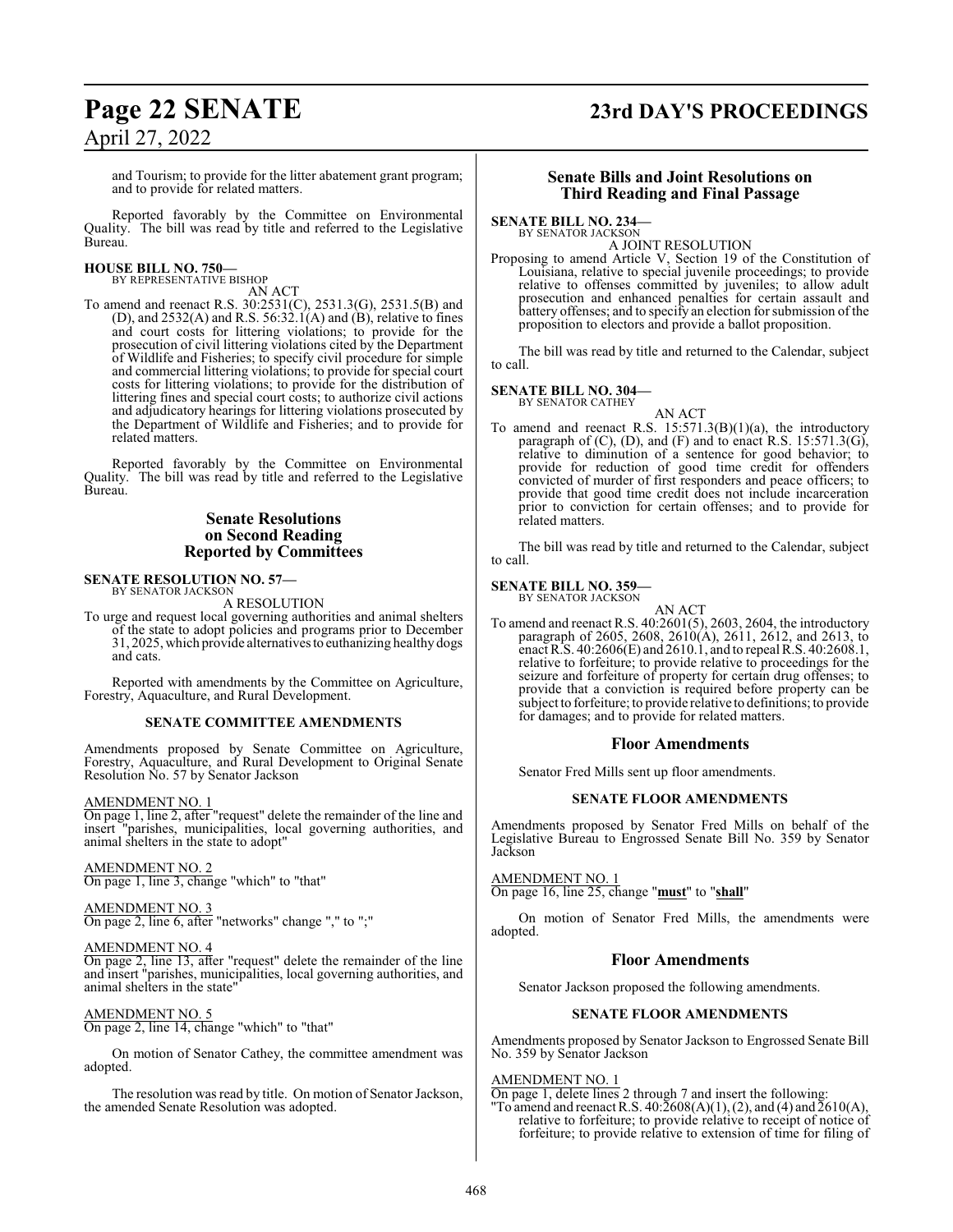## **23rd DAY'S PROCEEDINGS Page 23 SENATE**

# April 27, 2022

ABSENT

claims to seized property; to provide relative to time limits; and to provide for relative matters."

AMENDMENT NO. 2

On page 1, delete lines 9 through 17 and insert the following: "Section 1. R.S.  $40:2608(A)(1)$ , (2), and (4) and  $2610(A)$  are hereby amended and reenacted to read as follows:"

AMENDMENT NO. 3 Delete pages 2 through 5

AMENDMENT NO. 4 On page 6, delete lines 1 and 2

AMENDMENT NO. 5 On page 6, delete lines 5 through 29 and insert asterisks "\* \* \* "

AMENDMENT NO. 6 On page 7, delete lines 1 through 24

AMENDMENT NO. 7 On page 7, at the beginning of line 25, change "**G.**" to "A."

AMENDMENT NO. 8 On page 8, delete lines 20 through 29 and insert asterisks "\* \* \*"

AMENDMENT NO. 9 On page 9, delete lines 1 through 6

AMENDMENT NO. 10 On page 9, delete lines 12 through 29

AMENDMENT NO. 11 Delete pages 10 and 11

AMENDMENT NO. 12 On page 12, delete lines 1 through 4

AMENDMENT NO. 13 On page 12, delete lines 15 through 29

AMENDMENT NO. 14 Delete pages 13 through 27

On motion of Senator Jackson, the amendments were adopted.

The bill was read by title. Senator Jackson moved the final passage of the amended bill.

#### **ROLL CALL**

The roll was called with the following result:

YEAS

| Mr. President | Foil        | Morris  |
|---------------|-------------|---------|
| Abraham       | Harris      | Peacock |
| Allain        | Henry       | Pope    |
| Barrow        | Hensgens    | Price   |
| Bernard       | Hewitt      | Reese   |
| Boudreaux     | Jackson     | Smith   |
| Bouie         | Lambert     | Stine   |
| Carter        | Luneau      | Talbot  |
| Cathev        | McMath      | Tarver  |
| Cloud         | Milligan    | Ward    |
| Connick       | Mills, F.   | White   |
| Fesi          | Mills, R.   | Womack  |
| Fields        | Mizell      |         |
| Total - 38    |             |         |
|               | <b>NAYS</b> |         |
|               |             |         |

Total - 0

Total - 0

The Chair declared the amended bill was passed, ordered reengrossed and sent to the House. Senator Jackson moved to reconsider the vote by which the bill was passed and laid the motion on the table.

#### **SENATE BILL NO. 104—** BY SENATOR MIZELL

AN ACT

To enact R.S. 40:2175.8, relative to outpatient abortion facilities; to require outpatient abortion facilities to permit certain communications by patients; to provide for conditions for licensure; to provide for definitions; to provide for penalties; and to provide for related matters.

#### **Floor Amendments**

Senator Fred Mills sent up floor amendments.

#### **SENATE FLOOR AMENDMENTS**

Amendments proposed by Senator Fred Mills on behalf of the Legislative Bureau to Engrossed Senate Bill No. 104 by Senator Mizell

AMENDMENT NO. 1 On page 1, line 4, following "licensure;" delete "to provide for definitions;"

AMENDMENT NO. 2 On page 2, delete line 2

On motion of Senator Fred Mills, the amendments were adopted.

#### **Floor Amendments**

Senator Mizell proposed the following amendments.

#### **SENATE FLOOR AMENDMENTS**

Amendments proposed by Senator Mizell to Engrossed Senate Bill No. 104 by Senator Mizell

AMENDMENT NO. 1 On page 1, line 12, change "**If an**" to "**No**" and change "**requires**" to "**shall require**"

AMENDMENT NO. 2 On page 1, line 14, after "**facility**" insert a period "**.**" and delete the remainder of the line and delete line 15

Senator Mizell moved the adoption of the amendments.

Senator Luneau objected.

### **ROLL CALL**

The roll was called with the following result:

#### YEAS

Abraham Hensgens Reese<br>Allain Hewitt Stine Allain Hewitt Stine Barrow Jackson Talbot Bernard Lambert Tarve<br>Cathey McMath Ward Cathey McMath Ward<br>Cloud Milligan White Cloud Milligan White<br>Connick Mills, R. Womack

Connick Mills, R.<br>Fesi Mizell Mizell

Mr. President Henry Peacock<br>Abraham Hensgens Reese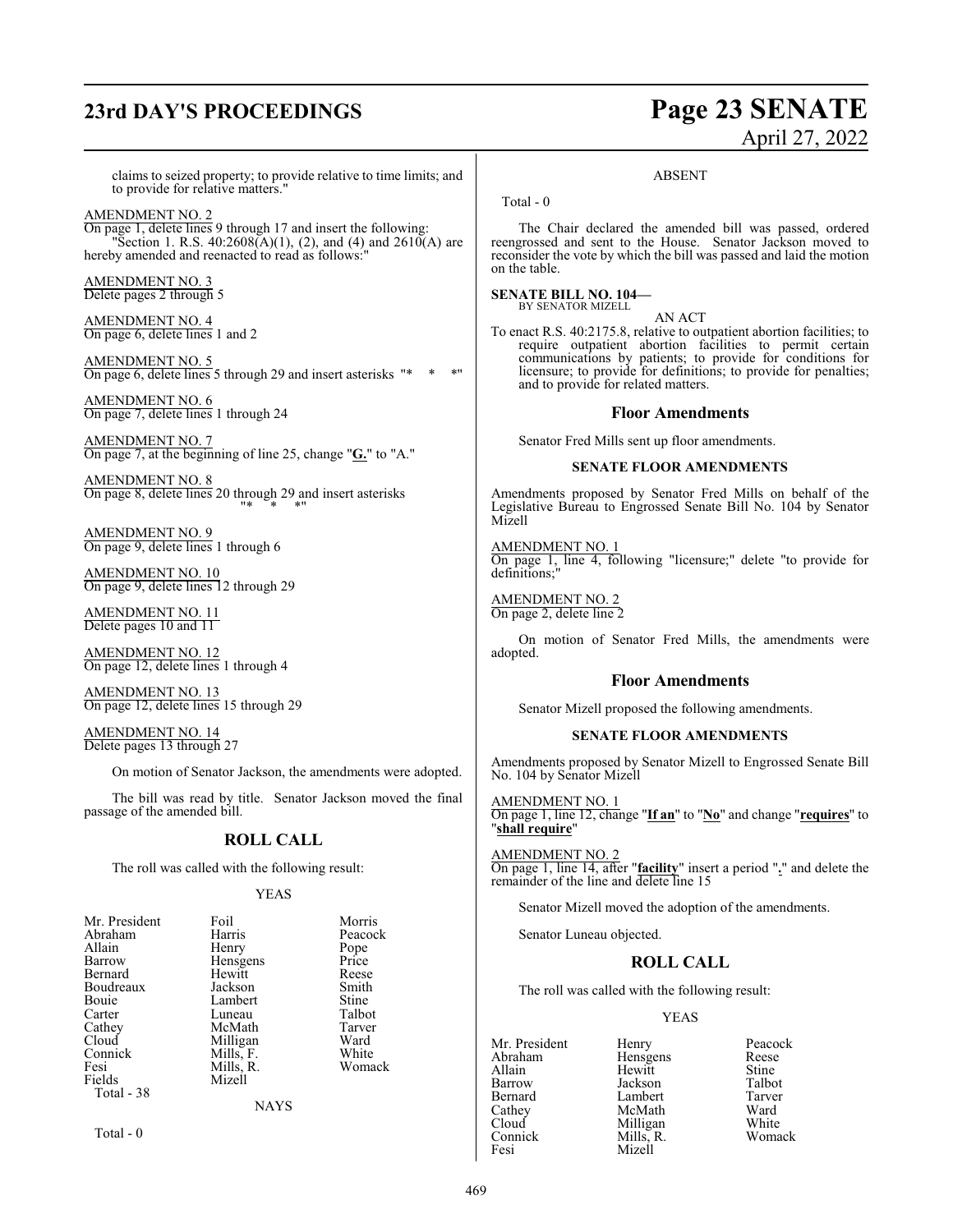Foil Morris Total - 28

Boudreaux Harris Price<br>Bouie Luneau Smith Bouie Luneau<br>Carter Mills. F Fields Pope Total - 10

Mills, F.

NAYS

ABSENT

Total - 0

The Chair declared the amendments were adopted.

The bill was read by title. Senator Mizell moved the final passage of the amended bill.

### **ROLL CALL**

The roll was called with the following result:

#### YEAS

| Mr. President      | Hensgens    | Pope   |
|--------------------|-------------|--------|
| Abraham            | Hewitt      | Price  |
| Allain             | Jackson     | Reese  |
| Barrow             | Lambert     | Smith  |
| Bernard            | Luneau      | Stine  |
| Cathey             | McMath      | Talbot |
| Cloud              | Milligan    | Tarver |
| Connick            | Mills, F.   | Ward   |
| Fesi               | Mills, R.   | White  |
| Foil               | Mizell      | Womack |
| Harris             | Morris      |        |
| Henry              | Peacock     |        |
| Total - 34         |             |        |
|                    | <b>NAYS</b> |        |
| Bouie<br>Total - 3 | Carter      | Fields |
|                    | ABSENT      |        |

Boudreaux Total - 1

The Chair declared the amended bill was passed, ordered reengrossed and sent to the House. Senator Mizell moved to reconsider the vote by which the bill was passed and laid the motion on the table.

## **SENATE BILL NO. 199—** BY SENATOR SMITH

A JOINT RESOLUTION

Proposing to add Article I, Section 10.2 of the Constitution of Louisiana, relative to elections; to provide for free and equal elections; and to specify an election for submission of the proposition to electors and provide a ballot proposition.

The bill was read by title. Senator Smith moved the final passage of the bill.

#### **ROLL CALL**

The roll was called with the following result:

#### YEAS

| Barrow       | Fields  | Price  |
|--------------|---------|--------|
| Boudreaux    | Harris  | Smith  |
| Bouie        | Jackson | Tarver |
| Carter       | Luneau  | Ward   |
| Total - $12$ |         |        |

## **Page 24 SENATE 23rd DAY'S PROCEEDINGS**

Womack

**NAYS** 

| Mr. President | Henry     | Morris  |
|---------------|-----------|---------|
| Abraham       | Hensgens  | Peacock |
| Allain        | Hewitt    | Pope    |
| Bernard       | Lambert   | Reese   |
| Cathey        | McMath    | Stine   |
| Cloud         | Milligan  | Talbot  |
| Connick       | Mills, F. | White   |
| Fesi          | Mills, R. | Womack  |
| Foil          | Mizell    |         |
| Total - $26$  |           |         |
|               | ABSENT    |         |

Total - 0

The Chair declared the bill failed to pass for lack of receiving the required two-thirds vote.

#### **Notice of Reconsideration**

Senator Smith moved to reconsider on the next Legislative Day the vote by which the bill failed to pass.

#### **SENATE BILL NO. 213—** BY SENATOR LUNEAU

AN ACT To amend and reenact R.S. 40:2162(A)(3) and (7), (C)(3), (D)(1),  $(2)(c)$ ,  $(3)(b)$ , and  $(H)(1)$  and to repeal R.S.  $40:2162(C)(2)(c)$ , relative to behavioral health rehabilitation services in the medical assistance program; to provide for community psychiatric support and treatment services; to provide for psychosocial rehabilitation services; to provide for licensure requirements of individuals providing services; to provide for technical updates of outdated provisions; to provide for an effective date; and to provide for related matters.

The bill was read by title. Senator Luneau moved the final passage of the bill.

#### **ROLL CALL**

The roll was called with the following result:

#### YEAS

| Mr. President | Foil        | Morris  |
|---------------|-------------|---------|
| Abraham       | Harris      | Peacock |
| Allain        | Henry       | Pope    |
| Barrow        | Hensgens    | Price   |
| Bernard       | Hewitt      | Reese   |
| Boudreaux     | Jackson     | Smith   |
| Bouie         | Lambert     | Stine   |
| Carter        | Luneau      | Talbot  |
| Cathey        | McMath      | Tarver  |
| Cloud         | Milligan    | Ward    |
| Connick       | Mills, F.   | White   |
| Fesi          | Mills, R.   | Womack  |
| Fields        | Mizell      |         |
| Total - 38    |             |         |
|               | <b>NAYS</b> |         |
| Total - 0     |             |         |

#### ABSENT

Total - 0

The Chair declared the bill was passed and ordered it sent to the House. Senator Luneau moved to reconsider the vote by which the bill was passed and laid the motion on the table.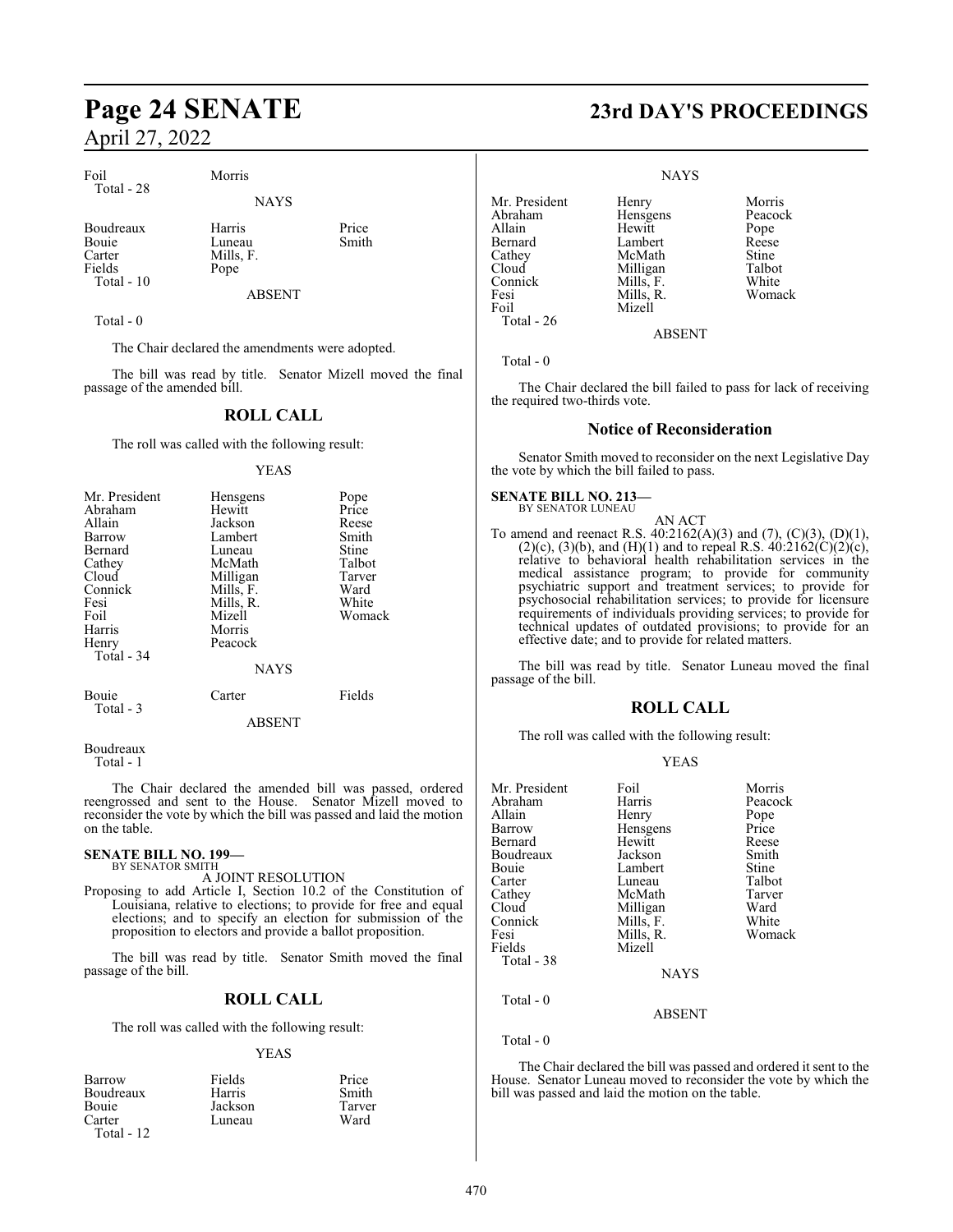## **23rd DAY'S PROCEEDINGS Page 25 SENATE**

#### **SENATE BILL NO. 352—** BY SENATOR FIELDS

AN ACT

To enact Part V-C of Chapter 9 of Title 45 of the Louisiana Revised Statues of 1950, to be comprised of R.S. 45:1240.1 through 1240.3, relative to public utilities; to provide relative to consumer credits; to provide rules, regulations, and procedures; and to provide for related matters.

#### **Floor Amendments**

Senator Fields proposed the following amendments.

#### **SENATE FLOOR AMENDMENTS**

Amendments proposed by Senator Fields to Engrossed Senate Bill No. 352 by Senator Fields

AMENDMENT NO. 1

On page 1, delete lines 14 through 17 in their entirety and insert the following:

"**(2) "Cable service provider" shall have the same meaning as provided in R.S. 45:1363.**"

#### AMENDMENT NO. 2

On page 2, delete lines 1 through 3 in their entirety and insert the following:

"**(3) "Cable service" shall have the same meaning as provided in R.S. 45:1363, and for purposes of this Part shall also include any telecommunications, cable, or wireline internet services offered by a cable service provider.**"

#### AMENDMENT NO. 3

On page 2, at the beginning of line 4, change "**(3)**" to "**(4)**"

AMENDMENT NO. 4 On page 2, line 6, after "**regulations;**" delete the remainder of the line and insert: "**credit to cable service bill**"

AMENDMENT NO. 5

On page 2, line 8, change "**a utility**" to "**a cable**" and at the end of the line change "**utility**" to "**cable**"

AMENDMENT NO. 6 On page 2, line 11, change "**utility**" to "**cable**"

On motion of Senator Fields, the amendments were adopted.

The bill was read by title. Senator Fields moved the final passage of the amended bill.

#### **ROLL CALL**

The roll was called with the following result:

#### YEAS

| Barrow       | Fields   | Mills, F. |
|--------------|----------|-----------|
| Boudreaux    | Harris   | Pope      |
| Bouie        | Hensgens | Price     |
| Carter       | Jackson  | Smith     |
| Connick      | Luneau   | Tarver    |
| Total - $15$ |          |           |

NAYS

Mr. President Henry Peacock<br>Abraham Hewitt Reese Abraham Hewitt Reese Allain Lambert Stine<br>Bernard McMath Talbot Bernard McMath Talbo<br>Cathey Milligan Ward Cathey Milligan Ward<br>Cloud Mills. R. White Cloud Mills, R.<br>Fesi Mizell Fesi Mizell Womack

Morris

Total - 23

# April 27, 2022

#### ABSENT

Total - 0

The Chair declared the amended bill failed to pass. Senator Womack moved to reconsider the vote by which the bill failed to pass and laid the motion on the table.

#### AN ACT

To amend and reenact R.S. 13:312(1)(b) and 312.1(A), relative to the Court of Appeal for the First Circuit; to provide for the organization of districts within the First Circuit; to provide election sections for the second district of the First Circuit; to provide for the assignment of judgeships for election purposes; to provide for the election of judges; and to provide for related matters.

#### **Floor Amendments**

Senator Fields proposed the following amendments.

#### **SENATE FLOOR AMENDMENTS**

Amendments proposed by Senator Fields to Engrossed Senate Bill No. 353 by Senator Fields

AMENDMENT NO. 1 On page 3, line 22, change "(B)" to "(B)(1)"

#### AMENDMENT NO. 2

On page 3, between lines 24 and 25, insert:

"(2) Notwithstanding any provision oflaw to the contrary, there shall be no requirement that a judge be a resident of the election section for which he holds office; however, the judge shall be a resident of the second district of the Court of Appeal for the First Circuit, in accordance with law."

On motion of Senator Fields, the amendments were adopted.

#### **Floor Amendments**

Senator White proposed the following amendments.

#### **SENATE FLOOR AMENDMENTS**

Amendments proposed by Senator White to Engrossed Senate Bill No. 353 by Senator Fields

AMENDMENT NO. 1 On page 3, line 13, change "**C**" to "**B**"

#### AMENDMENT NO. 2 On page 3, line 15, change "**B**" to "**C**"

AMENDMENT NO. 3 On page 3, line 27, change "two" to "one"

AMENDMENT NO. 4 On page 4, line 3, change "one" to "two"

Senator White moved the adoption of the amendments.

Senator Fields objected.

#### **ROLL CALL**

The roll was called with the following result:

Hensgens

#### YEAS

Mr. President Henry Morris<br>Abraham Hensgens Peacock

**SENATE BILL NO. 353—** BY SENATOR FIELDS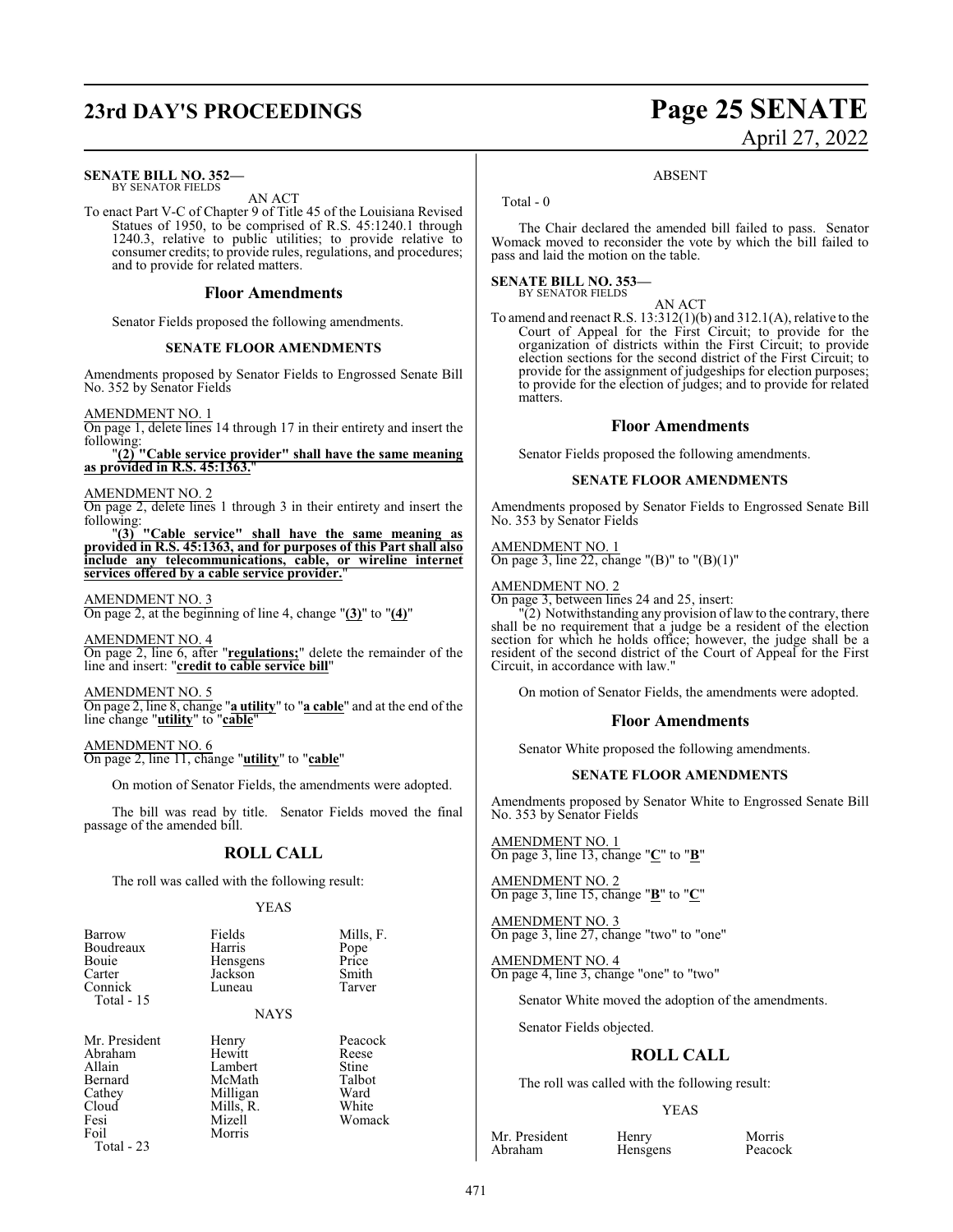#### Allain Hewitt Pope Bernard Lambert Reese Cloud McMath Stine<br>
Connick Milligan Talbot Connick Milligan Talbot<br>
Fesi Mills, R. White Fesi Mills, R.<br>Foil Mizell Total - 24

**NAYS** 

Barrow Harris Smith<br>Boudreaux Jackson Tarver Boudreaux Jackson Tarver Bouie Luneau<br>Carter Mills. F Fields Total - 13

Mills, F.<br>Price

Womack

ABSENT

Cathey

Total - 1

The Chair declared the amendments were adopted.

On motion of Senator Fields, the amended bill was read by title and returned to the Calendar, subject to call.

#### **Rules Suspended**

Senator Pope asked for and obtained a suspension of the rules to advance to:

### **Senate Bills and Joint Resolutions on Third Reading and Final Passage, Subject to Call**

### **Called from the Calendar**

Senator Pope asked that Senate Bill No. 151 be called from the Calendar.

#### **SENATE BILL NO. 151—**

BY SENATOR POPE A JOINT RESOLUTION

Proposing to amend Article VII, Section 21(F) of the Constitution of Louisiana, relative to ad valorem tax exemptions for manufacturing establishments approved by the State Board of Commerce and Industry; to provide requirements for certain exemptions involving input from local governmental entities; and to specify an election for submission of the proposition to electors; and to provide a ballot proposition.

#### **Floor Amendments**

Senator Pope proposed the following amendments.

#### **SENATE FLOOR AMENDMENTS**

Amendments proposed by Senator Pope to Engrossed Senate Bill No. 151 by Senator Pope

AMENDMENT NO. 1 On page 2, line 12, change "**shall only be effective**" to "**shall be effective only**"

AMENDMENT NO. 2

On page 2, line 22, change "**direct permanent jobs**"to "**permanent direct jobs**"

On motion of Senator Pope, the amendments were adopted.

#### **Floor Amendments**

Senator Morris proposed the following amendments.

## **Page 26 SENATE 23rd DAY'S PROCEEDINGS**

#### **SENATE FLOOR AMENDMENTS**

Amendments proposed by Senator Morris to Engrossed Senate Bill No. 151 by Senator Pope

#### AMENDMENT NO. 1

On page 1, line 4, after "Industry;" insert "to provide for different exemption percentages based on the amount of total capital expenditure;

#### AMENDMENT NO. 2

On page 1, line 5, after "entities;" insert "to provide for confidentiality;"

#### AMENDMENT NO. 3

On page 2, line 6, change "**five**" to "**ten**"

#### AMENDMENT NO. 4

On page 2, delete lines 9 through 16 and insert:

"**(2)(a) The approval process for an exemption or renewal shall be as provided in rules promulgated by the Board of Commerce and Industry or in an executive order issued by the governor.**

**(b)Except as provided in Subsubparagraph (c) of this Subparagraph:**

**(i) No exemption shall exceed eighty percent of the ad valorem taxes that would otherwise be owed when the total capital expenditure for the establishment is four hundred million dollars or less.**

**(ii) No exemption shall exceed eighty-five percent of the ad valorem taxes that would otherwise be owed when the total capital expenditure for the establishment is greater than four hundred million dollars but no more than one billion dollars.**

**(iii) No exemption shall exceed ninety-three percent of the ad valorem taxes that would otherwise be owed when the total capital expenditure for the establishment is greater than one billion dollars.**

**(vi) The capital expenditure amounts in this Subsubparagraph shall be increased each July first, beginning in 2025, by an amount equal to the average annual increase in the Consumer Price Index for all urban consumers, as published by the United States Department of Labor, for the previous calendar year, as calculated and adopted by the Revenue Estimating Conference.**

**(c) The parish governing authority, school board, sheriff, and if applicable, the municipal government wherein the exemption or renewal is sought may authorize an exemption of up to one hundred percent of the ad valorem taxes that would otherwise be owed. The approval or denial by a tax recipient body of this exemption or renewal shall be effective only against the portion of the millage attributable to that body.**"

AMENDMENT NO. 5 On page 2, line 17, change "**(c)**" to "**(d)**"

AMENDMENT NO. 6 On page 2, line 20, change "**(d)**" to "**(e)**"

AMENDMENT NO. 7 On page 2, line 21, change "**jobs or**" to "**jobs,**"

AMENDMENT NO. 8

On page 2, line 22, after "**jobs**" insert "**, or is necessary to retain an establishment that would otherwise permanently shut down or locate in another state**"

AMENDMENT NO. 9 On page 2, line 23, change "**(e)**" to "**(f)**"

AMENDMENT NO. 10 On page 2, line 26, delete "five" and insert "**ten**"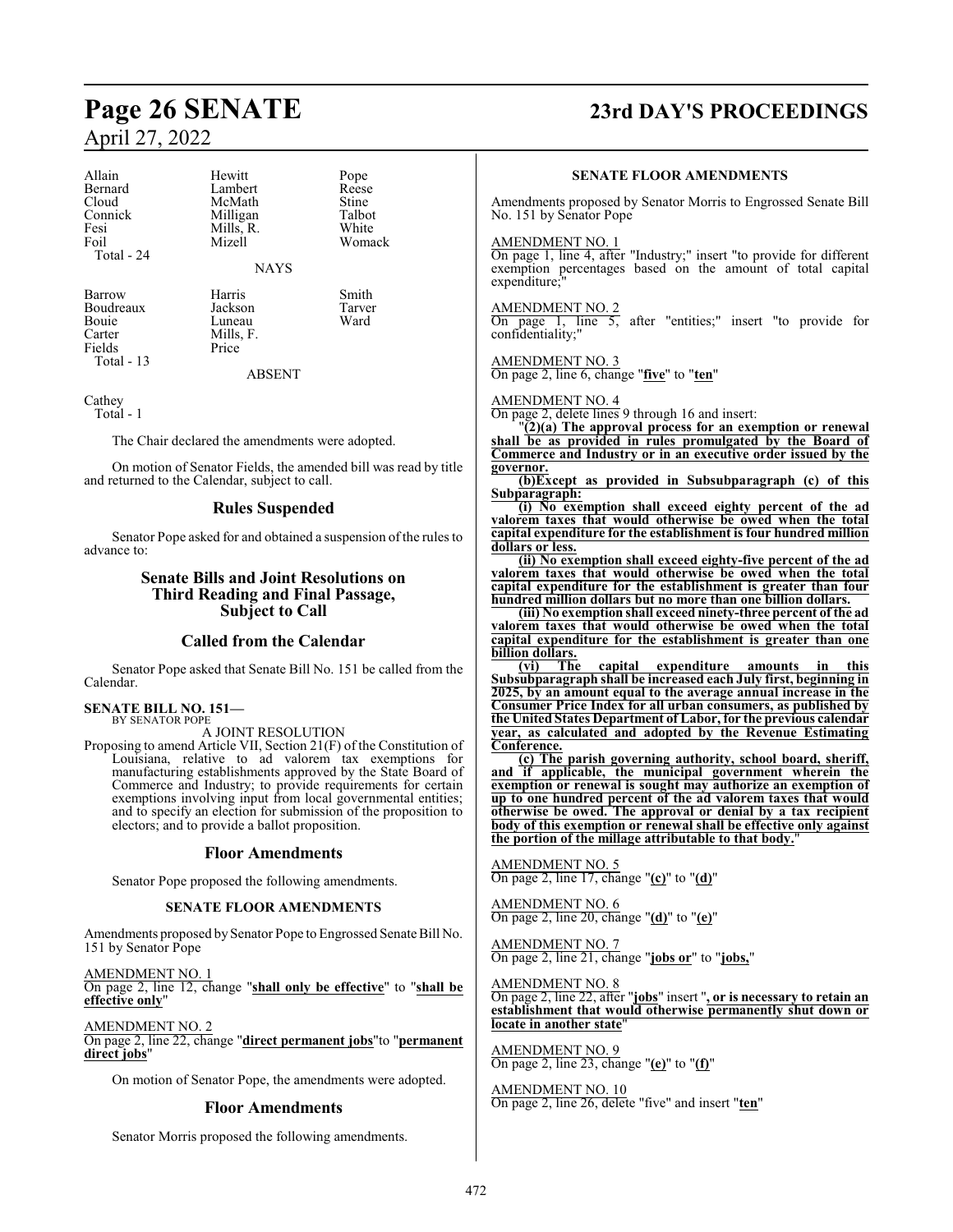## **23rd DAY'S PROCEEDINGS Page 27 SENATE**

# April 27, 2022

#### AMENDMENT NO. 11

On page 3, between lines 8 and 9, insert:

"**(5) Information that is provided in an application for an exemption pursuant to this Paragraph that describes the specific processes or business activities to be conducted or the equipment or other property to be located on the establishment for which the exemption is sought is confidential and not subject to disclosure by the Board of Commerce and Industry or any local tax** recipient body.

#### AMENDMENT NO. 12

On page 3, delete lines 16 through 20, and insert: "Do you support an amendment to prohibit exempting industrial manufacturers fromlocal property taxes unless the exemption results in job creation or retention or is required to retain the manufacturing facility in this state; to limit the maximum industrial property tax exemption the Board of Commerce and Industry can grant based on the total capital expended on the project; and to authorize affected local governing authorities to grant an additional industrial property tax exemption of up to one hundred percent?"

Senator Morris moved the adoption of the amendments.

Senator Pope objected.

#### **ROLL CALL**

The roll was called with the following result:

#### YEAS

| Hensgens<br>Total - 3                                                                                                                       | Morris                                                                                                                      | Peacock                                                                                           |
|---------------------------------------------------------------------------------------------------------------------------------------------|-----------------------------------------------------------------------------------------------------------------------------|---------------------------------------------------------------------------------------------------|
|                                                                                                                                             | <b>NAYS</b>                                                                                                                 |                                                                                                   |
| Mr. President<br>Abraham<br>Allain<br>Barrow<br>Bernard<br>Boudreaux<br>Bouie<br>Carter<br>Cathey<br>Cloud<br>Connick<br>Fesi<br>Total - 35 | Fields<br>Foil<br>Harris<br>Henry<br>Hewitt<br>Jackson<br>Lambert<br>Luneau<br>McMath<br>Milligan<br>Mills, F.<br>Mills, R. | Mizell<br>Pope<br>Price<br>Reese<br>Smith<br>Stine<br>Talbot<br>Tarver<br>Ward<br>White<br>Womack |
|                                                                                                                                             | ABSENT                                                                                                                      |                                                                                                   |

Total - 0

The Chair declared the amendments were rejected.

#### **Floor Amendments**

Senator Fred Mills proposed the following amendments.

#### **SENATE FLOOR AMENDMENTS**

Amendments proposed by Senator Fred Mills to Engrossed Senate Bill No. 151 by Senator Pope

#### AMENDMENT NO. 1

On page 1, delete lines 16 and 17, delete page 2, and on page 3, delete lines 1 through 8 and insert:

"(F) Notwithstanding any contrary provision of this Section, the State Board of Commerce and Industry or its successor, with the approval of the governor **and the parish governing authority, school board, sheriff, and, if applicable, municipal government where the establishment is or will be located**, may enter into contracts for the exemption from ad valorem taxes of a new manufacturing establishment or an addition to an existing manufacturing establishment, on such terms and conditions as the

board, with the approval of the governor **and the applicable tax recipient bodies**, deems in the best interest of the state.

The exemption shall be for an initial term of no more than five calendar years, and may be renewed for an additional five years. All property exempted shall be listed on the assessment rolls and submitted to the Louisiana Tax Commission or its successor, but no taxes shall be collected thereon during the period of exemption. **The approval or denial by a tax recipient body of an initial exemption or renewal shall apply only to that portion of the millage attributable to that body.**

The terms "manufacturing establishment" and "addition" as used herein mean a new plant or establishment or an addition or additions to any existing plant or establishment which engages in the business of working raw materials into wares suitable for use or which gives new shapes, qualities or combinations to matter which already has gone through some artificial process."

#### AMENDMENT NO. 2

On page 3, delete lines 16 through 20, and insert:

"Do you support an amendment to prohibit exempting industrial manufacturers from local property taxes unless the exemption is approved by the local sheriff and any school board, parish, or municipal government that would be affected by the exemption?

On motion of Senator Fred Mills, the amendments were adopted.

On motion of Senator Pope, the amended bill was read by title and returned to the Calendar, subject to call.

#### **Rules Suspended**

Senator Pope asked for and obtained a suspension of the rules to revert to the Morning Hour.

#### **Message from the House**

#### **CONCURRING IN SENATE CONCURRENT RESOLUTIONS**

#### April 27, 2022

To the Honorable President and Members of the Senate:

I am directed to inform your honorable body that the House of Representatives has finally concurred in the following Senate Concurrent Resolutions:

**SENATE CONCURRENT RESOLUTION NO. 37—** BY SENATOR PEACOCK

A CONCURRENT RESOLUTION To commend the officers and members of the Bossier Chamber of Commerce on the occasion of its seventy-fifth anniversary.

Reported without amendments.

Respectfully submitted, MICHELLE D. FONTENOT Clerk of the House of Representatives

#### **Introduction of Senate Resolutions**

**SENATE RESOLUTION NO. 96—** BY SENATOR BOUDREAUX

A RESOLUTION

To recognize Thursday, May 5, 2022, as the thirty-eighth annual Red and White Day at the Louisiana State Capitol.

The resolution was read by title and placed on the Calendar for a second reading.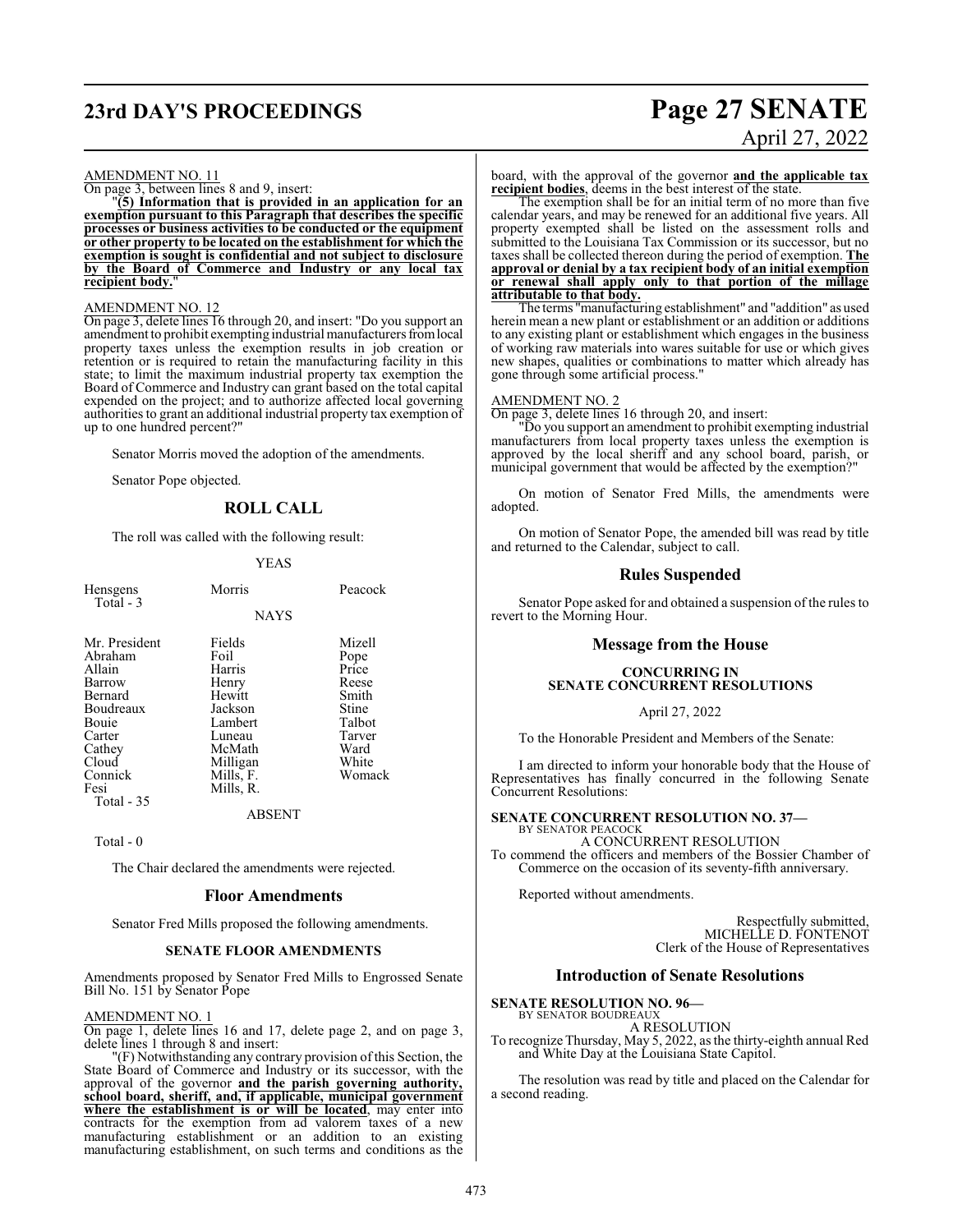## **Page 28 SENATE 23rd DAY'S PROCEEDINGS**

## April 27, 2022

#### **SENATE RESOLUTION NO. 97—**

BY SENATOR BOUDREAU A RESOLUTION

To commend the Louisiana Endowment for the Humanities for its outstanding contributions to the state of Louisiana and to express sincere gratitude to the Prime Time Head Start programs for its lasting contributions to early childhood education in Lafayette Parish and in Louisiana.

The resolution was read by title and placed on the Calendar for a second reading.

#### **SENATE RESOLUTION NO. 98—** BY SENATOR CORTEZ

A RESOLUTION

To express the sincere and heartfelt condolences of the Senate of the Legislature of Louisiana upon the passing of James Pitman Hesterly Jr.

Senator Cathey asked for and obtained a suspension of the rules to read Senate Resolution No. 98 a first and second time.

On motion of Senator Cathey the resolution was read by title and adopted.

#### **Message from the House**

#### **ASKING CONCURRENCE IN HOUSE BILLS AND JOINT RESOLUTIONS**

#### April 27, 2022

To the Honorable President and Members of the Senate:

I am directed to inform your honorable body that the House of Representatives has finally passed and asks your concurrence in the following House Bills and Joint Resolutions:

| HB No. 733 | HB No. 938 | HB No. 956 |
|------------|------------|------------|
| HB No. 957 | HB No. 973 | HB No. 135 |

Respectfully submitted, MICHELLE D. FONTENOT Clerk of the House of Representatives

#### **House Bills and Joint Resolutions on First Reading**

**HOUSE BILL NO. 135—**

BY REPRESENTATIVE MARINO AN ACT

To enact R.S. 40:1046.1, relative to dispensing of medical marijuana; to provide relative to pharmacies licensed by the Louisiana Board of Pharmacy to dispense medical marijuana, known commonly as marijuana pharmacies; to authorize dispensing of medical marijuana to certain persons who are not Louisiana residents or are short-term residents of this state; to establish qualifications necessary for such persons to receive medical marijuana in this state; to establish duties of marijuana pharmacies with respect to such dispensing; to prohibit the dispensing of medical marijuana in certain instances; and to provide for related matters.

The bill was read by title and placed on the Calendar for a second reading.

#### **HOUSE BILL NO. 733—**

BY REPRESENTATIVE HORTON AN ACT

To enact R.S. 32:191.1(F), relative to penalties for vehicle violations; to provide for the application of certain penalties to violations of any driver or operator of a vehicle; and to provide for related matters.

The bill was read by title and placed on the Calendar for a second reading.

#### **HOUSE BILL NO. 938—**

BY REPRESENTATIVE DUSTIN MILLER AN ACT

To amend and reenact R.S. 4:150(A) and 169(A)(3), relative to horse racing; to extend the term of certain licenses; to provide for renewal; to provide an expiration date; to make technical changes; to provide for an effective date; and to provide for related matters.

The bill was read by title and placed on the Calendar for a second reading.

**HOUSE BILL NO. 956—** BY REPRESENTATIVE SCHEXNAYDER AN ACT

To amend and reenact R.S. 27:86, relative to racehorse wagering; to provide for pari-mutuel racehorse wagering; to provide for the percentage of the pari-mutuel handle that must be used for purse supplements; to provide for the payment of such portion of the pari-mutuel handle to theLouisiana Horsemen's Benevolent and Protective Association; and to provide for related matters.

The bill was read by title and placed on the Calendar for a second reading.

#### **HOUSE BILL NO. 957—**

BY REPRESENTATIVE SCHEXNAYDER AN ACT

To amend and reenact R.S. 27:249.1, relative to racehorse wagering; to provide for fixed-odds racehorse wagering; to provide for the percentage of audited net profits from fixed-odds racehorse wagering to be used as purse supplements; to provide for the definition of "audited net profits"; and to provide for related matters.

The bill was read by title and placed on the Calendar for a second reading.

#### **HOUSE BILL NO. 973—**

BY REPRESENTATIVE DAVIS AN ACT

To amend and reenact R.S. 9:2713.2(B)(introductory paragraph), R.S. 12:1-1106(A)(1), 204(A), and 1307(D), R.S. 22:243(D)(3) and  $(E)(1)$  and  $(3)$ , and R.S. 51:214 $(A)($ introductory paragraph $)$ and  $3143(B)$  and (C) and to enact R.S. 12:1-402(D), 204(G)(4), and  $1307(E)$ , R.S.  $49:222(B)(15)$ , and R.S.  $51:212(8)$ , relative to corporations; to provide for an authorized representative; to allow for termination of a name reservation; to provide for merger; to prohibit certain phrases in a reserved name; to provide for preemption; and to provide for related matters.

The bill was read by title and placed on the Calendar for a second reading.

### **Privileged Report of the Committee on Senate and Governmental Affairs**

### **ENROLLMENTS**

Senator Hewitt, Chairman on behalf of the Committee on Senate and Governmental Affairs, submitted the following report:

#### April 27, 2022

To the President and Members of the Senate:

I am directed by your Committee on Senate and Governmental Affairs to submit the following report:

The following Senate Concurrent Resolutions have been properly enrolled: